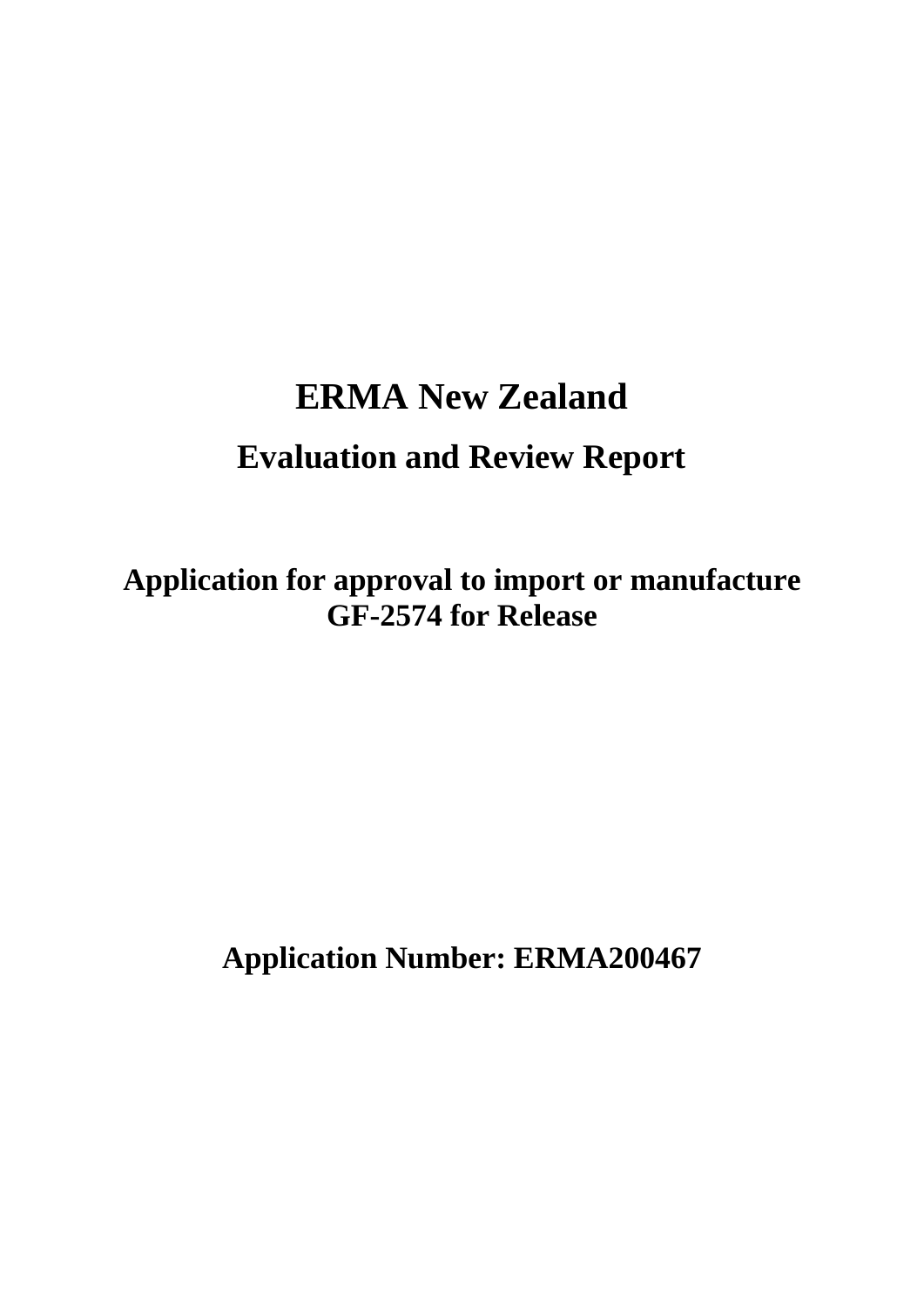# **Executive Summary**

# **Background information**

Dow AgroSciences New Zealand Limited Ltd are seeking approval to import or manufacture GF-2574 for use as a herbicide containing aminopyralid and trichlopyr for commercial use on pastures to control broadleaf weeds.

# **Classification**

The Agency has classified GF-2574 based on the composition of GF-2574 and the effects of its components. The Agency"s classifications are different from the applicants proposed HSNO classifications.

| <b>Hazardous Property</b>                 | <b>Applicant's Assessment</b> | <b>Agency's Assessment</b> |
|-------------------------------------------|-------------------------------|----------------------------|
| Metallic corrosivity                      | 8.1A                          | 8.1A                       |
| Acute Toxicity (Oral)                     | 6.1D                          | 6.1E                       |
| Eye Irritancy/Corrosivity                 | 8.3A                          | 8.3A                       |
| <b>Contact Sensitisation</b>              | 6.5B                          | 6.5B                       |
| <b>Target Organ Toxicity</b>              | 6.9B                          | 6.9B                       |
| <b>Aquatic Ecotoxicity</b>                | 9.1A                          | 9.1A                       |
| Soil Ecotoxicity                          | 9.2A                          | 9.2A                       |
| Ecotoxicity to terrestrial<br>vertebrates | 9.3C                          | 9.3C                       |

• The Agency's 6.1 classification is different from the applicant as the applicant has used the incorrect data to classify for this sub-class.

# **Risk Assessment**

- The Agency"s assessment of the risks posed by GF-2574 to the environment and to  $\bullet$ human health, during the substance's lifecycle, is based on qualitative and quantitative assessment.
- The Agency considers that, with the default and additional controls in place, there are *negligible* risks to human health and to the environment and no potentially significant costs associated with the release of GF-2574.

# **Controls**

- The Agency has proposed that the default controls for GF-2574 be modified such that:
	- no Tolerable Exposure Limits (TELs) are set for GF-2574 at this time;
	- Workplace Exposure Standards (WESs) have been set for Component C of GF-2574;
	- no Environmental Exposure Limits (EELs) are set at the present time and default values are deleted;
	- further controls relating to stationary containment systems are added.
- The following additional controls are proposed for GF-2574: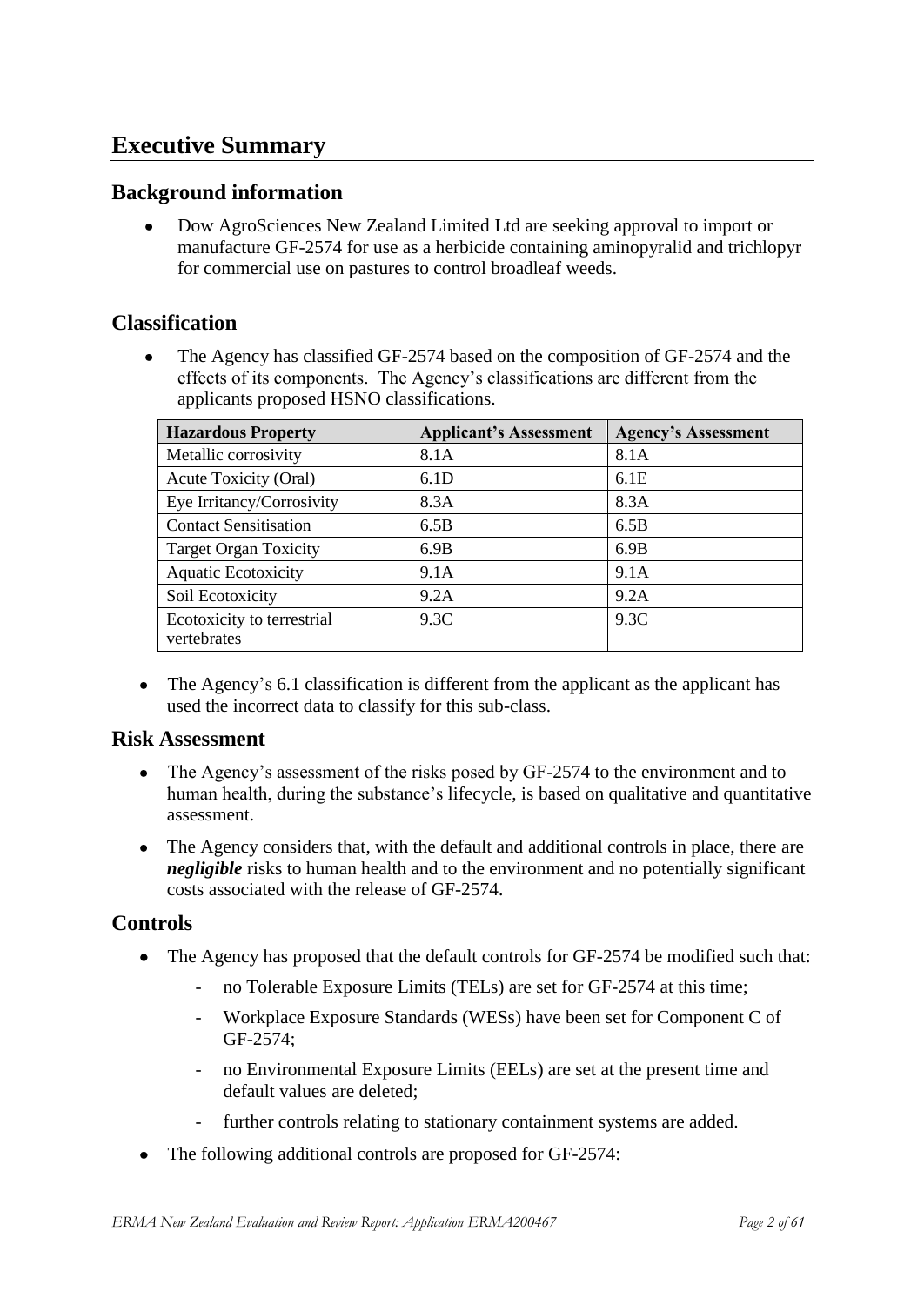- The maximum application rate for GF-2574 is set at 2 L/ha, applied once per season to the same plant;
- GF-2574 is to be applied via ground-based methods only;
- GF-2574 is not to be applied onto or into water;
- Use of GF-2574 is restricted to agricultural/commercial horticultural use and excludes use in respect of turf management.
- The Agency considers that it is appropriate for certain other variations to be made to the default controls. These variations are discussed in section 4 of the E&R Report and further in Appendix 3.

### **Overall evaluation and recommendation**

The Agency considers that with controls in place, there are negligible risks to human  $\bullet$ health and to the environment and potentially significant benefits associates with the release of GF-2574. Therefore, the Agency considers that it is evident that the benefits of releasing GF-2574 outweigh the costs and the application may be approved in accordance with clause 26.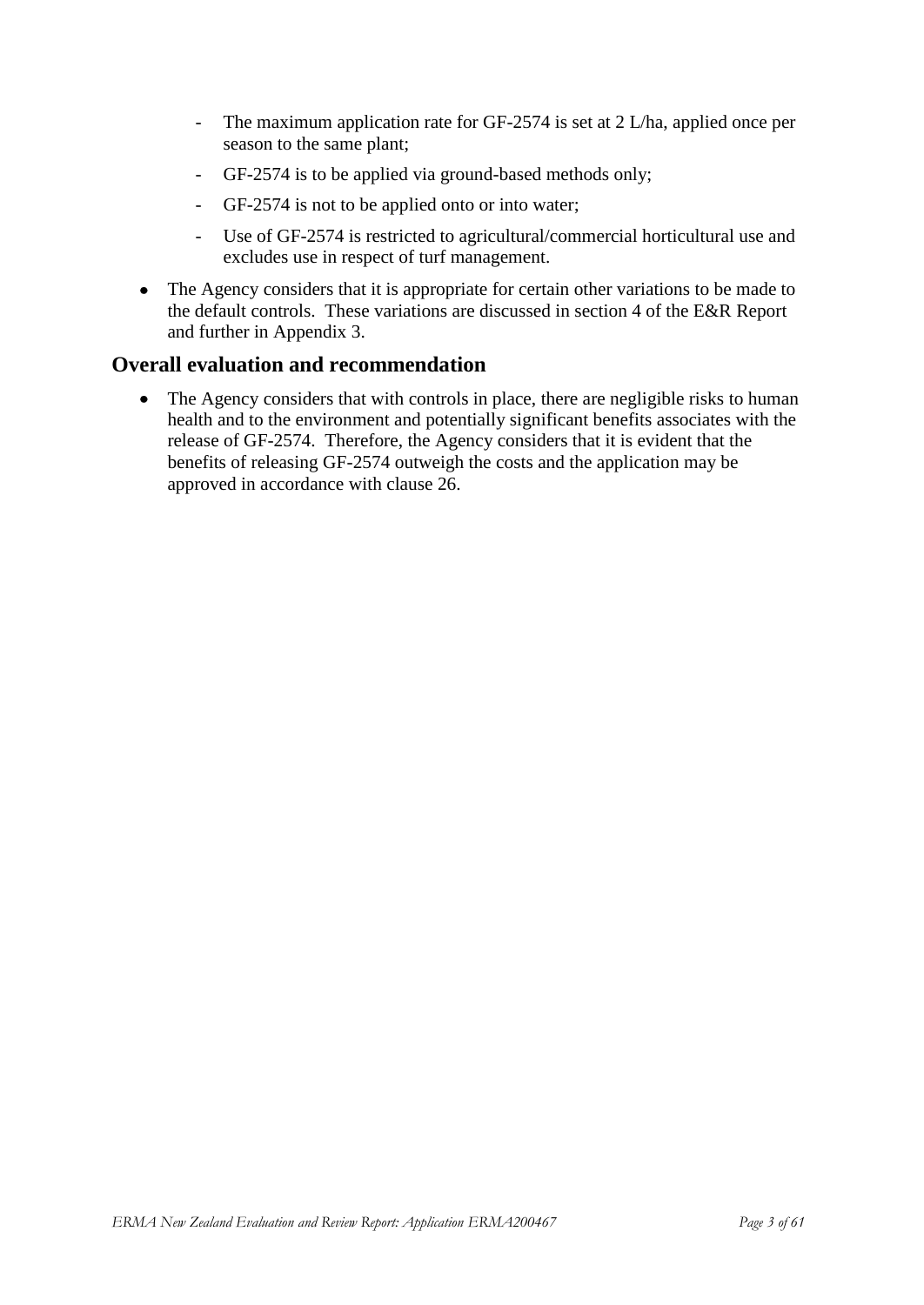# **Table of Contents**

| 1. |                                                                                    |  |  |  |  |  |  |
|----|------------------------------------------------------------------------------------|--|--|--|--|--|--|
| 2. |                                                                                    |  |  |  |  |  |  |
| 3. |                                                                                    |  |  |  |  |  |  |
| 4. |                                                                                    |  |  |  |  |  |  |
| 5. |                                                                                    |  |  |  |  |  |  |
|    | Appendix 1:                                                                        |  |  |  |  |  |  |
|    | Appendix 2:                                                                        |  |  |  |  |  |  |
|    | Appendix 3:                                                                        |  |  |  |  |  |  |
|    | Appendix 4:                                                                        |  |  |  |  |  |  |
|    | Appendix 5:                                                                        |  |  |  |  |  |  |
|    | Appendix 6:                                                                        |  |  |  |  |  |  |
|    | Appendix 7:                                                                        |  |  |  |  |  |  |
|    |                                                                                    |  |  |  |  |  |  |
| 1. |                                                                                    |  |  |  |  |  |  |
| 2. | Legislation that will affect the use of hazardous substances within New Zealand 51 |  |  |  |  |  |  |
| 3. |                                                                                    |  |  |  |  |  |  |
| 4. |                                                                                    |  |  |  |  |  |  |
| 5. |                                                                                    |  |  |  |  |  |  |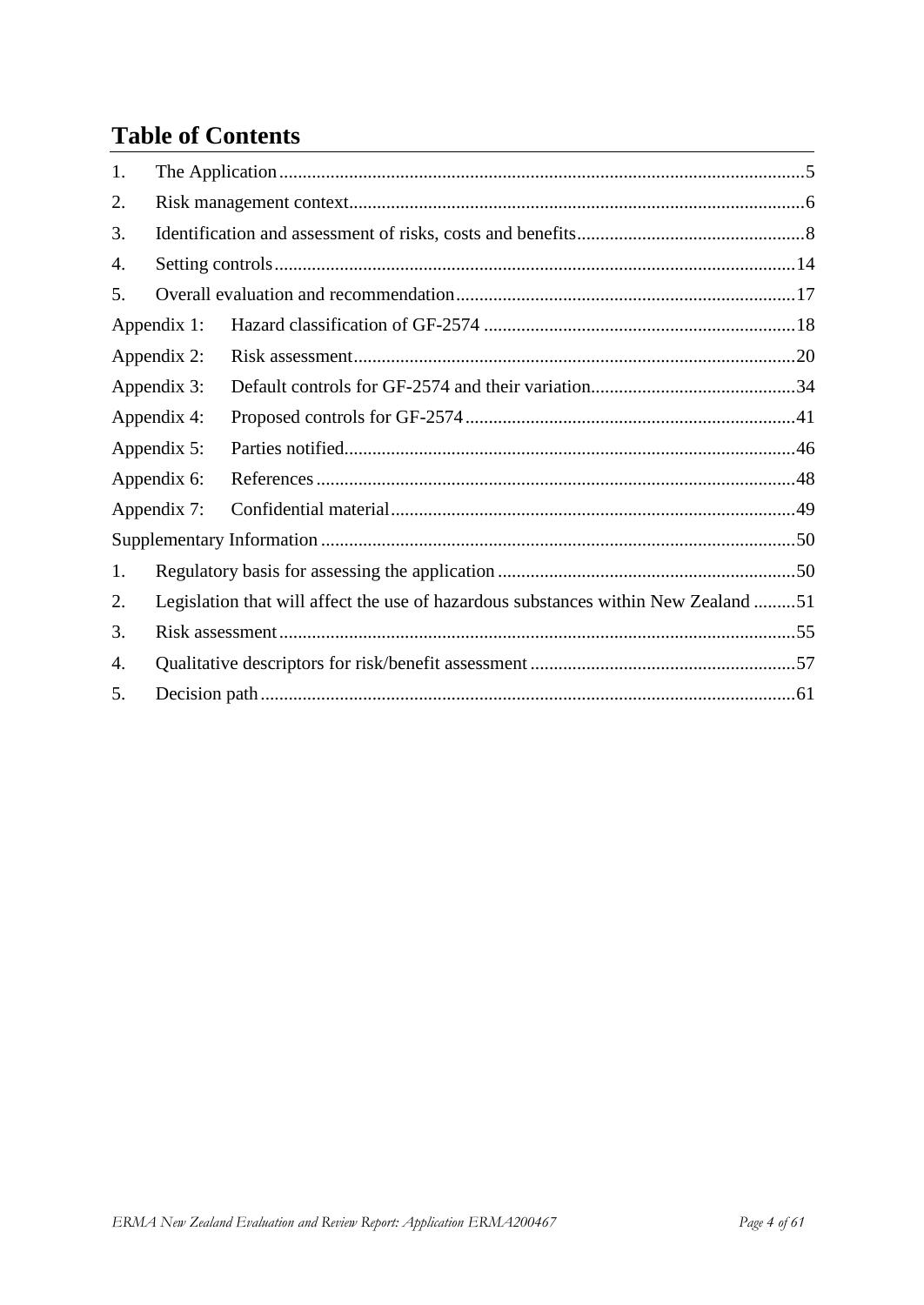# <span id="page-4-0"></span>**1. The Application**

1.1. The application details are summarised in Table 1.1.

| <b>Application Code</b>                     | <b>ERMA200467</b>                                                                                                                                          |  |  |
|---------------------------------------------|------------------------------------------------------------------------------------------------------------------------------------------------------------|--|--|
| <b>Application Type</b>                     | To import or manufacture for release any hazardous<br>substance under Section 28 of the Hazardous<br>Substances and New Organisms Act 1996 ("the Act")     |  |  |
| <b>Application Sub-Type</b>                 | Notified – Category A                                                                                                                                      |  |  |
| <b>Applicant</b>                            | Dow AgroSciences New Zealand Limited                                                                                                                       |  |  |
| <b>Date Application Received</b>            | 18 May 2010                                                                                                                                                |  |  |
| <b>Submission Period</b>                    | 26 May 2010 - 8 July 2010                                                                                                                                  |  |  |
| <b>Consideration</b>                        | 5 August 2010                                                                                                                                              |  |  |
| <b>Purpose of the</b><br><b>Application</b> | To import or manufacture GF-2574 as a herbicide<br>containing aminopyralid and trichlopyr for<br>commercial use on pastures to control broadleaf<br>weeds. |  |  |
| <b>Parties Notified</b>                     | On the $26th$ of May 2010, the following were notified                                                                                                     |  |  |
|                                             | the Minister for the Environment,                                                                                                                          |  |  |
|                                             | interested parties listed in Appendix 5,                                                                                                                   |  |  |
|                                             | the public <sup><math>\cdot</math></sup> .                                                                                                                 |  |  |
| <b>Submissions received</b>                 | None                                                                                                                                                       |  |  |
| <b>ERMA</b> staff involved in               | Matthew Allen - Advisor (Hazardous Substances)                                                                                                             |  |  |
| the assessment                              | Margaret Keane - Advisor (Hazardous Substances)                                                                                                            |  |  |
|                                             | Sekove Tinalevu - Advisor (Hazardous Substances)                                                                                                           |  |  |
|                                             | Apostolos Koutsaftis - Advisor (Hazardous                                                                                                                  |  |  |
|                                             | Substances)                                                                                                                                                |  |  |
|                                             | Patrick Gemmell- Senior Advisor (Kaupapa Kura<br>Taiao)                                                                                                    |  |  |
| <b>ERMA</b> staff member                    | <b>Noel McCardle - Senior Advisor (Hazardous</b>                                                                                                           |  |  |
| responsible for review                      | Substances).                                                                                                                                               |  |  |
| <b>Information assessed</b>                 | The application                                                                                                                                            |  |  |
|                                             | Confidential appendices.                                                                                                                                   |  |  |

### **Table 1.1 Details of the application ERMA200467**

- 1.2. This report should be read in conjunction with the attached Supplementary Information which contains information on:
	- The legislative criteria  $\bullet$

**.** 

Approach to risk assessment.  $\bullet$ 

<sup>&</sup>lt;sup>1</sup> The application was advertised in the Dominion Post, the New Zealand Herald, The Christchurch Press and the Otago Daily times and placed on the ERMA New Zealand website.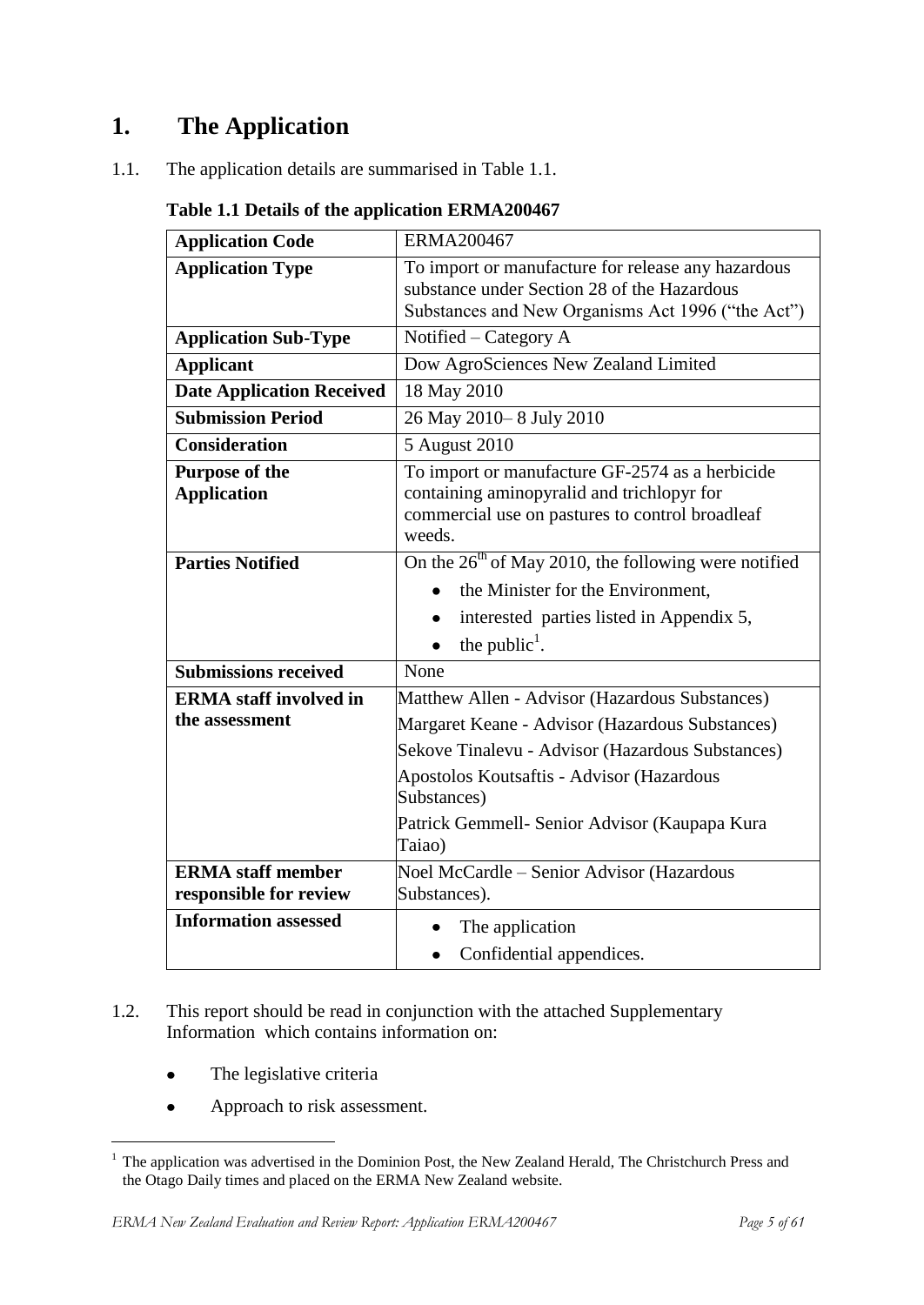- Decision pathway used in the decision process.
- 1.3. The Agency considers that it accessed sufficient information to undertake a full assessment of the substance from a scientific and technical perspective and that there are no other significant uncertainties that need to be considered by the Authority.

# <span id="page-5-0"></span>**2. Risk management context**

### **The substance and its lifecycle**

- 2.1. GF-2574 is intended for import or manufacture as a herbicide for commercial use on pastures to control broadleaf weeds. GF-2574 is a clear blue liquid containing the active ingredients aminopyralid and trichlopyr, and other excipients.
- 2.2. The applicant has provided the following details about the lifecycle of GF-2574.
	- 2.2.1. **Importation/manufacture.** GF-2574 would be manufactured either outside New Zealand or at the established Dow AgroSciences pesticide manufacturing plant in New Plymouth, for proposed commercial release in New Zealand.
	- 2.2.2. **Storage/transportation**. The substance would be packaged according to the requirements of the Hazardous Substances (Packaging) Regulations 2001 or in packages that comply with the importing country requirements, and stored at the New Plymouth facility until transport by road using dedicated chemical transport companies to retail farm supply distributors or the point of export. The substance may be stored by distributors until sold to farmers, who will transport the substance to their property for secure storage until used according to uses approved by the ACVM Group of the NZFSA.
	- 2.2.3. **Use.** The substance is to be used by mixing with water and sprayed with conventional ground boom or spot spraying equipment. No aerial application is proposed. The substance mixed with water is applied directly to pastures as directed on the label. The applications are made according to the Management of Agrichemicals (NZS 8409). Only one application will be made to the target weeds, therefore it is anticipated only one application will be made to the same area in any 12 month period.
	- 2.2.4. **Disposal**. The label instructs the end user to decontaminate the application equipment to avoid damage to desirable plants when the equipment is reused. The cleaning water is to be discharged onto a designated disposal area or onto wasteland away from desirable plants and sources of water. Label instructions also advise on disposal of empty containers and unused product. The triplerinsed empty containers would also be suitable for the collection by the Agrecovery container recycling programme.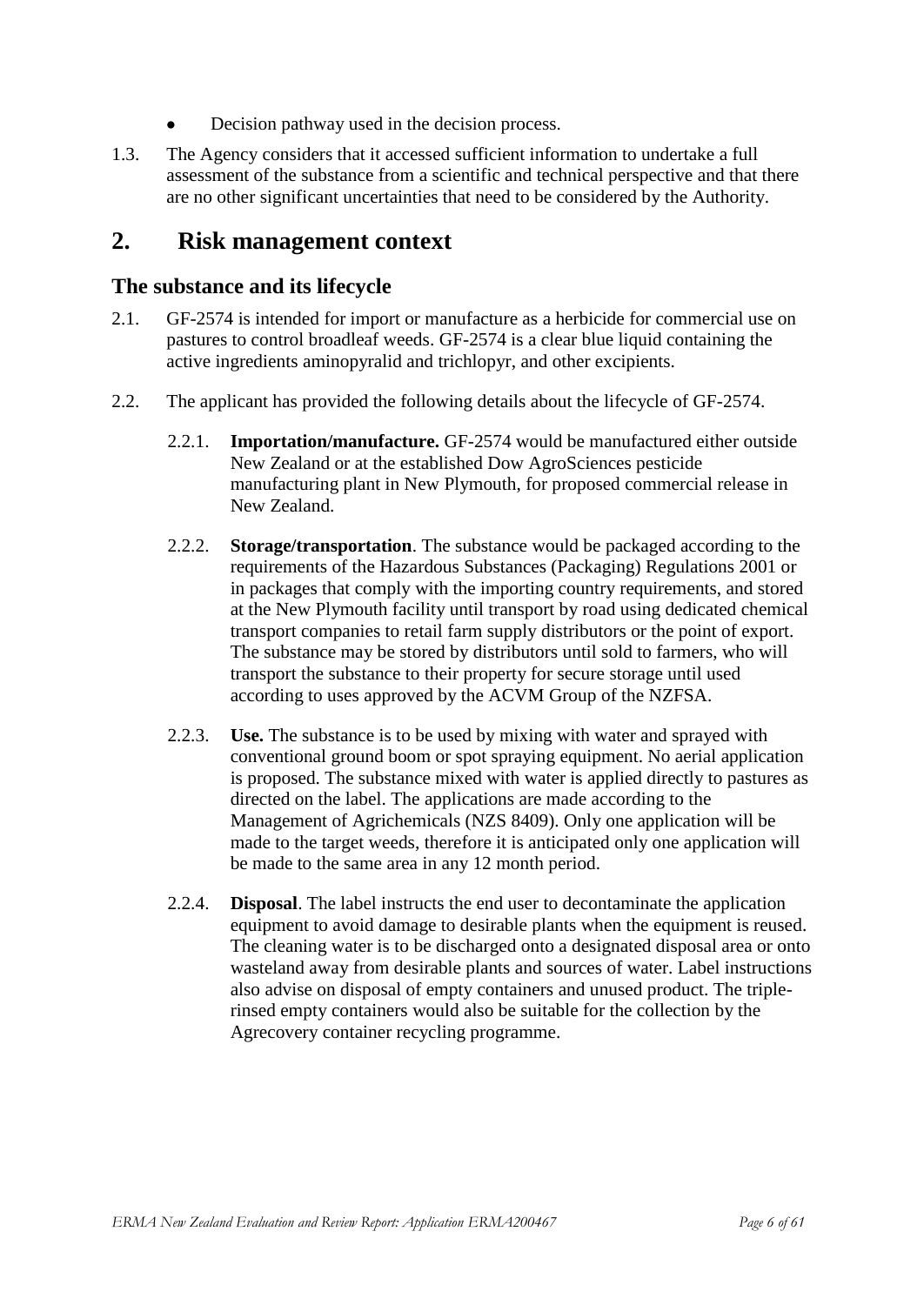# **Classification of the substance**

2.3. The Agency has classified GF-2574 based on the composition of GF-2574 and the effects of its components. The Agency"s classifications are different from the applicant"s proposed HSNO classifications (Table 2.1).

| <b>Hazardous Property</b>              | Applicant's<br><b>Assessment</b> | Agency's<br><b>Assessment</b> |
|----------------------------------------|----------------------------------|-------------------------------|
| Metallic corrosivity                   | 8.1A                             | 8.1A                          |
| Acute Toxicity (Oral)                  | 6.1D                             | 6.1E                          |
| Eye Irritancy/Corrosivity              | 8.3A                             | 8.3A                          |
| <b>Contact Sensitisation</b>           | 6.5B                             | 6.5B                          |
| <b>Target Organ Toxicity</b>           | 6.9B                             | 6.9B                          |
| <b>Aquatic Ecotoxicity</b>             | 9.1A                             | 9.1A                          |
| Soil Ecotoxicity                       | 9.2A                             | 9.2A                          |
| Ecotoxicity to terrestrial vertebrates | 9.3C                             | 9.3C                          |

**Table 2.1: The applicant's and Agency's classifications of GF-2574**

2.4. The Agency's 6.1 classification is different from the applicant's as the applicant has used the incorrect data to classify for this sub-class.

# **Regulatory context**

- 2.5. The Agency notes that the importation, transport, use and disposal of the substance will also be subject to other legislation such as the Health and Safety in Employment Act 1992, The Resource Management Act 1991 and the Land Transport Act 1998.
- 2.6. Before the substance can be released for sale and use in New Zealand, it must be registered under the Agricultural Compounds and Veterinary Medicines (ACVM) Act 1997. This process will assess the substance for food residue implications and potentially set withholding periods and residue limits.

# **Default controls**

- 2.7. The HSNO Regulations specify a number of controls based on the classification of the substance. These default controls are designed to mitigate the potential risks associated with each of the hazardous properties and are listed in Appendix 3. The Authority is able to vary the default controls and impose controls under section 77 and 77A to produce a set of controls for GF-2574. Variations and additional controls are considered in section 4 of this report.
- 2.8. The analysis of risks takes into account the Agency"s HSNO classifications and the controls that derive from the HSNO Regulations (in particular the default controls identified in Appendix 3) and from other legislation. The identification and assessment of effects is based on the default controls and the additional controls being in place.

# **Assessment by overseas regulatory authorities**

2.9. The Agency notes that triclopyr (CAS#55335-06-3) has been recently reviewed by EFSA (2005). This report highlighted the following environmental concerns: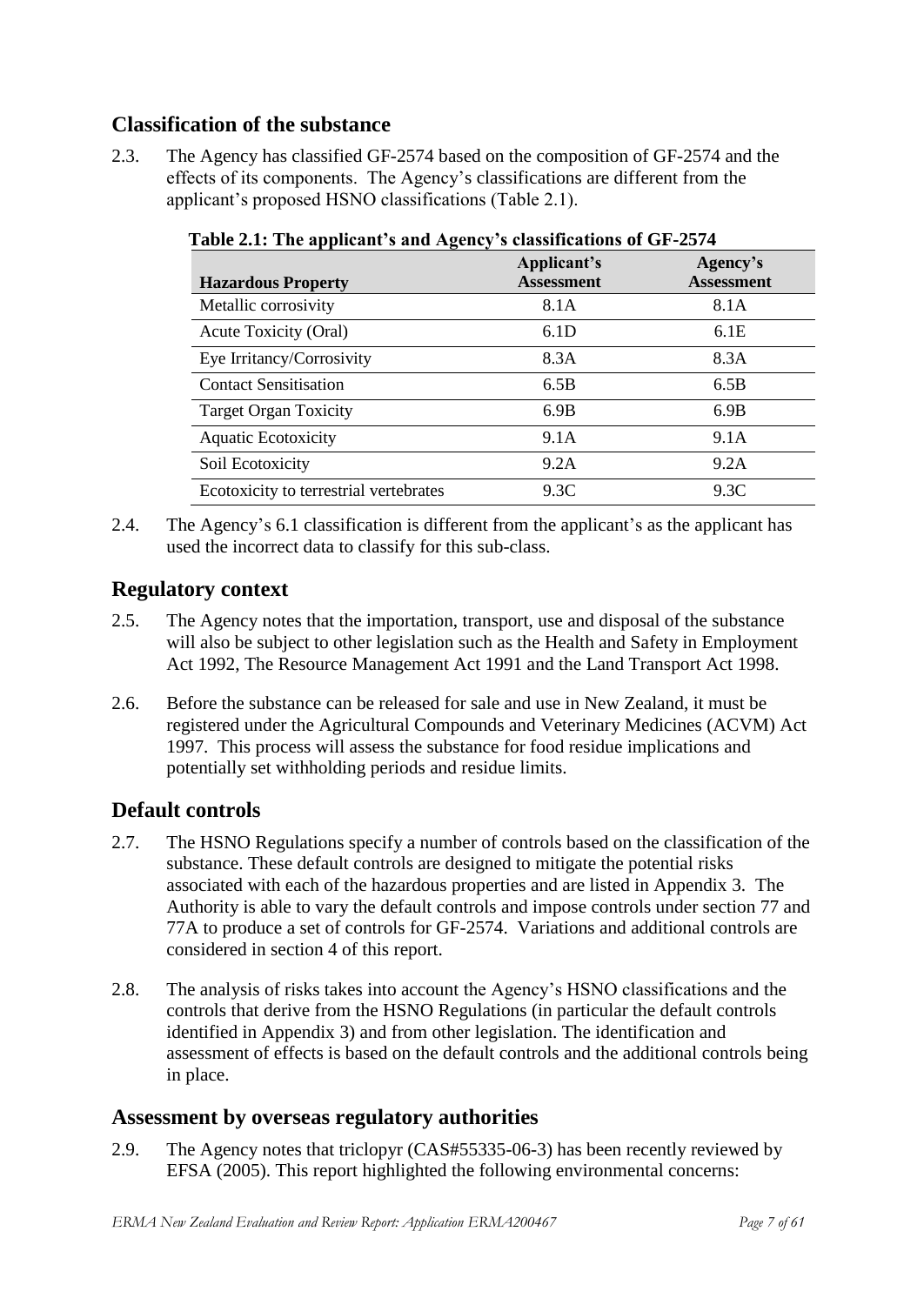- 2.9.1. FOCUS groundwater modelling indicated a high potential for groundwater contamination (for the intended uses on pasture and nonrecreational amenity grassland) in vulnerable situations over a wide range of geoclimatic conditions across the EU for triclopyr. Modelling also indicates that the major soil metabolite 3,5,6-trichloro-2-pyridinol may also contaminate groundwater but the range of vulnerable geoclimatic conditions where this might happen is less wide spread.
- 2.9.2. A data requirement for the notifier to submit at least an algal study with this metabolite was set.
- 2.9.3. A high acute risk to aquatic invertebrates was identified and EFSA proposed that risk mitigation measures are taken into account at member state level to address this risk.
- 2.9.4. A low long term risk to aquatic organisms from exposure to triclopyr but a high long term exposure to fish from exposure to triclopyr butoxyethyl ether was observed.
- 2.9.5. The risk to non target plants can be considered as low if risk mitigation measures such as a buffer zone of 5 metres are taken into account.
- 2.10. The Agency notes that aminopyralid inclusion in EC 91/414 is still pending. However, this component has been recently reviewed by the US EPA (2005). This report highlighted the following environmental concerns:
	- 2.10.1. The proposed uses of aminopyralid pose a risk to non-target terrestrial plants. Risk quotients (RQs) were highest for pasture and rangeland uses, due to the higher proposed application rate. However, even at the much lower rate for wheat, LOCs are still exceeded in some circumstances. The greatest risk is to dicotyledonous plants, although RQs for wetland monocots also exceeded the level of concern (LOC).

# <span id="page-7-0"></span>**3. Identification and assessment of risks, costs and benefits**

3.1. The Agency"s identification and assessment risks and costs (adverse effects) and benefits (positive effects) is set out in this section and supported by information in Appendix 2 and Supplementary Information (sections 3 and 4).

# **Risks and costs**

#### **Human health**

- 3.2. GF-2574 has been classified as an acute oral toxicant (6.1E), an eye corrosive (8.3A), a contact sensitiser (6.5B) and a target organ toxicant (6.9B).
- 3.3. In addition to these toxicity classifications, GF-2574 has also been classified as a metal corrosive (8.1A). However, the Agency considers that adherence to the HSNO controls on metal corrosive substances will ensure that the level of risk to human health associated with its metal corrosive properties is *negligible.*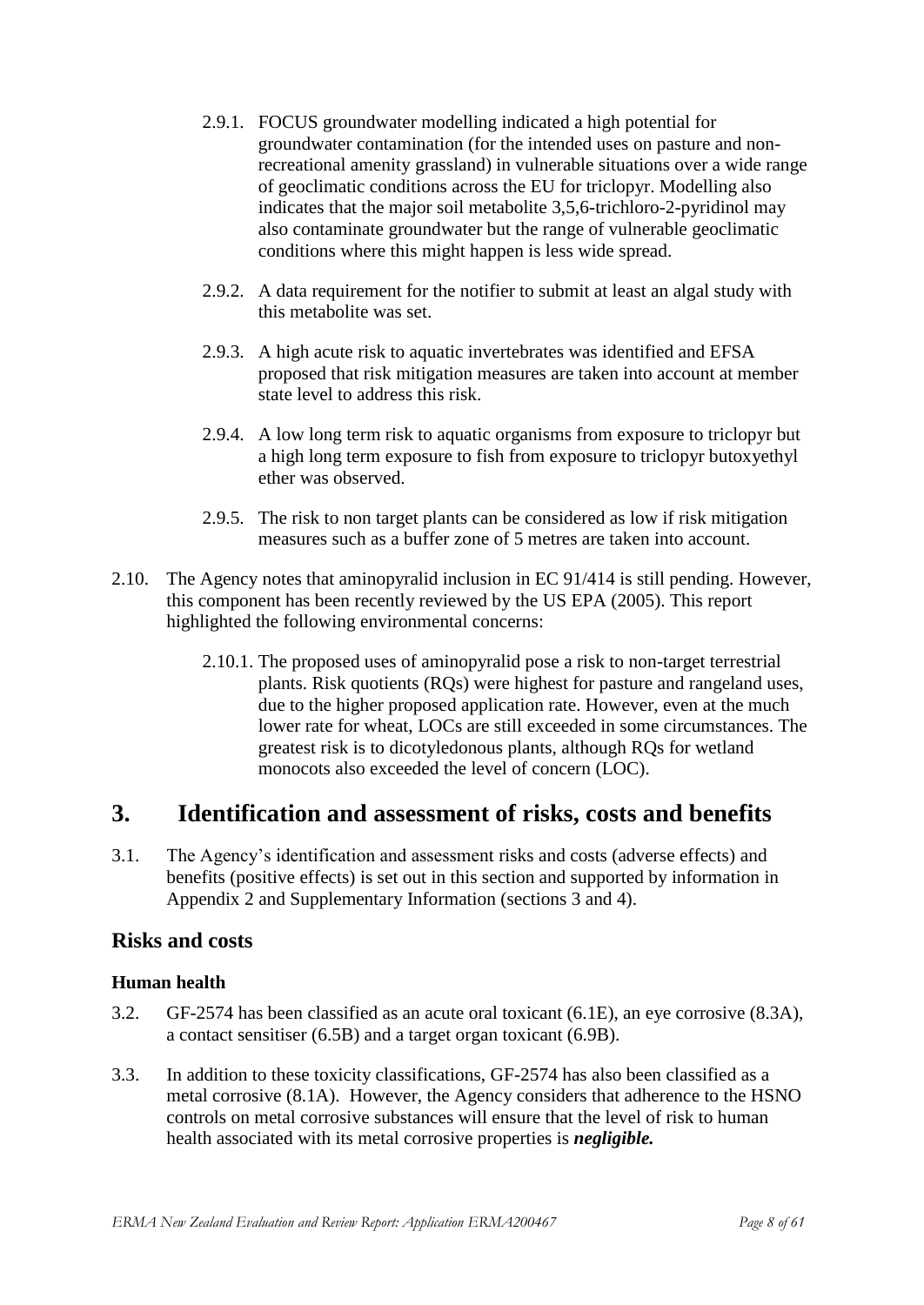3.4. The results of the quantitative and qualitative assessment of the human health risks associated with the lifecycle of GF-2574 (see Appendix 2) are documented in Table 3.1.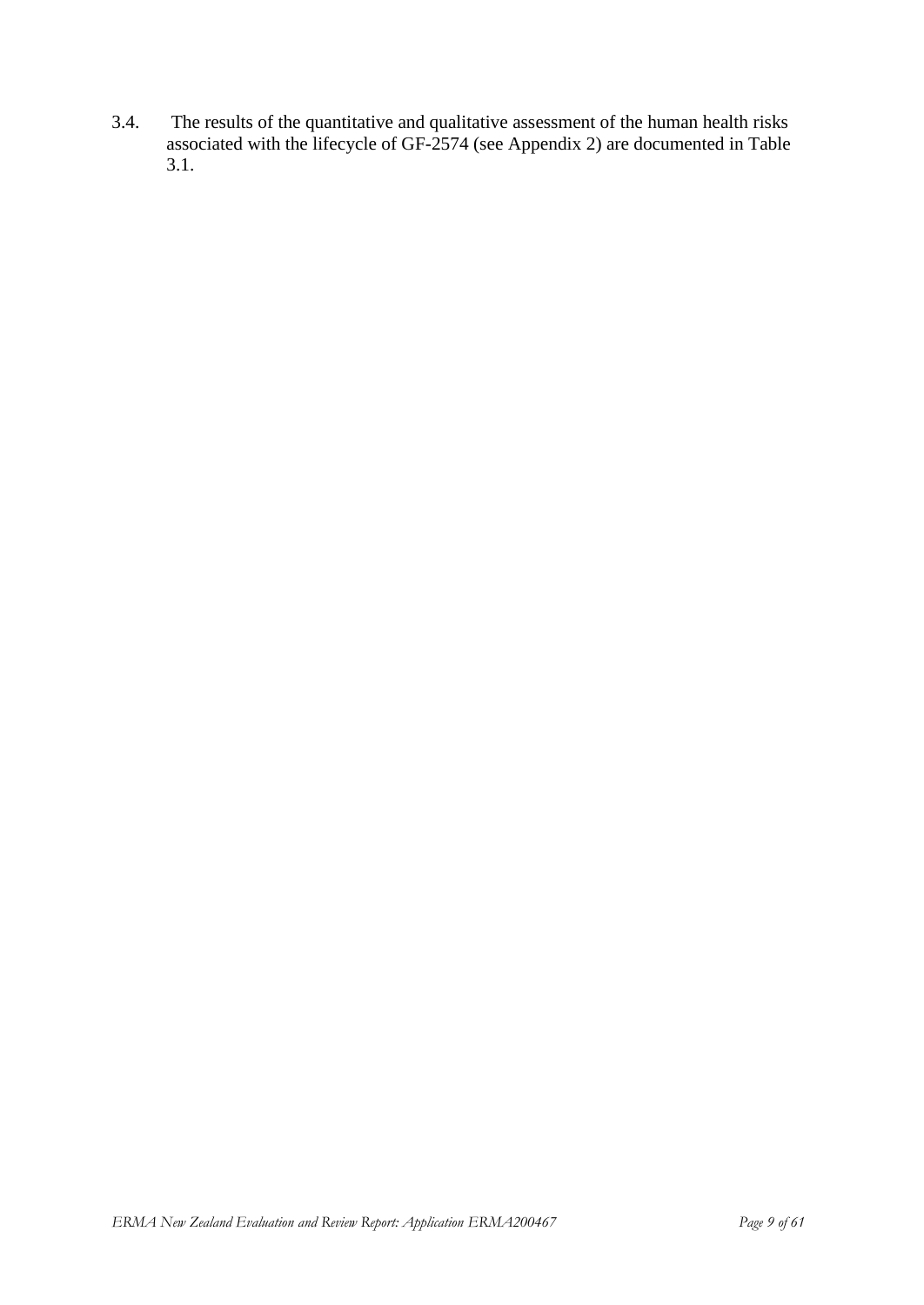| <b>Description</b>                    | <b>Exposure</b><br><b>Scenario</b>                    | <b>Magnitude</b> | Likelihood                                                                                                                                                                                                                               | <b>Comment</b>                                                                                                                                                                                                                                                                                                                                                                                                                                                                        | <b>Effect level</b>                                                                                                                                                                                                                                                                                                                                                                                                                                                                                                                                                                                                                                                                                    |            |
|---------------------------------------|-------------------------------------------------------|------------------|------------------------------------------------------------------------------------------------------------------------------------------------------------------------------------------------------------------------------------------|---------------------------------------------------------------------------------------------------------------------------------------------------------------------------------------------------------------------------------------------------------------------------------------------------------------------------------------------------------------------------------------------------------------------------------------------------------------------------------------|--------------------------------------------------------------------------------------------------------------------------------------------------------------------------------------------------------------------------------------------------------------------------------------------------------------------------------------------------------------------------------------------------------------------------------------------------------------------------------------------------------------------------------------------------------------------------------------------------------------------------------------------------------------------------------------------------------|------------|
| Manufacture and<br>packaging          | Acute:<br>oral toxicant<br>eye corrosive              | Moderate         | Highly<br>improbable                                                                                                                                                                                                                     | Negligible<br>Workers handling the substance will be aware of the hazards and the measures<br>that need to be undertaken to ensure their own safety. Manufacturing and<br>packaging facilities They will also be required to meet HSNO requirements for<br>personal protective equipment (PPE), and compliance with HSNO information<br>provisions (e.g. labels, advertising, Safety Data Sheets (SDS). Department of<br>Labour (DoL) health and safety requirements will also apply. |                                                                                                                                                                                                                                                                                                                                                                                                                                                                                                                                                                                                                                                                                                        | Negligible |
|                                       | Contact<br>Sensitisation                              | Moderate         | Highly<br>improbable                                                                                                                                                                                                                     | Negligible                                                                                                                                                                                                                                                                                                                                                                                                                                                                            | The Agency considers that it is highly improbable that workers will receive<br>sensitisation from the substance, given requirements for PPE and compliance<br>with the HSNO information provisions (e.g labels, advertising and SDS)                                                                                                                                                                                                                                                                                                                                                                                                                                                                   |            |
|                                       | Chronic:<br>Target organ<br>toxicant                  | Major            | Highly<br>improbable                                                                                                                                                                                                                     | Low                                                                                                                                                                                                                                                                                                                                                                                                                                                                                   | While the qualitative descriptors indicate a low level of risk driven by the major<br>chronic effects, the Agency notes that these processes will be required to meet<br>the HSNO requirements for equipment, emergency management and provision<br>of information as well as good manufacturing practice and Health and Safety<br>regulations. The Agency considers that these requirements, and the voluntary<br>risk being sufficiently managed by workers involved in the manufacture of the<br>substance, will make the likelihood of exposure that would lead to a chronic<br>effect so highly improbable that the level of risk for the chronic toxic adverse<br>effects is <i>negligible</i> . |            |
| Importation,<br>Transport,<br>Storage | Acute:<br>oral toxicant<br>eye corrosive<br>Contact   |                  | The Agency considers the risk of effects from GF-2574 during importation, transport or storage to be sufficiently remote that it is not necessary to<br>address, it given that exposure could only occur in isolated spillage incidents. |                                                                                                                                                                                                                                                                                                                                                                                                                                                                                       |                                                                                                                                                                                                                                                                                                                                                                                                                                                                                                                                                                                                                                                                                                        |            |
|                                       | sensitisation<br>Chronic:<br>Target organ<br>toxicant |                  |                                                                                                                                                                                                                                          |                                                                                                                                                                                                                                                                                                                                                                                                                                                                                       |                                                                                                                                                                                                                                                                                                                                                                                                                                                                                                                                                                                                                                                                                                        |            |
| Use<br>(Operators and<br>Bystanders)  | Acute:<br>oral toxicant<br>eye corrosive              | Moderate         | Highly<br>improbable                                                                                                                                                                                                                     | Negligible                                                                                                                                                                                                                                                                                                                                                                                                                                                                            | Given the requirements for personal protective equipment (PPE) and<br>compliance with HSNO information provisions (e.g. labels, advertising, Safety<br>Data Sheets (SDS), and Department of Labour (DoL) health and safety<br>requirements, it is highly improbable that operators would be exposed to                                                                                                                                                                                                                                                                                                                                                                                                 | Negligible |
|                                       | Contact                                               | Moderate         | Highly                                                                                                                                                                                                                                   | Negligible                                                                                                                                                                                                                                                                                                                                                                                                                                                                            | sufficient quantity of GF-2574 to result in a moderate adverse health effect.                                                                                                                                                                                                                                                                                                                                                                                                                                                                                                                                                                                                                          |            |

### **Table 3.1: Qualitative assessment of human health risks**

*ERMA New Zealand Evaluation and Review Report: Application ERMA200467* Page 10 *of 61*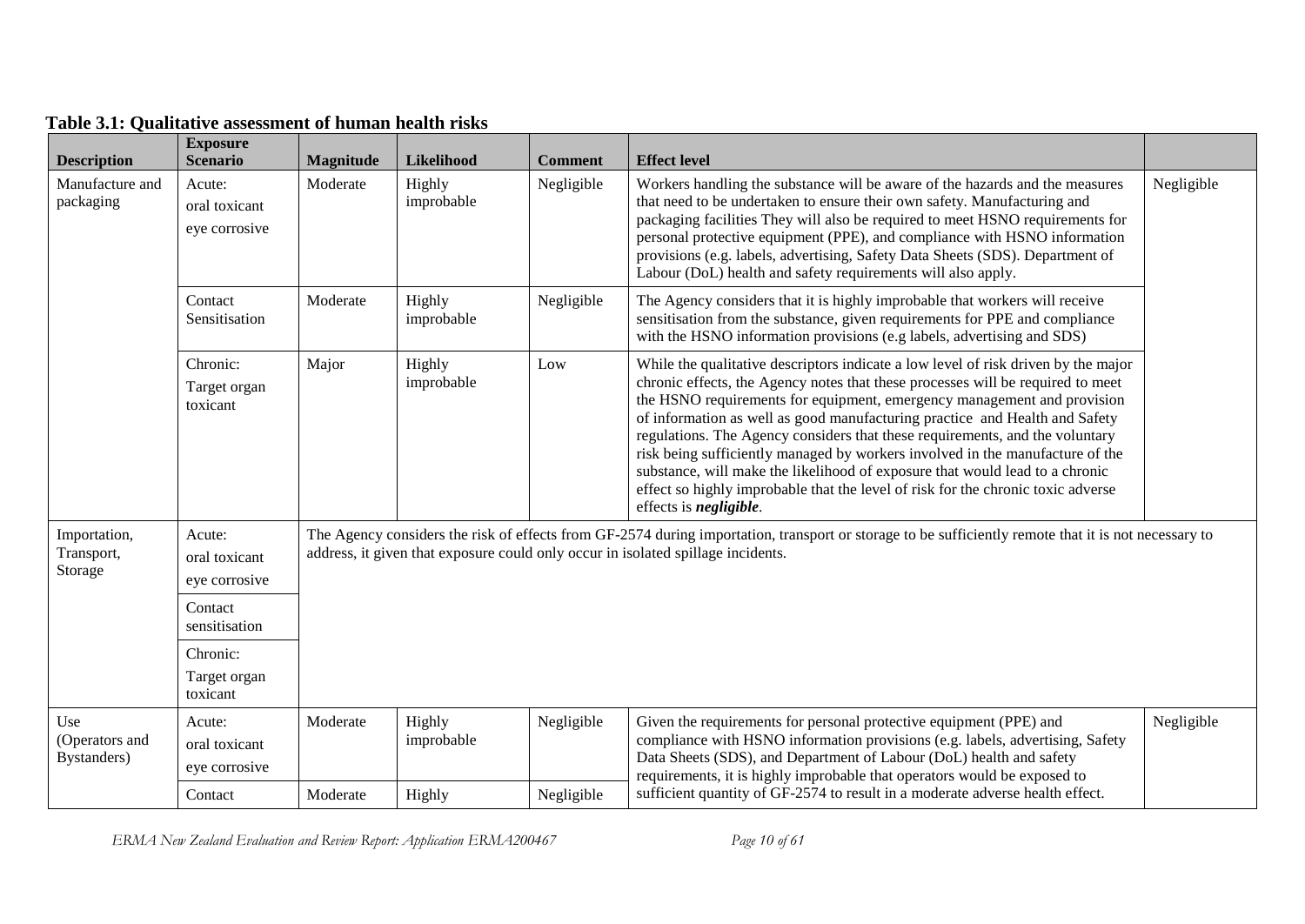| <b>Description</b>  | <b>Exposure</b><br><b>Scenario</b>       | <b>Magnitude</b>                                                                                                                                                                                                                                                                                                                                                                                                                                                                     | Likelihood           | <b>Comment</b> | <b>Effect level</b>                                                                                                                                                                                                                                                                                                                                                                                                                                                                                                                                                      |  |
|---------------------|------------------------------------------|--------------------------------------------------------------------------------------------------------------------------------------------------------------------------------------------------------------------------------------------------------------------------------------------------------------------------------------------------------------------------------------------------------------------------------------------------------------------------------------|----------------------|----------------|--------------------------------------------------------------------------------------------------------------------------------------------------------------------------------------------------------------------------------------------------------------------------------------------------------------------------------------------------------------------------------------------------------------------------------------------------------------------------------------------------------------------------------------------------------------------------|--|
|                     | sensitisation                            |                                                                                                                                                                                                                                                                                                                                                                                                                                                                                      | improbable           |                |                                                                                                                                                                                                                                                                                                                                                                                                                                                                                                                                                                          |  |
| Use<br>(Operators)  | Chronic:<br>Target organ<br>toxicant     | Quantitative assessment indicates that the only exposure situations in which risks to operators is considered to be acceptable is when full PPE is worn<br>during mixing, loading and applying the substance, either with or without a respirator. This indicates full PPE should be worn by operators when<br>mixing, loading and/or applying GF-2574. The Agency notes that PPE is triggered as a default control as a result of its 6.1E, 8.3A, 6.5B and 6.9B<br>classifications. |                      |                |                                                                                                                                                                                                                                                                                                                                                                                                                                                                                                                                                                          |  |
| Use<br>(Bystanders) | Chronic:<br>Target organ<br>toxicant     | Quantitative assessment indicates that the chronic risks to bystander health and safety are acceptable and the level of risk is considered to be negligible.                                                                                                                                                                                                                                                                                                                         |                      |                |                                                                                                                                                                                                                                                                                                                                                                                                                                                                                                                                                                          |  |
| Disposal            | Acute:<br>oral toxicant<br>eye corrosive | Moderate                                                                                                                                                                                                                                                                                                                                                                                                                                                                             | Highly<br>improbable | Negligible     | Negligible<br>The applicant indicates that the best method of disposal is to apply the product<br>according to label directions. The applicant states containers should be triple<br>rinsed and may be disposed of in a suitable landfill, burned if conditions are<br>suitable or recycled via the Agrecovery programme. In all cases of disposal, this<br>will be in accordance with the requirements of the Hazardous Substances<br>(Disposal) Regulations 2001 and the Resource Management Act 1991and will<br>reduce the opportunity for individuals to be exposed. |  |
|                     | Contact<br>sensititsation                | Moderate                                                                                                                                                                                                                                                                                                                                                                                                                                                                             | Highly<br>improbable | Negligible     |                                                                                                                                                                                                                                                                                                                                                                                                                                                                                                                                                                          |  |
|                     | Chronic:<br>Target organ<br>toxicant     | Major                                                                                                                                                                                                                                                                                                                                                                                                                                                                                | Highly<br>improbable | Low            | It is highly improbable that users or bystanders could be repeatedly exposed to<br>GF-2574 during disposal to result in target organ toxic effects, given that the<br>people disposing of GF-2574 will have the necessary skills and knowledge (e.g.<br>via information provided on SDS) to reduce the risk to human health for the<br>disposal of the substance to <i>negligible</i> .                                                                                                                                                                                  |  |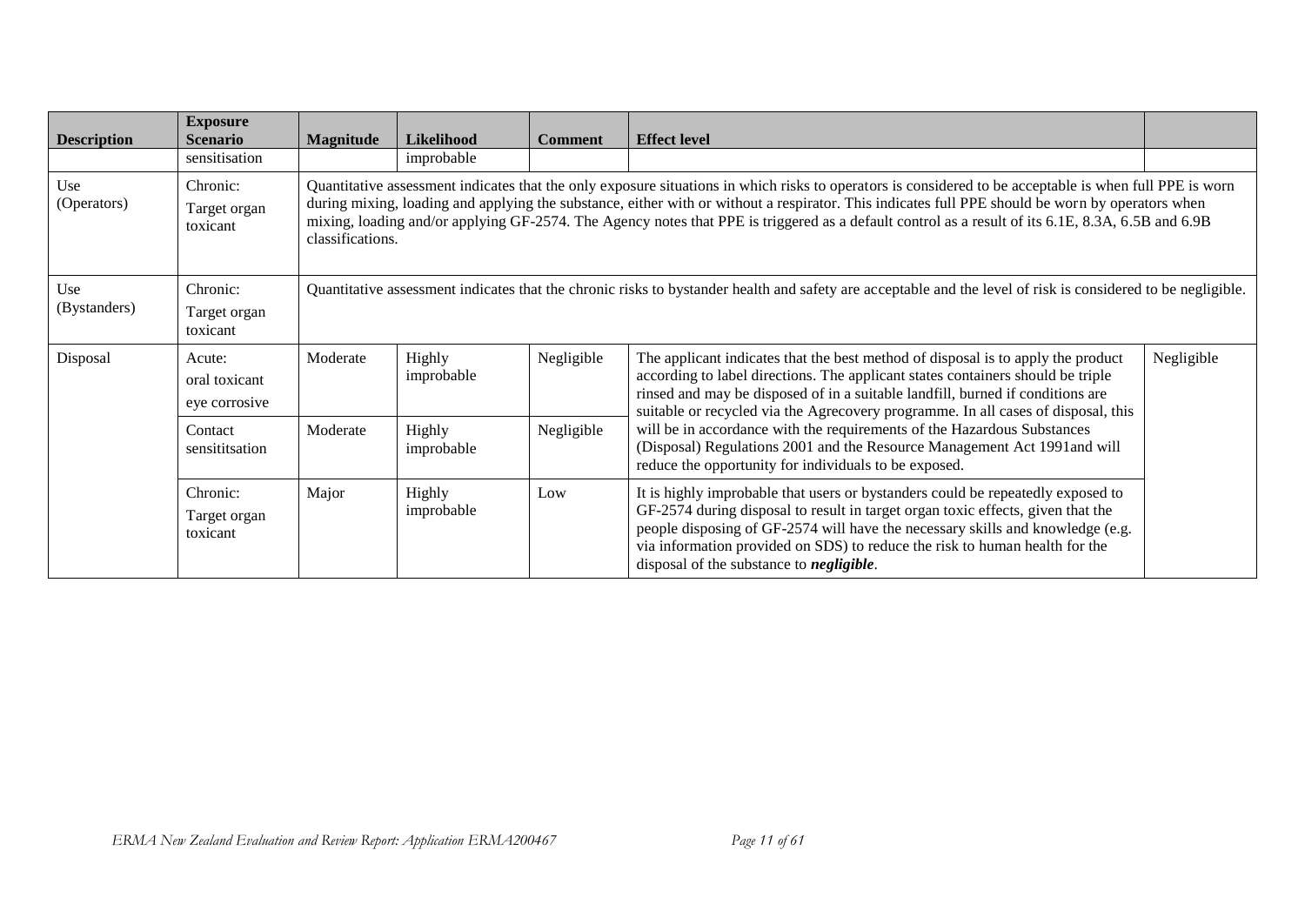#### **Environmental**

- 3.5. GF-2574 has been classified as an aquatic ecotoxicant (9.1A), a soil ecotoxicant (9.2A) and a terrestrial vertebrate ecotoxicant (9.3C).
- 3.6. GF-2574 has been classified by the Agency as being corrosive to metals (8.1A). The Agency considers that adherence to the HSNO controls on metal corrosive substances will ensure that the level of risk to the environment associated with the metal corrosive properties is *negligible.*
- 3.7. The Agency notes the potential risks to turf from aminopyralid and as such is proposing additional controls to mitigate these risks (Section 4).
- 3.8. Table 3.2 documents the results of both the qualitative and quantitative assessments undertaken and identifies the impact of potential risks at each stage of the substance"s lifecycle. In conclusion, the Agency considers the risk to the environment is *negligible.*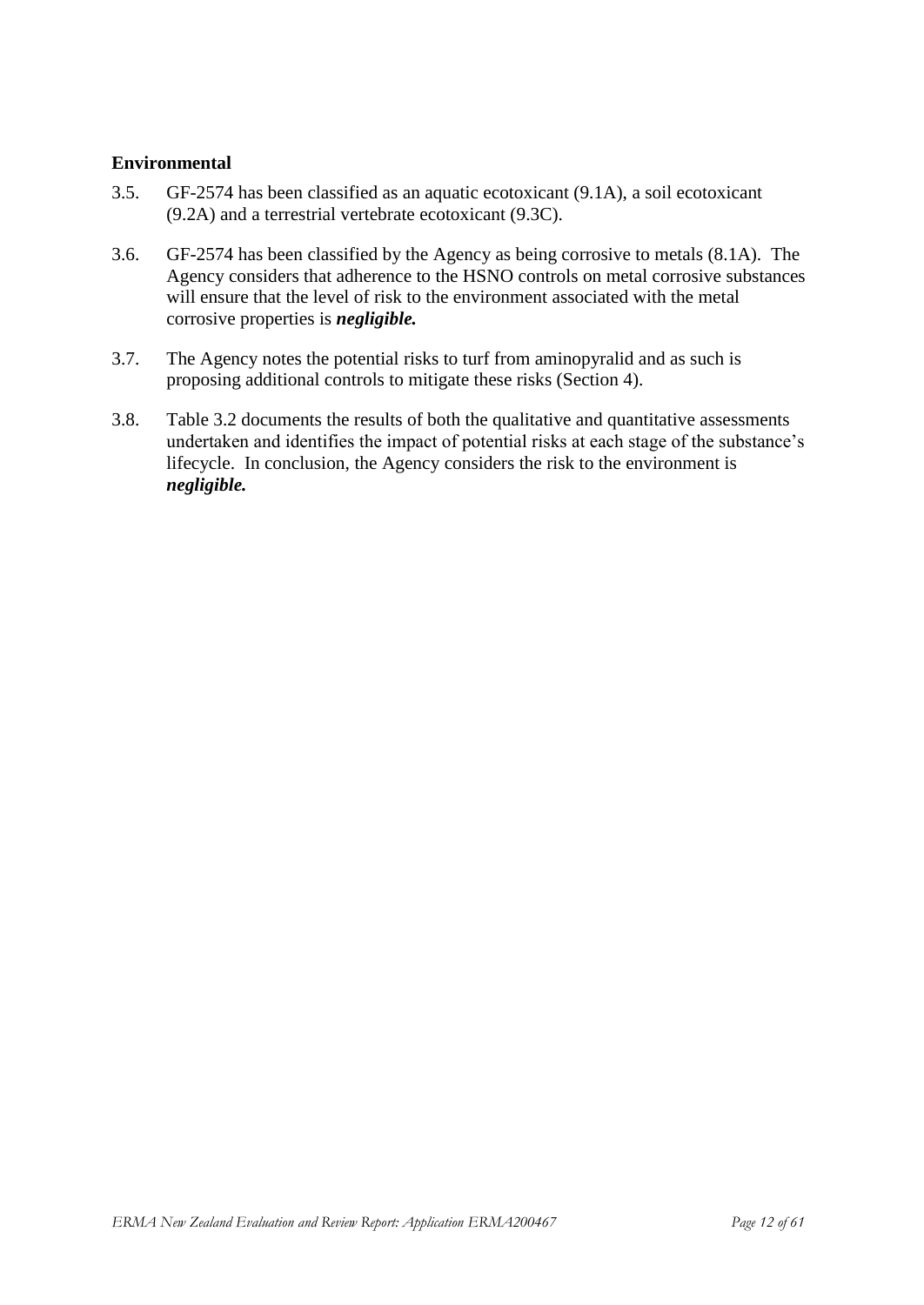|                                                                          | <b>Exposure</b>                                                                                                               |                                                                                                                                                                                                                                                                                                                                                                                                                                                                                                                                                                                                                                                         |                                    |                             |                                                                                                                                                                                                                                                                                                                                                 |                                   |
|--------------------------------------------------------------------------|-------------------------------------------------------------------------------------------------------------------------------|---------------------------------------------------------------------------------------------------------------------------------------------------------------------------------------------------------------------------------------------------------------------------------------------------------------------------------------------------------------------------------------------------------------------------------------------------------------------------------------------------------------------------------------------------------------------------------------------------------------------------------------------------------|------------------------------------|-----------------------------|-------------------------------------------------------------------------------------------------------------------------------------------------------------------------------------------------------------------------------------------------------------------------------------------------------------------------------------------------|-----------------------------------|
| <b>Description</b><br>Manufacture,<br>Importation,<br>transport, storage | <b>Scenario</b><br>Death or<br>adverse effects<br>to aquatic or<br>terrestrial<br>organisms or to<br>the soil<br>environment. | <b>Magnitude</b><br>Moderate                                                                                                                                                                                                                                                                                                                                                                                                                                                                                                                                                                                                                            | Likelihood<br>Highly<br>improbable | <b>Matrix</b><br>Negligible | <b>Comment</b><br>Given adherence to the HSNO controls (and the Land Transport Rule 45001,<br>Civil Aviation Act 1990 and Maritime Transport Act 1994 (as applicable) the<br>Agency considers a spill to be highly improbable. Furthermore, a spill is likely<br>to lead to localised effects only involving small quantities of the substance. | <b>Effect level</b><br>Negligible |
| Use                                                                      | Death or<br>adverse effects<br>to aquatic or<br>terrestrial<br>organisms or to<br>the soil<br>environment.                    | Based on the quantitative risk assessment for the aquatic and terrestrial environment, risks to non-target plants have been identified as high. Therefore,<br>the Agency considers it is appropriate to retain the approved handler controls for GF-2574 when it is used in a wide dispersive manner, or by a<br>commercial contractor. Further, the Agency considers that the application rate proposed by the applicant and used in the modelling should be set as a<br>maximum application rate. The Agency notes that there is a risk to non-target plants from spray drift and thus the Agency recommends product users<br>are made aware of this. |                                    |                             |                                                                                                                                                                                                                                                                                                                                                 |                                   |
| Disposal                                                                 | Death or<br>adverse effects<br>to aquatic or<br>terrestrial<br>organisms or to<br>the soil<br>environment.                    | Moderate                                                                                                                                                                                                                                                                                                                                                                                                                                                                                                                                                                                                                                                | Highly<br>improbable               | Negligible                  | Users will in most cases use all of the substance as intended. If GF-2574 is<br>disposed of by means other than use, this will be in accordance with the<br>requirements of the Hazardous Substances (Disposal) Regulations 2001 and the<br>Resource Management Act 1991.                                                                       | Negligible                        |

# **Table 3.2: Qualitative assessment of potential environmental risks**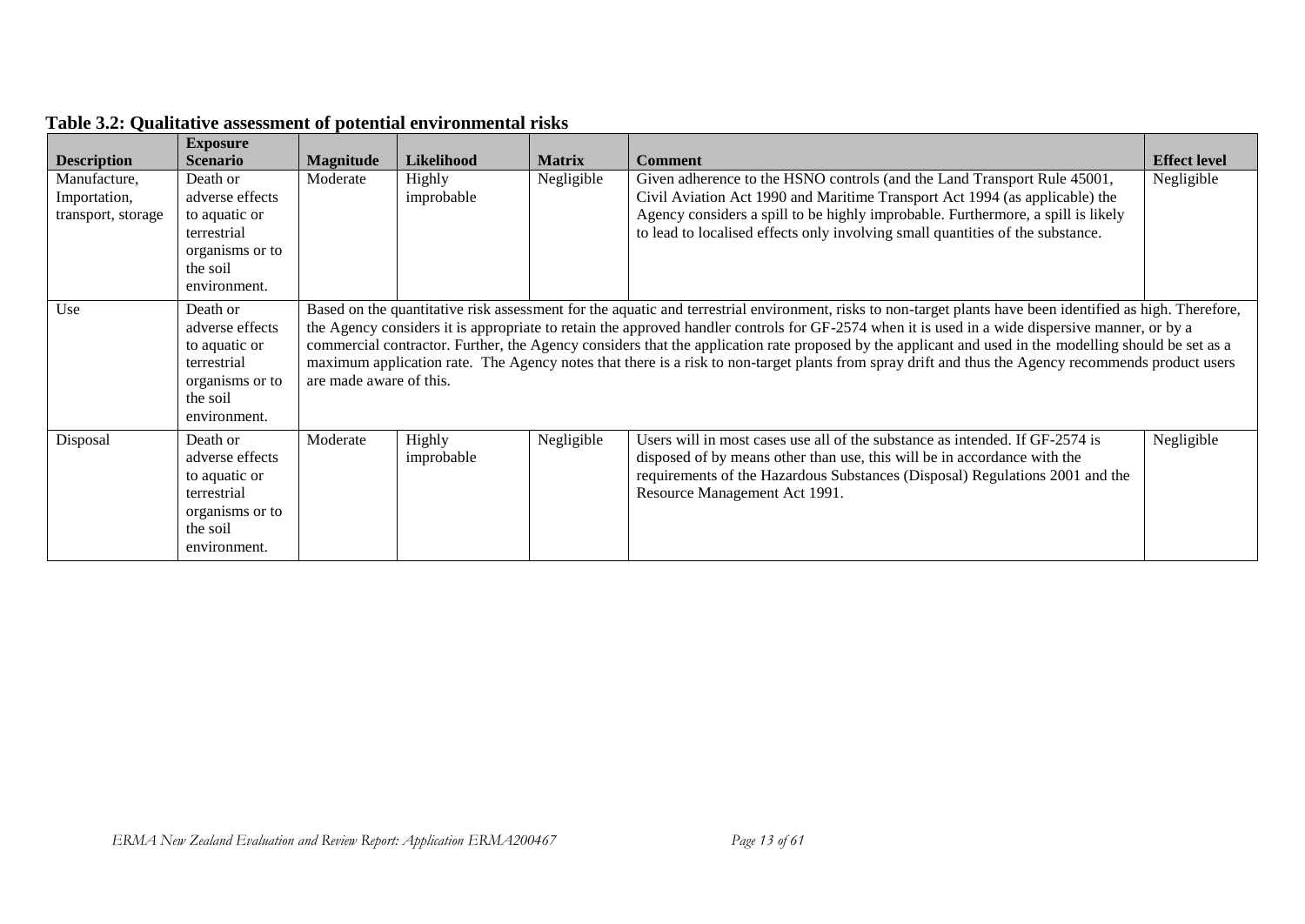# **Benefits**

- 3.9. The applicant considers that the availability of GF-2574 will have a number of benefits:
	- This substance will control economically troublesome weeds in pastures.  $\bullet$
	- $\bullet$ The benefits of using the active ingredients in GF-2574 for weed control are already well established.
	- The benefit of GF-2574 is that these active constituents are formulated together in an optimum combination to provide a broad spectrum of weed control. It provides an alternative product to farmers for the control of important pasture weeds.
- 3.10. The Agency considers that the economic and related benefits to be derived from the use of GF-2574 as a pesticide in New Zealand are potentially significant.

# **Likely effects of the substance being unavailable.**

3.11. If the substance is not available, it will reduce the range of products available to farmers for the control of important pasture weeds.

# <span id="page-13-0"></span>**4. Setting controls**

# **Variations to Default Controls**

- 4.1. As a result of the risk assessment, the Agency considers that the following variations should be made to the default controls. These variations are summarised in Table 4.1 below. A full description of the rationale for these variations is documented in Appendix 4.
- 4.2. The Agency notes that similar variations were made to pesticides on their transfer to the HSNO regime.

| Control<br>Code | <b>Subject matter</b> | <b>Variation</b>                            | <b>Comment</b>                                                                                                                                                                                                                                                                                         |
|-----------------|-----------------------|---------------------------------------------|--------------------------------------------------------------------------------------------------------------------------------------------------------------------------------------------------------------------------------------------------------------------------------------------------------|
| T1              | Setting of TELs       | No TELs set for<br>GF-2574 at this<br>time. | The Agency is intending to review the<br>setting of ADEs, PDEs and TELs<br>under section 77B of the Act. Until this<br>review is complete, the Agency<br>proposes not to set ADEs, PDEs or<br>TELS for any components of GF-2574<br>at this time.                                                      |
| T <sub>2</sub>  | Setting of WES        | A WES is set<br>for Component<br>C.         | This control relates to controlling<br>exposure in places of work through the<br>setting of WESs. The Agency typically<br>adopts WES values listed in the<br>Workplace Exposure Standards<br>(Effective from 2002) document (refer<br>to the following link):<br>http://www.osh.govt.nz/order/catalogu |

**Table 4.1 Variations to the default controls for GF-2574.**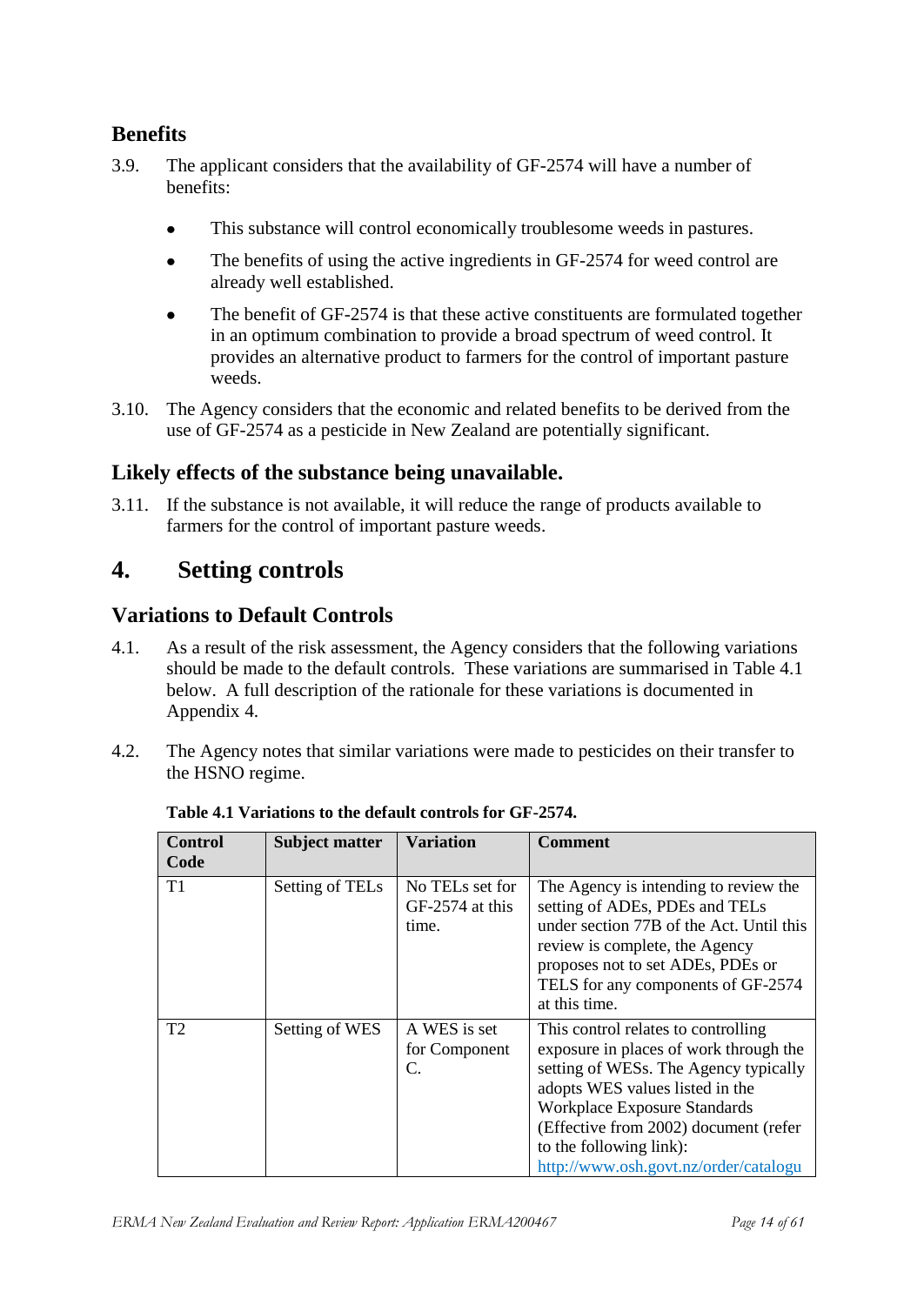| <b>Control</b><br>Code | <b>Subject matter</b>                                                      | <b>Variation</b>                                                                                     | <b>Comment</b>                                                                                                                                                                                                                                                                                                                                                                                                                         |
|------------------------|----------------------------------------------------------------------------|------------------------------------------------------------------------------------------------------|----------------------------------------------------------------------------------------------------------------------------------------------------------------------------------------------------------------------------------------------------------------------------------------------------------------------------------------------------------------------------------------------------------------------------------------|
|                        |                                                                            |                                                                                                      | e/pdf/wes2002.pdf.                                                                                                                                                                                                                                                                                                                                                                                                                     |
| T7                     | Carriage of<br>hazardous<br>substances on<br>passenger<br>service vehicles | The trigger<br>quantity is<br>increased to<br>1.0 L.                                                 | The Agency considers that Regulation<br>10 should apply as if the maximum<br>quantity per package of a 6.5B<br>substance is $1.0 L$ , rather than $0.1 L$ .                                                                                                                                                                                                                                                                            |
| E1                     | Setting of TELs<br>and EELs                                                | No EELs set for<br>GF-2574 at this<br>time and the<br>default controls<br>are deleted.               | Until the Agency has developed formal<br>policy on the implementation of s77B,<br>it proposes not to set EELs for any<br>components of GF-2574 at this time.                                                                                                                                                                                                                                                                           |
| E2                     | Setting of<br>application rates                                            | set under s77A.                                                                                      | Although no EEL has been set for GF-<br>2574, the Agency proposes setting the<br>maximum application rate of 2 L/ha<br>and one application to the target weed<br>per season as the application rate for<br>GF-2574. This rate was used in the<br>ecological risk assessment.                                                                                                                                                           |
| E7/AH1                 | Approved<br>handler<br>requirements                                        | Varied to apply<br>for use in wide<br>dispersive<br>manner or used<br>by a commercial<br>contractor. | The outcome of the ecological risk<br>assessment (refer Appendix 3)<br>indicates that there is potential for<br>acute adverse environmental effects on<br>terrestrial plants if the substance moves<br>off-target. The Agency considers it is<br>therefore appropriate to retain the<br>approved handler control.                                                                                                                      |
| TR1                    | Tracking<br>requirements                                                   | Deleted.                                                                                             | For a substance where the tracking<br>control has been triggered solely as a<br>result of ecotoxicity, it is considered<br>that any risk that may arise during its<br>lifecycle are adequately managed by<br>other controls such as approved<br>handler, packaging, labeling and<br>emergency management requirements.<br>The Agency therefore considers the<br>tracking control can be deleted as<br>provided by section $77(4)(b)$ . |
| T4/E6                  | Requirements<br>for equipment<br>used to handle<br>hazardous<br>substances | Combined.                                                                                            | These controls can be combined as<br>provided for under section 77(5).                                                                                                                                                                                                                                                                                                                                                                 |
| D4/D5                  | Disposal<br>requirements                                                   |                                                                                                      |                                                                                                                                                                                                                                                                                                                                                                                                                                        |
| P13/P14/P15            | Packaging<br>requirements                                                  |                                                                                                      |                                                                                                                                                                                                                                                                                                                                                                                                                                        |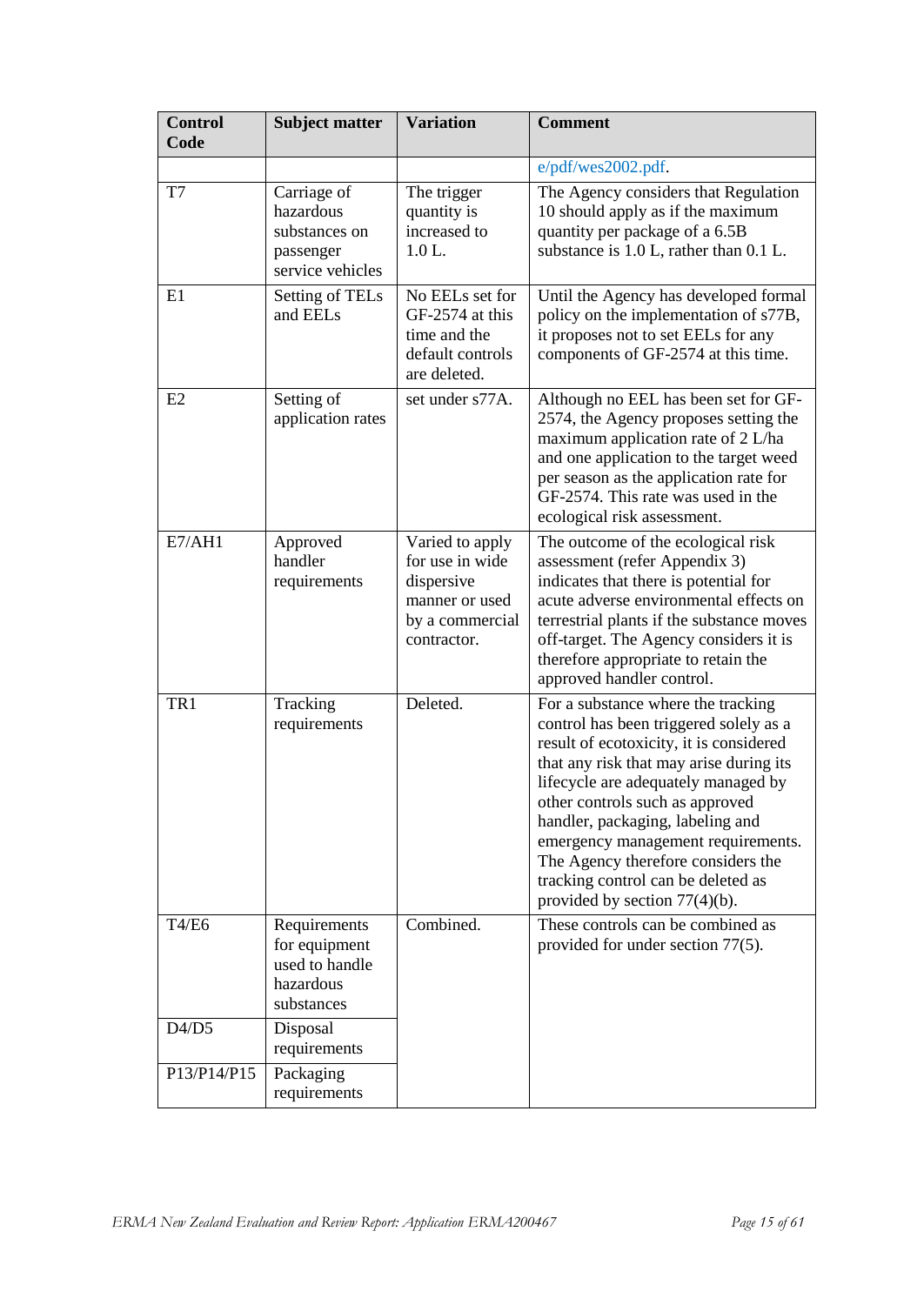# **Proposed additional controls**

- 4.3. Control EM12 relates to the requirements for secondary containment of pooling substances2. The EM12 secondary containment requirements have been triggered for GF-2574 as a result of its ecotoxicity classification. The Agency considers that the risks associated with the containment of substances which are not class 1 to 5 substances (i.e. do not ignite or explode) are different to those associated with class 1 to 5 substances. Consequently the Agency considers that the secondary containment requirements can be reduced. The Agency considers that these reduced secondary containment measures are adequate to manage the risks of a spillage of GF-2574. Therefore, the proposed additional control, which varies the EM12 control, is more cost-effective in terms of managing the risks of the substance. The proposed controls are shown in Table A4.1 of Appendix 4.
- 4.4. The controls relating to stationary container systems as set out in Schedule 8 of the Hazardous Substances (Dangerous Goods and Scheduled Toxic Substances) Transfer Notice 2004 (Supplement to the New Zealand Gazette, 26 March 2004, No. 35, page 767), as amended, are set for this substance, notwithstanding clause 1(1). This control has been applied to other similar approved substances.
- 4.5. As the assessment of the proposed substance"s risk has been based on its use as a pesticide at a set application rate and application method, and because of the risks to non-target plant and animal species, the following use restriction controls are added:
	- *The application rate for GF-2574 is set at a maximum of 2 L/ha, applied once per season to the same target plant.*
	- *GF-2574 is to be applied via ground based methods only.*
	- *GF-2574 is not to be applied onto or into water.*
- 4.6. The Agency notes that previously approved substances containing aminopyralid have an additional control restricting their use to agricultural/commercial horticultural use (excluding turf management). The Agency considers this control is equally applicable to GF-2574 and is applied under section 77A. The Agency requires that the following statements appear on the label:
	- 4.6.1. *The product must not be used on turf*

*DO NOT use hay or other plant material harvested within 10 weeks of treatment with (*tradename of substance*) for making compost or mulching susceptible crops.*

*DO NOT use plant material that has been treated with (*tradename of substance) *within the previous 10 weeks to make mushroom substrate.*

*DO NOT use manure, paunch grass or dairy effluent from animals grazing areas treated with (*tradename of substance*) within the previous 10 weeks for making compost unless the clean feed withholding period has been observed.*

**.** 

<sup>&</sup>lt;sup>2</sup> Regulations  $35 - 41$  of the Hazardous Substances (Emergency Management) Regulations 2001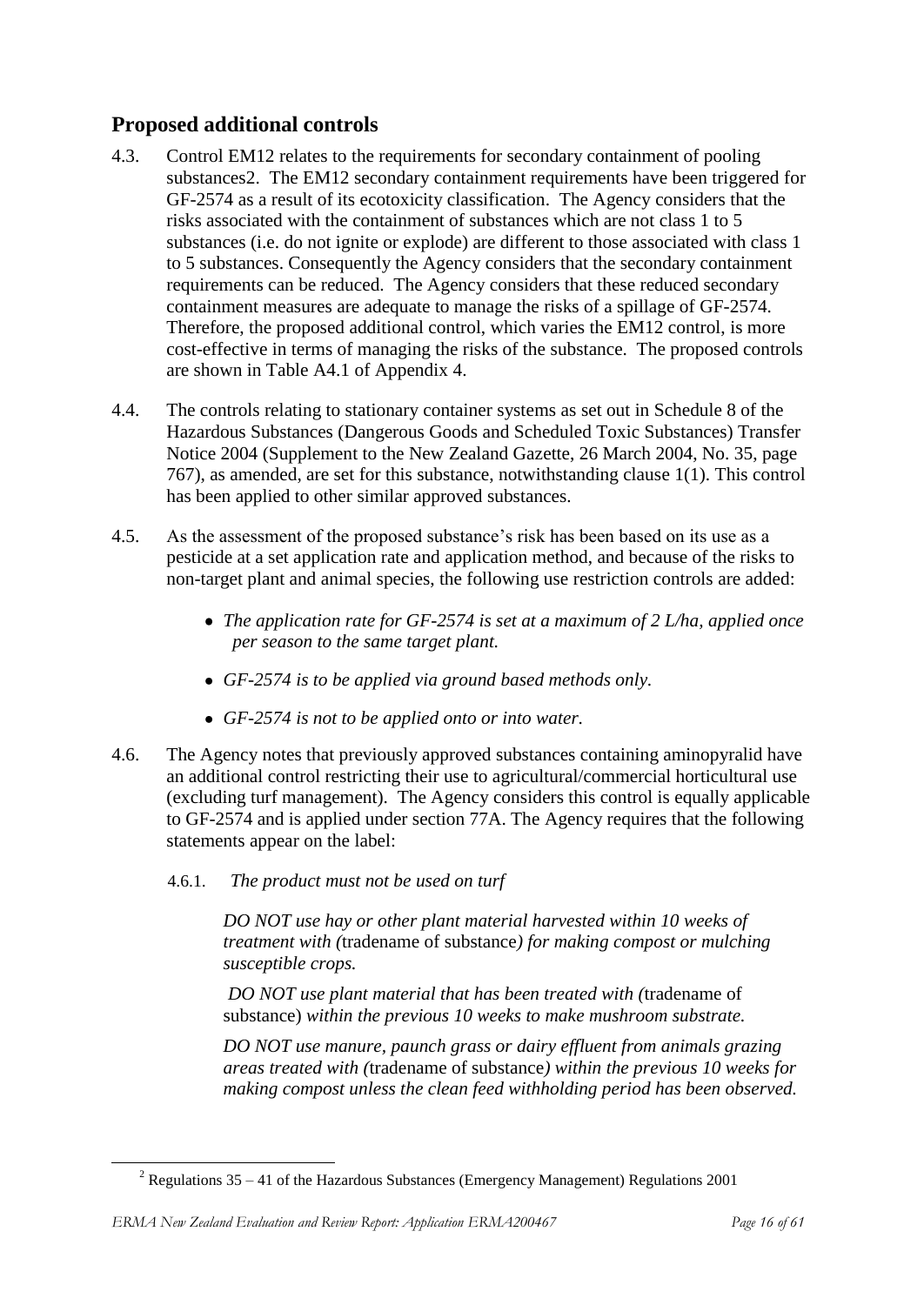# <span id="page-16-0"></span>**5. Overall evaluation and recommendation**

5.1. The Agency considers that there are negligible risks to human health and to the environment and no potentially significant costs associated with the release of GF-2574. Therefore. The Agency considers that it is evident that the benefits of releasing GF-2574 outweigh the costs and the application may be approved in accordance with clause 26, with the controls documented in Appendix 4.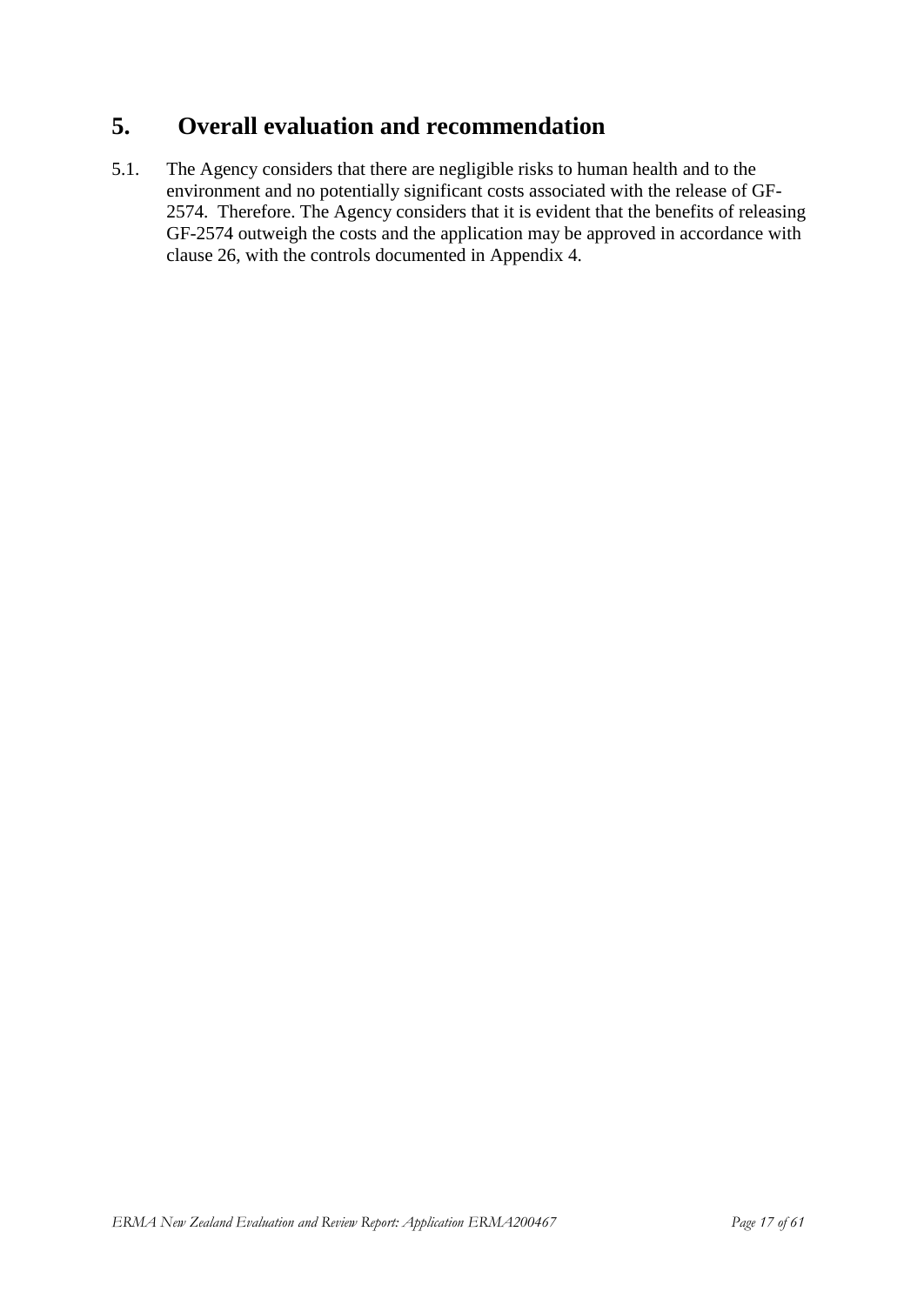# <span id="page-17-0"></span>**Classification of GF-2574**

Data from effects testing of the formulation were not provided for any hazard endpoint for GF-2574, so classification was estimated using information on the effects of the components and mixture rules. The relevant sections of the User Guide to Thresholds and Classifications under the HSNO Act (ERMA 2008a) that describe the mixture rules are listed in Table A1.1. Classifications of the formulation are shown in Table A1.2.

# **Data quality – overall evaluation**

The Agency has adopted the Klimisch et al (1997) data reliability scoring system for evaluating data used in the hazard classification and risk assessment of chemicals (section 1.2.4 in ERMA 2008a). The data used by the Agency to classify GF-2574 are predominantly the classifications which have been officially gazetted during the transfer process and are publicly available through the HSNO Chemical Classification Information Database (CCID) (ERMA 2008b). Generally these data are high quality by current international standards.

The Agency acknowledges that frequently, there are data gaps in the hazard classification for chemicals which have been in use internationally for a long time. International programmes such as the OECD High Production Volume programme (OECD 1990) and REACH (EU 2006) are progressively working towards filling these data gaps. As new information becomes available, and resources permit, the Agency will endeavour to update the HSNO classifications for those substances.

| <b>Hazard</b>                                      | <b>User Guide to HSNO</b><br><b>Thresholds and Classifications</b><br><b>Reference</b> |
|----------------------------------------------------|----------------------------------------------------------------------------------------|
| Subclass 6.1 Acute Toxicity                        | Part V, Chapter 10, Page 12                                                            |
| Subclass 6.3/8.2 Skin Irritancy/Corrosivity        | Part V, Chapter 11, Page 7                                                             |
| Subclass 6.4/8.3 Eye Irritancy/Corrosivity         | Part V, Chapter 12, Page 9                                                             |
| Subclass 6.5 Contact and Respiratory Sensitisation | Part V, Chapter 13, Page 8                                                             |
| Subclass 6.6 Mutagenicity                          | Part V, Chapter 14, Page 5                                                             |
| Subclass 6.7 Carcinogenicity                       | Part V, Chapter 15, Page 8                                                             |
| Subclass 6.8 Reproductive Developmental Toxicity   | Part V, Chapter 16, Page 11                                                            |
| Subclass 6.9 Target Organ Systemic Toxicity        | Part V, Chapter 17, Page 10                                                            |
| Subclass 9.1 Aquatic Ecotoxicity                   | Part VI, Chapter 19, Page 18                                                           |
| Subclass 9.2 Soil Ecotoxicity                      | Part VI, Chapter 20, Page 8                                                            |
| Subclass 9.3 Terrestrial Vertebrate Ecotoxicity    | Part VI, Chapter 21, Page 7                                                            |
| Subclass 9.4 Terrestrial Invertebrate Ecotoxicity  | Part VI, Chapter 22, Page 5                                                            |

**Table A1.1: Location of mixture rules within the HSNO Thresholds and Classifications User Guide (V2.0. March 2008).**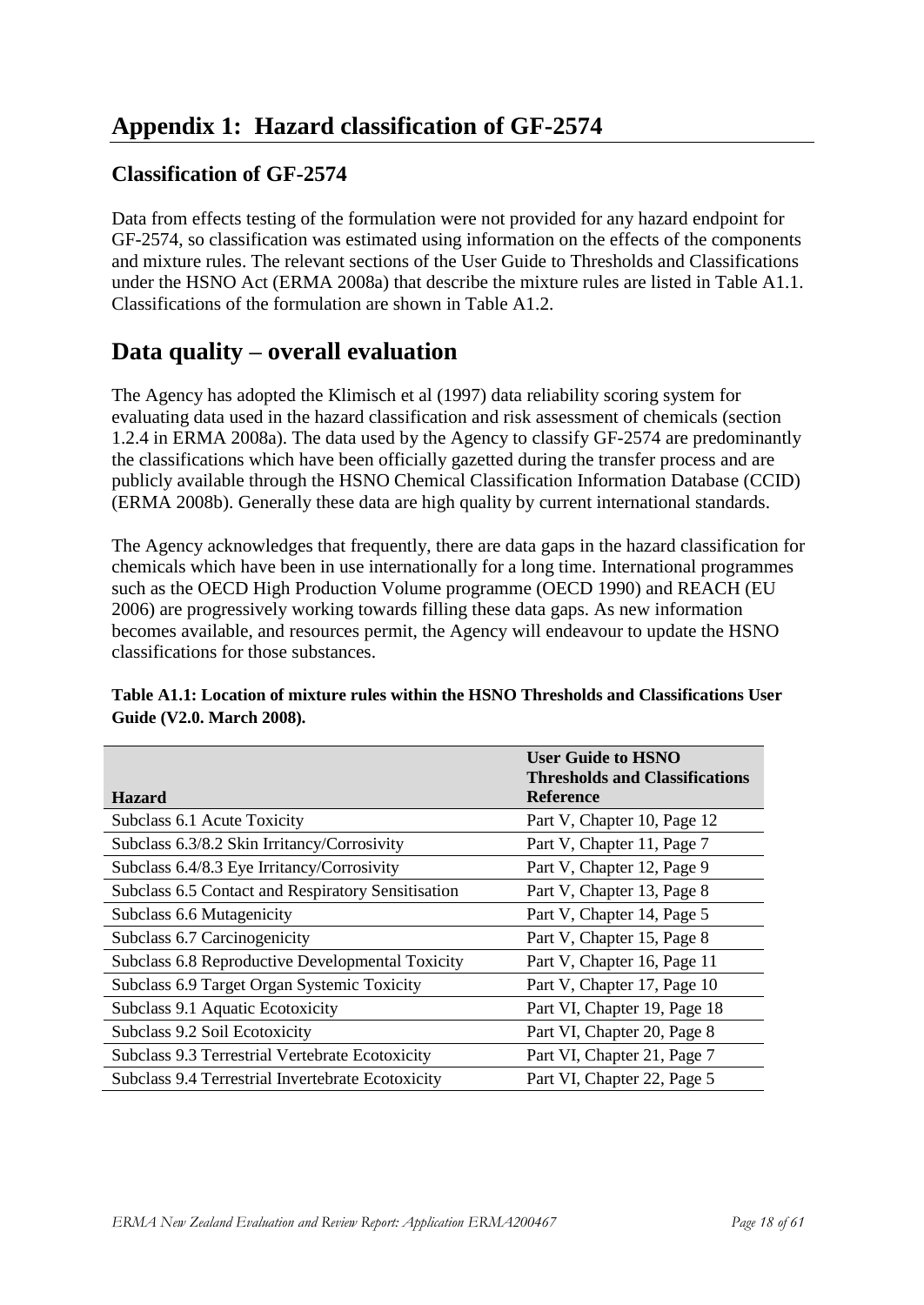|  | Table A1.2: Summary of the toxicity and ecotoxicity hazard classifications of GF-2574 |
|--|---------------------------------------------------------------------------------------|
|  |                                                                                       |

| <b>Hazardous Property</b>           | <b>Agency Classification</b> | <b>Component driving</b><br>classification |
|-------------------------------------|------------------------------|--------------------------------------------|
| Metallic corrosive                  | 8.1A                         | Component A                                |
| Acute Toxicity (Oral)               | 6.1E                         | Component A                                |
| Eye Irritation/Corrosion            | 8.3A                         | Component A                                |
| <b>Contact Sensitisation</b>        | 6.5B                         | Component A                                |
| <b>Target Organ Toxicity</b>        | 6.9B                         | Component A                                |
| <b>Aquatic Ecotoxicity</b>          | 9.1A                         | Component A                                |
| Soil Ecotoxicity                    | 9.2A                         | Component A                                |
| Ecotoxic to terrestrial vertebrates | 9.3C                         | Component A                                |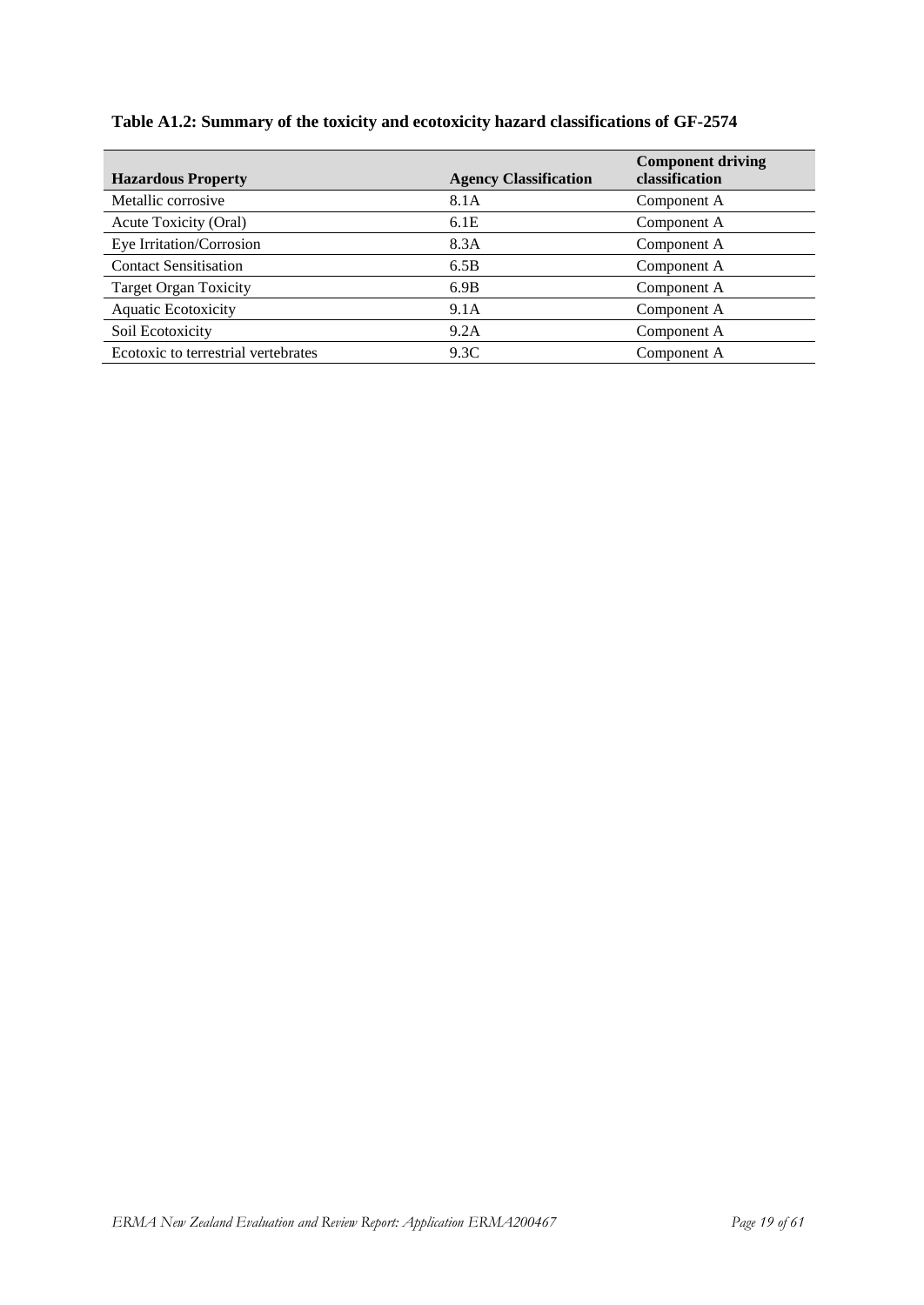# <span id="page-19-0"></span>**Appendix 2: Risk assessment**

The methodology involved in assessing risk is outlined in the Supplementary Information section.

Quantitative risk assessments have been undertaken for the use phase of the substance"s lifecycle using the GENEEC2 and German BBA models.

Qualitative assessments have been undertaken for all other stages of the lifecycle. In these cases, the level of risk has been evaluated on the basis of the magnitude and likelihood of adverse effects occurring to people or the environment.

The Agency did not identify any risks associated with society and the community, the market economy or New Zealand"s international obligations.

# **Relationship of Māori to the environment**

ERMA New Zealand has considered this application in accordance with the clauses 9(b) (i) and 9(c) (iv) and sections 6(d) and 8. In addition, the framework contained in the ERMA New Zealand user guide "Working with Māori under the HSNO Act 1996" has been used to assess the effects of this application on the relationship of Māori to the environment.

The Agency notes that GF-2574 triggers a number of hazardous properties giving rise to the potential for cultural risk including the deterioration of the mauri of taonga flora and fauna species, the environment and the general health and well-being of individuals and the community.

In addition, the introduction and use of this substance has the potential to inhibit the ability of iwi/Māori to fulfil their role as kaitiaki, particularly in relation to the guardianship of waterways given the highly ecotoxic nature of the substance to aquatic species, and potential risks to the mauri ora of human health under prolonged exposure to this substance.

On considering the information outlined here and elsewhere in this report, the Agency considers a minimal impact from Falcon and a minimal impact from Falcon on the relationship of Māori and their culture and traditions with their ancestral lands, water, sites, wāhi tapu, valued flora and fauna and other taonga to be improbable. In addition there is no evidence to suggest that the controlled use of GF-2574 will breach the principles of the Treaty of Waitangi.

The overall level of risk is therefore considered to be negligible for GF-2574 assuming that the substance will be handled, stored, transported, used, and disposed of, in accordance with the explicitly stated default and additional controls proposed in this report, and any other controls required by other legislation.

However, the Agency notes that should inappropriate use, or accident, result in the contamination of waterways or the environment generally, that users notify the appropriate authorities including the relevant iwi authorities in that region. This action should include advising them of the contamination and the measures taken to contain and remediate.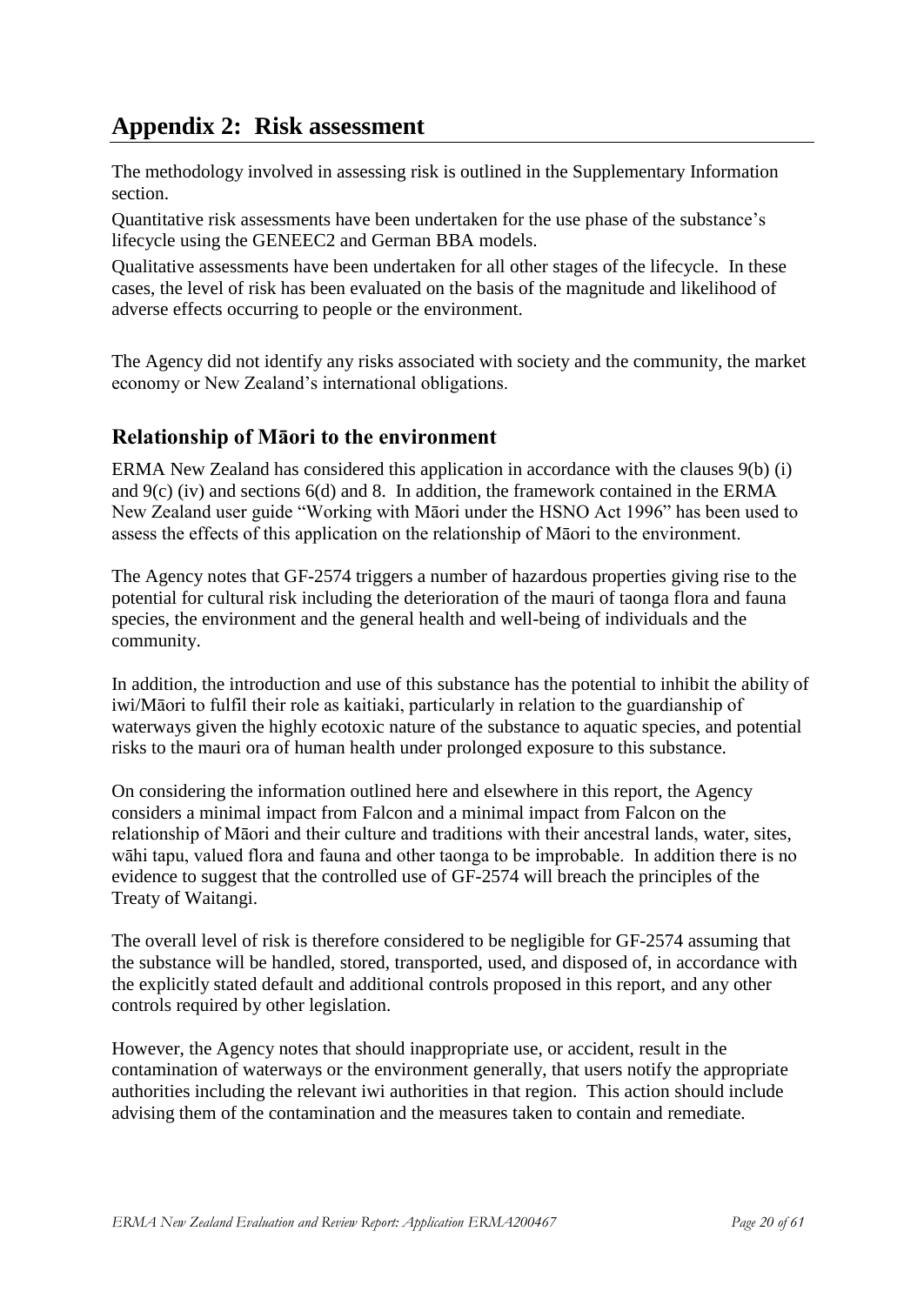# **Operator exposure assessment**

The Agency has undertaken an assessment of risks to operator health using the United Kingdom Pesticide Safety Directorate's interpretation of the German BBA Model to estimate operator exposure to aminopyralid tri-isopropanolamine and triclopyr triethylamine salt during the use of GF-2574. This model estimates the exposure of workers to a pesticide during mixing, loading and during spray application, in mg/kg person/day (http://www.pesticides.gov.uk/index.htm). The derived values consider both dermal and inhalation exposure routes.

The BBA model can use either the geometric mean or the 95th percentile model - the geometric mean was used for assessing GF-2574. The BBA model provides for a range of different spray applications (tractor-mounted/trailed sprayers and hand-held sprayers) and formulation types (liquid, wettable powder and wettable granule). Additionally, the BBA model also allows flexibility to vary protective clothing (hands, head and body). Five different scenarios were modeled for GF-2574 as shown in Table A3.1.

The Agency notes that aminopyralid tri-isopropanolamine and triclopyr triethylamine salts rapidly dissociates in water to their equivalent acids. Therefore the exposure assessment was based on the acids instead of the salts.

The applicant states that the maximum application rate of GF-2574 is as follows:

- 2 L GF-2574 /ha which is equivalent to:
	- o 0.0588 kg aminopyralid/ha;
	- o 0.3886 kg triclopyr/ha

# **Calculation of Acceptable Operator Exposure Level (AOEL)**

The toxicological endpoint used for assessment of occupational (worker) and re-entry worker risks is the AOEL (Acceptable Operator Exposure Level). The AOEL is the maximum amount of active substance to which the operator/re-entry worker may be exposed with a low probability of adverse health effects amongst the healthy worker sub-population, allowing for some margin of safety. AOELs describe the internal (absorbed) dose available for systemic distribution from any route of absorption and are expressed as internal (systemic) levels (mg/kg bw/day). They are derived by dividing the most appropriate NOAEL from relevant studies by one or more uncertainty (safety) factors selected on the basis of the extent and quality of the available data, the species for which data are available and the nature of the effects observed. An absorption factor may be applied to take into account the absorbed dose in the study where this is known (this is a percentage expressed as a factor).

 $x$  Absorption Factor = mg/kg bw/day Uncertainty Factors  $AOEL = \frac{NOAEL}{V}$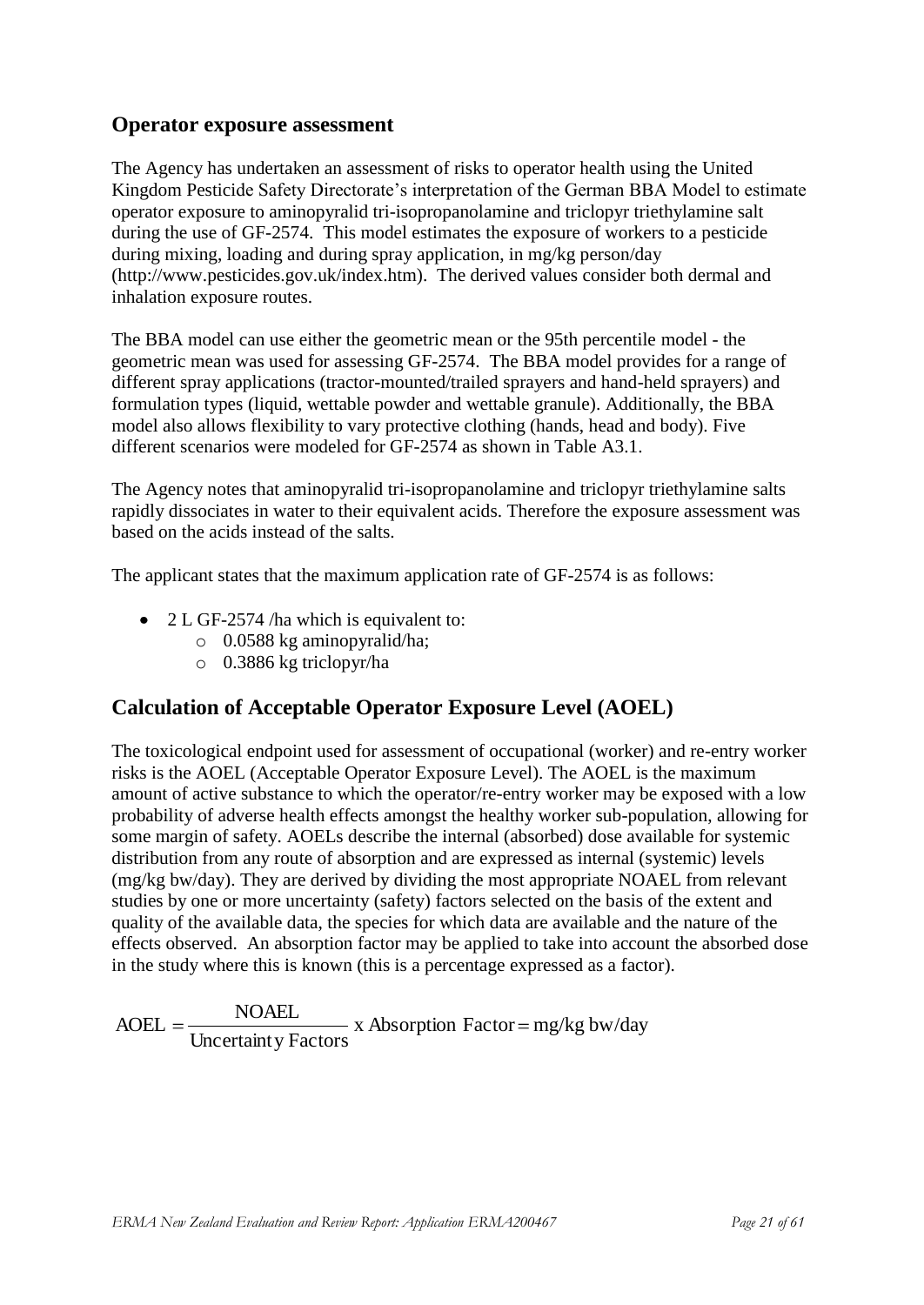### *Selection of NOAELs, Absorption Factor and Uncertainty Factors:*

With respect to assigning an appropriate NOA(E)L to calculate the AOEL, the Agency has taken the likely duration and frequency of worker exposure into consideration. The agency has determined that the 90 day repeat-daily exposure is the most appropriate duration and frequency of exposure.

For aminopyralid:

- The Agency considers it is appropriate to use the NOAEL of 26 mg/kg bw/day obtained in the 90 day rabbit study was used. This was based on in-co-ordinated gait in pregnant rabbits at the next higher dose.
- No correction for oral absorption in rabbits is necessary as aminopyralid is extensively absorbed following gavage dosing of pregnant rabbits (EFSA DAR, 2008).
- In the absence of specific data, the Agency has used a combined safety factor of 100 to account for intra- and interspecies variation.

AOEL = 
$$
\frac{26 \text{ mg/kg bw/day}}{10 \text{ x } 10} \text{ x } 1 = 0.26 \text{ mg/kg bw/day}
$$

For triclopyr:

- The Agency considers it is appropriate to use the NOAEL of 5 mg/kg bw/day obtained in the sub-chronic rat study was used. This was determined on the basis of evidence of degeneration of the descending proximal tubules of the kidney at the next higher dose.
- The Agency notes that from the EFSA Report, it indicates that triclopyr is rapidly and extensively absorbed. It is mainly excreted as unchanged in urine (>80%). Therefore, the Agency has assumed 100% absorption.
- In the absence of specific data, the Agency has used a combined safety factor of 100 to account for intra- and interspecies variation.

 $x 1 = 0.05$  mg/kg bw/day 10 x 10  $A OEL = \frac{5 \text{ mg/kg} \text{ bw/day}}{100 \text{ Hz}}$ 

# **Calculation of Risk Quotients and operator risk assessment**

To assess the risks to operators the Agency has divided the estimated exposure values as calculated from the exposure modeling by the AOEL to derive a risk quotient (RQ) for each exposure scenario modeled (Table A3.1).

RQ = Estimated Operator Exposure AOEL

An RQ > 1 indicates the likelihood of a risk to the operator.

# **Exposure Calculations**

- The Agency has used the maximum application rate for conducting an operator exposure assessment for GF-2574 which is equivalent to:
	- o 0.0588 kg aminopyralid/ha;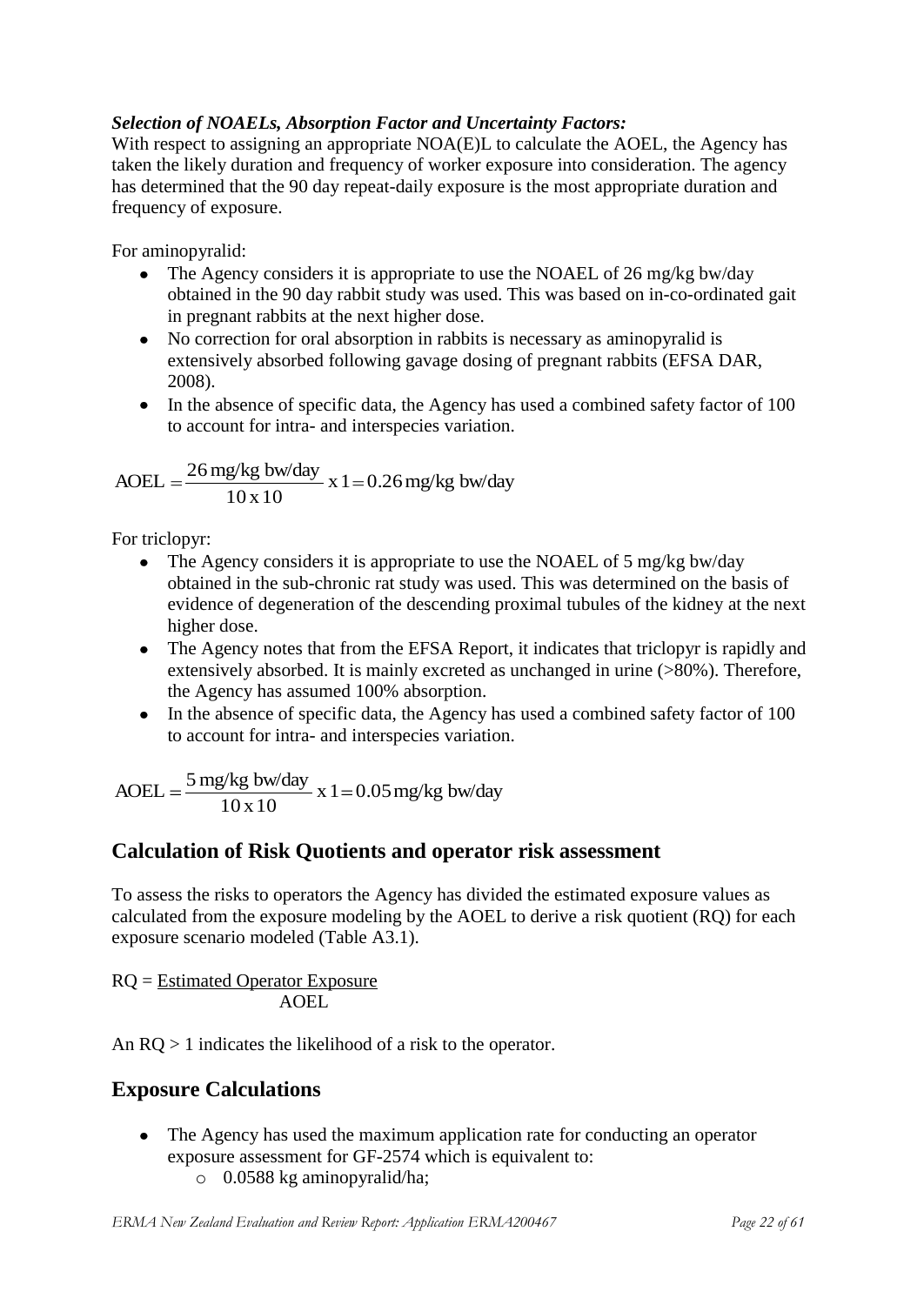#### o 0.3886 kg triclopyr/ha

Table A2.1a to A2.1d details the estimated exposure for each scenario modeled. The following points have been taken into account for the purposes of calculating the estimated exposure. **(Note that the German BBA model does not provide for estimation of operator exposure from aerial application)**. For each model only the conservative scenario as described below, has been addressed:

- an application rate of 0.0588 kg aminopyralid/ha and 0.3886 kg triclopyr/ha;
- the substance is sprayed using a tractor mounted/boom sprayer with hydraulic nozzles;
- a work rate of 20 hectares per day (the default value for boom sprayers used in the German BBA model) is used in the absence of specific work rate data in the New Zealand context;
- a 25% percutaneous absorption value was used for aminopyralid which was calculated using the Durkin equation and;
- 18% for the dilution and 10% for the concentrate were used for triclopyr based on the in vitro study with human skin (EFSA Report, 2005);
- $\bullet$ the bodyweight for operators is set at 70 kg.

Table A2.1a and A2.1d give the estimate RQ values for each exposure scenario based on the AOEL.

#### **Table A2.1a: Estimated exposure to aminopyralid for 70 kg operator applied by ground boom under five different exposure scenarios as predicted from the UK PSDs interpretation of the BBA Model and associated RQ estimates from use of GF-2574**

|                                                 | <b>Estimated operator</b> |           |
|-------------------------------------------------|---------------------------|-----------|
| <b>Exposure scenario</b>                        | exposure (mg/kg bw/day)   | <b>RQ</b> |
| No PPE during mixing, loading and application   | 0.0187                    | 0.07      |
| Gloves only during mixing and loading           | 0.0087                    | 0.03      |
| Gloves only during application                  | 0.0171                    | 0.07      |
| Full PPE during mixing, loading and application |                           |           |
| (excluding respirator)                          | 0.0005                    | 0.00      |
| Full PPE during mixing, loading and application |                           |           |
| (including respirator)                          | 0.0005                    | 0.00      |

*"Full" PPE includes: gloves, hood/visor, coveralls, and heavy boots during application. The model only provides for use of gloves at mixing loading.*

The Agency notes that in all exposure situations modelled, risks to operators are considered to be at acceptable levels  $(RO < 1)$ . The Agency considers that, while the 'no PPE' exposure model leads to an acceptable level of risk, it is appropriate to retain requirements for PPE since the use of PPE when handling agrichemicals is good practice. The Agency notes that the HSNO PPE requirements are not prescriptive allowing users to select an appropriate level of PPE.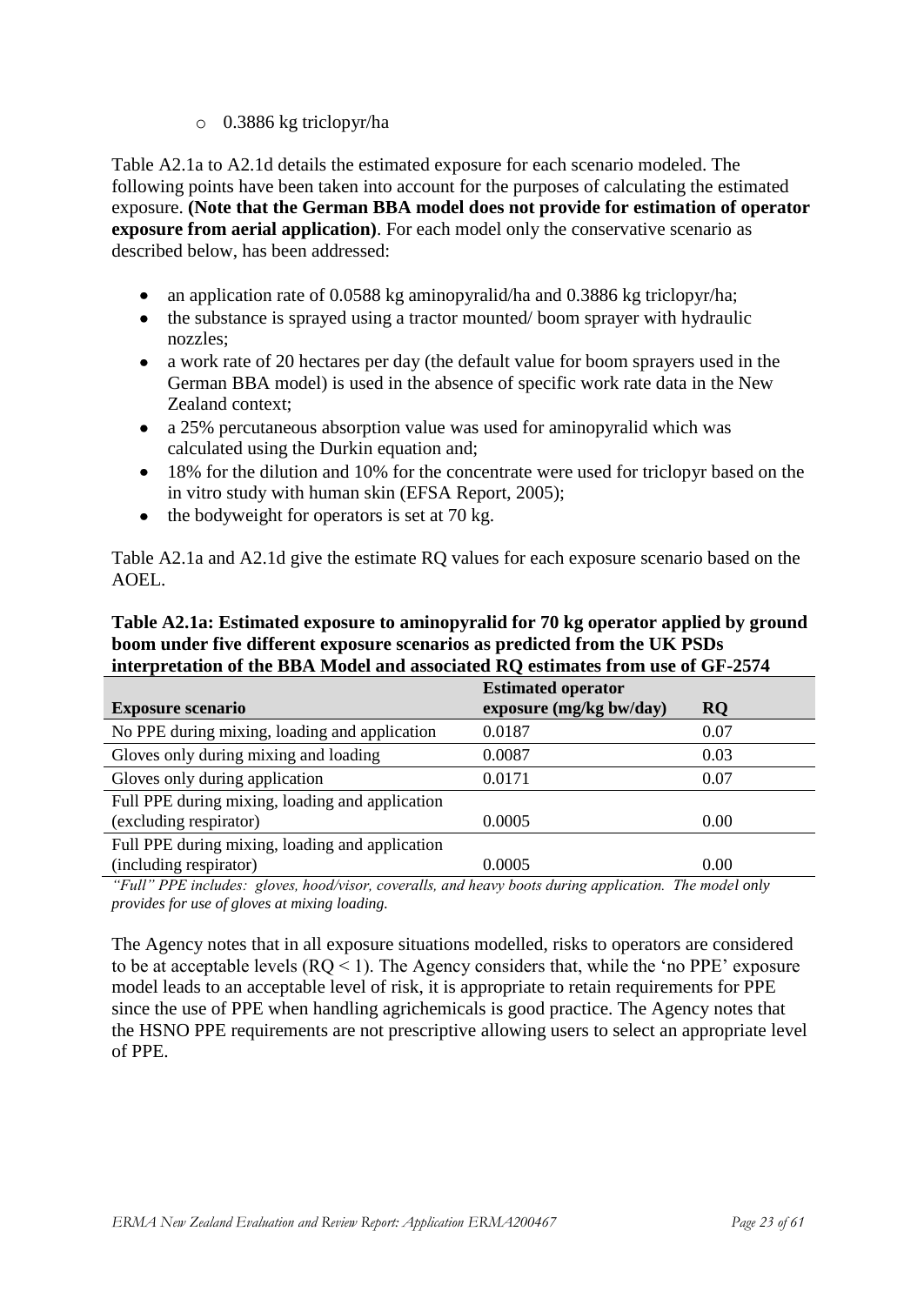**Table A2.1b: Estimated exposure to triclopyr for 70 kg operator applied by ground boom under five different exposure scenarios as predicted from the UK PSDs interpretation of the BBA Model and associated RQ estimates from use of GF-2574** 

|                                                 | <b>Estimated operator</b> |           |
|-------------------------------------------------|---------------------------|-----------|
| <b>Exposure scenario</b>                        | exposure (mg/kg bw/day)   | <b>RQ</b> |
| No PPE during mixing, loading and application   | 0.0676                    | 1.35      |
| Gloves only during mixing and loading           | 0.0412                    | 0.82      |
| Gloves only during application                  | 0.0601                    | 1.20      |
| Full PPE during mixing, loading and application |                           |           |
| (excluding respirator)                          | 0.0022                    | 0.04      |
| Full PPE during mixing, loading and application |                           |           |
| (including respirator)                          | 0.0020                    | 0.04      |

*"Full" PPE includes: gloves, hood/visor, coveralls, and heavy boots during application. The model only provides for use of gloves at mixing loading.*

The only exposure situations in which risks to operators is considered to be acceptable (RQ < 1) is when full PPE is worn during mixing, loading and applying the substance, either with or without a respirator. This indicates full PPE should be worn by operators when mixing, loading and/or applying GF-2574. The Agency notes that PPE is triggered as a default control for GF-2574 as a result of its 6.1E, 8.3A, 6.5B and 6.9B classifications.

**Table A2.1c: Estimated exposure to aminopyralid for 70 kg operator applied by knapsack under five different exposure scenarios as predicted from the UK PSDs interpretation of the BBA Model and associated RQ estimates from use of GF-2574** 

|                                                 | <b>Estimated operator</b> |           |
|-------------------------------------------------|---------------------------|-----------|
| <b>Exposure scenario</b>                        | exposure (mg/kg bw/day)   | <b>RQ</b> |
| No PPE during mixing, loading and application   | 0.0518                    | 0.20      |
| Gloves only during mixing and loading           | 0.0092                    | 0.04      |
| Gloves only during application                  | 0.0496                    | 0.19      |
| Full PPE during mixing, loading and application |                           |           |
| (excluding respirator)                          | 0.0011                    | 0.00      |
| Full PPE during mixing, loading and application |                           |           |
| (including respirator)                          | 0.000761                  | 0.00      |

*"Full" PPE includes: gloves, hood/visor, coveralls, and heavy boots during application. The model only provides for use of gloves at mixing loading.*

The Agency notes that in all exposure situations modelled, risks to operators are considered to be at acceptable levels  $(RO < 1)$ . The Agency considers that, while the 'no PPE' exposure model leads to an acceptable level of risk, it is appropriate to retain requirements for PPE since the use of PPE when handling agrichemicals is good practice. The Agency notes that the HSNO PPE requirements are not prescriptive allowing users to select an appropriate level of PPE.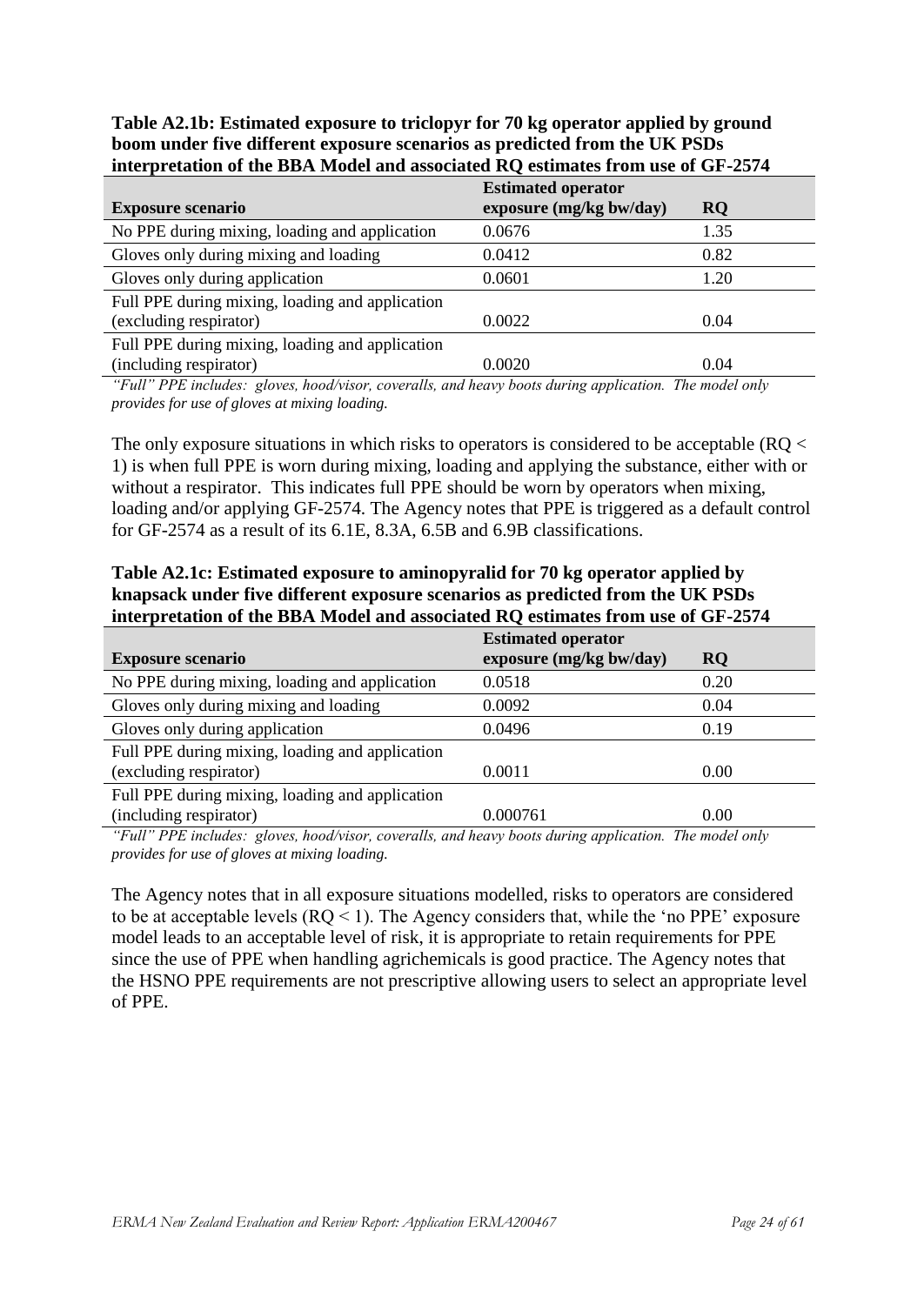**Table A2.1d: Estimated exposure to triclopyr for 70 kg operator applied by knapsack under five different exposure scenarios as predicted from the UK PSDs interpretation of the BBA Model and associated RQ estimates from use of GF-2574** 

| <b>Exposure scenario</b>                        | <b>Estimated operator</b><br>exposure (mg/kg bw/day) | <b>RQ</b> |
|-------------------------------------------------|------------------------------------------------------|-----------|
| No PPE during mixing, loading and application   | 0.1561                                               | 3.12      |
| Gloves only during mixing and loading           | 0.0435                                               | 0.87      |
| Gloves only during application                  | 0.1456                                               | 2.91      |
| Full PPE during mixing, loading and application |                                                      |           |
| (excluding respirator)                          | 0.0047                                               | 0.09      |
| Full PPE during mixing, loading and application |                                                      |           |
| (including respirator)                          | 0.002724                                             | 0.05      |

*"Full" PPE includes: gloves, hood/visor, coveralls, and heavy boots during application. The model only provides for use of gloves at mixing loading.*

The only exposure situations in which risks to operators is considered to be acceptable (RQ < 1) is when full PPE is worn during mixing, loading and applying the substance, either with or without a respirator. This indicates full PPE should be worn by operators when mixing, loading and/or applying GF-2574. The Agency notes that PPE is already stated on the label and is also triggered as a default control for GF-2574 as a result of its 6.1E, 8.3A, 6.5B and 6.9B classifications.

#### *Re-entry worker exposures*

The Agency assessed the re-entry worker exposures to aminopyralid and triclopyr from the use of GF-2574, using the guidance provided by the Chemicals Regulation Directorate: Pesticides (CRD) on the following web site:

http://www.pesticides.gov.uk/applicant\_guide.asp?id=1246&link=%2Fuploadedfiles%2FWe b%5FAssets%2FPSD%2FRe%2Dentry%2520worker%2520guidance%5Ffinal%2520version %2Epdf

The criteria used in the re-entry exposure assessment were:

- Dermal absorption for aminopyralid of 25% (as above);
- Dermal absorption for triclopyr of 18% (as above);
- AOELs for the actives as stated above:
- The default dislodgeable foliar residue of 3 µg of a.i./square cm of foliage/kg a.i per hectare (Chemical Regulation Directorate) and 8 µg of a.i./square cm of foliage/kg a.i per hectare (EU Draft Assessment Report, Triclopyr, 2005) were used for aminopyralid and triclopyr respectively;
- A transfer coefficient of 5000 cm<sup>2</sup>/hr (EU Draft Assessment Report, Aminopyralid, 2008) and 500 cm<sup>2</sup>/hr (EU Draft Assessment Report, Triclopyr, 2005) were used for aminopyralid and triclopyr respectively;
- A work rate of 8 hours per day;
- Application rates for the actives as described above;
- A protection factor of 1 (for use of clothing) [A value of 1 is used assuming no clothing such as a long sleeved shirt is worn to protect the skin from exposure];
- No protective equipment is worn;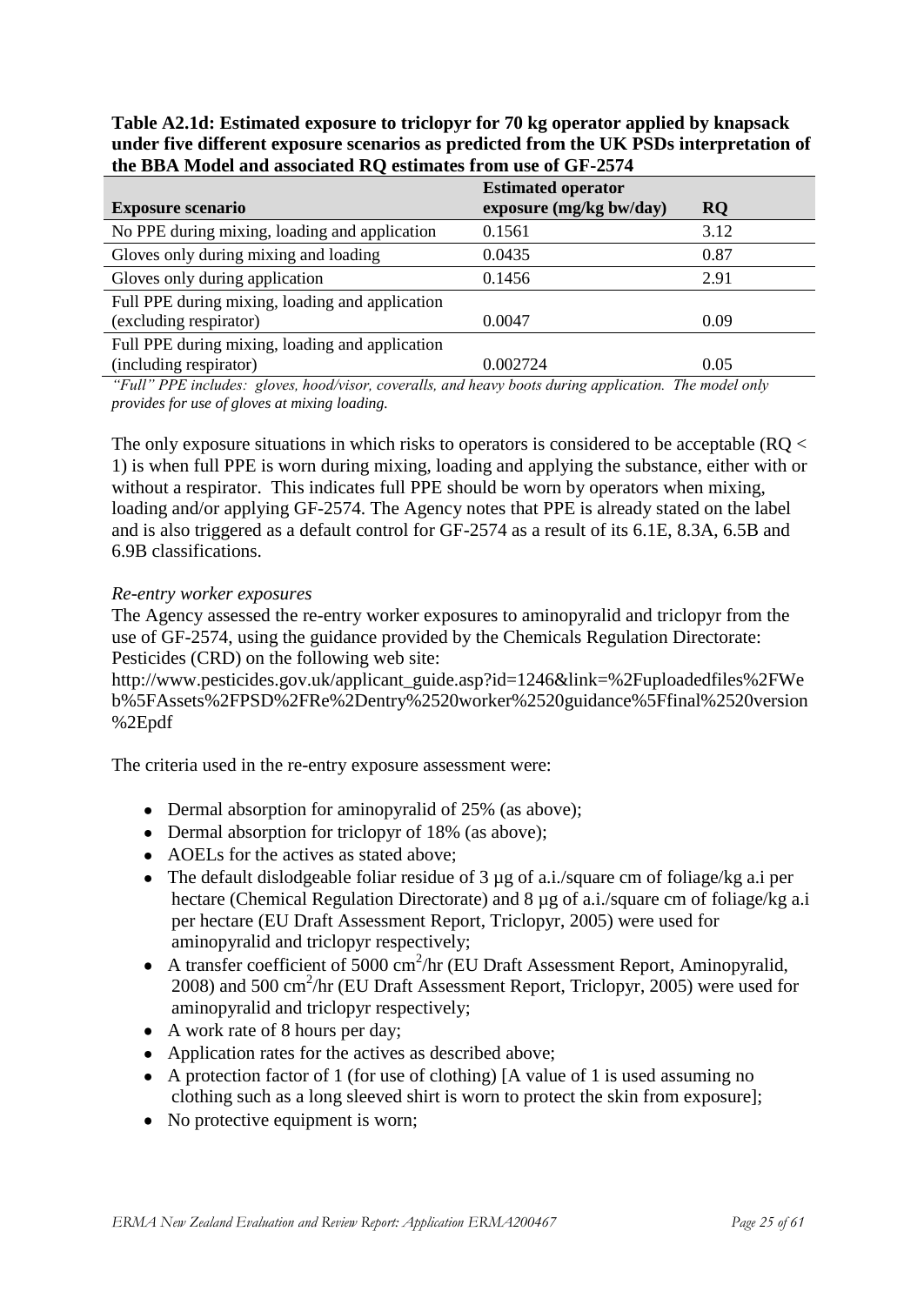• The assessment assumes that by 28 days (the specified minimum re-application period) there is no residual active ingredient remaining on the treated turf i.e. the initial and re-applications are acting as toxicologically independent exposures.

| Table AZ.Ie: Re-entry exposure assessment for GF-2574 and associated RQ estimates |                                        |                     |               |
|-----------------------------------------------------------------------------------|----------------------------------------|---------------------|---------------|
| Active                                                                            | Internal (absorbed) dose available for | <b>AOEL</b>         |               |
| Ingredient                                                                        | systemic distribution mg/kg bw/8 hours | mg/kg bw/day        | <b>RQ</b>     |
| Aminopyralid                                                                      | $0.025$ mg/kg bw/8 hr                  | $0.26$ mg/kg bw/day | 0.096         |
| Triclopyr                                                                         | $0.03$ mg/kg bw/8 hr                   | $0.05$ mg/kg bw/day | $0.6^{\circ}$ |

The results of the re-entry exposure assessment are shown in Table A2.1e.

|                                                                                         | The Agency notes that the RQ for re-entry exposure for aminopyralid and triclopyr are below |
|-----------------------------------------------------------------------------------------|---------------------------------------------------------------------------------------------|
| the acceptable intake level thus the re-entry risk is acceptable in the absence of PPE. |                                                                                             |

# **Table A2.1e: Re-entry exposure assessment for GF-2574 and associated RQ estimates**

# **Public health exposure and risk assessment**

The main potential source of exposure to the general public from GF-2574 (other than via food residues which will be considered as part of the registration of this substance under the Agricultural Compounds and Veterinary Medicines (ACVM) Act 1997) is via spray drift.

In terms of bystander exposure, toddlers are regarded as the most sensitive sub-population and are regarded as having the greatest exposures. For these reasons, the risk of bystander exposure to GF-2574 was assessed in this sub-population. The oral chronic reference dose (CRfD) was selected because it is an estimate (with uncertainty spanning perhaps an order of magnitude) of a daily exposure to the human population (including sensitive subgroups) that is likely to be without an appreciable risk of deleterious effects during a lifetime. Thus, the bystander exposure risk assessment estimates the life-time risk associated with repeated daily exposure of the most sensitive human sub-population over their lifespan. The CRfD is calculated by:

 $CRfD = NOAEL (most relevant study)$ Safety Factors

For aminopyralid:

- *Selection of NOAEL*: The Agency considers it is appropriate to use the NOAEL of 26 mg/kg bw/day obtained in the 90 day rabbit study was used. This was based on in-coordinated gait in pregnant rabbits at the next higher dose.
- *Selection of Uncertainty Factors*: The Agency has adopted a combined safety factor of 100 to account for interspecies extrapolation and intraspecies variation. i.e. 10x10.
- *Aminopyralid CRfD calculation:*

$$
CRfD = \frac{26}{100} = 0.26 \text{ mg/kg bw/day}
$$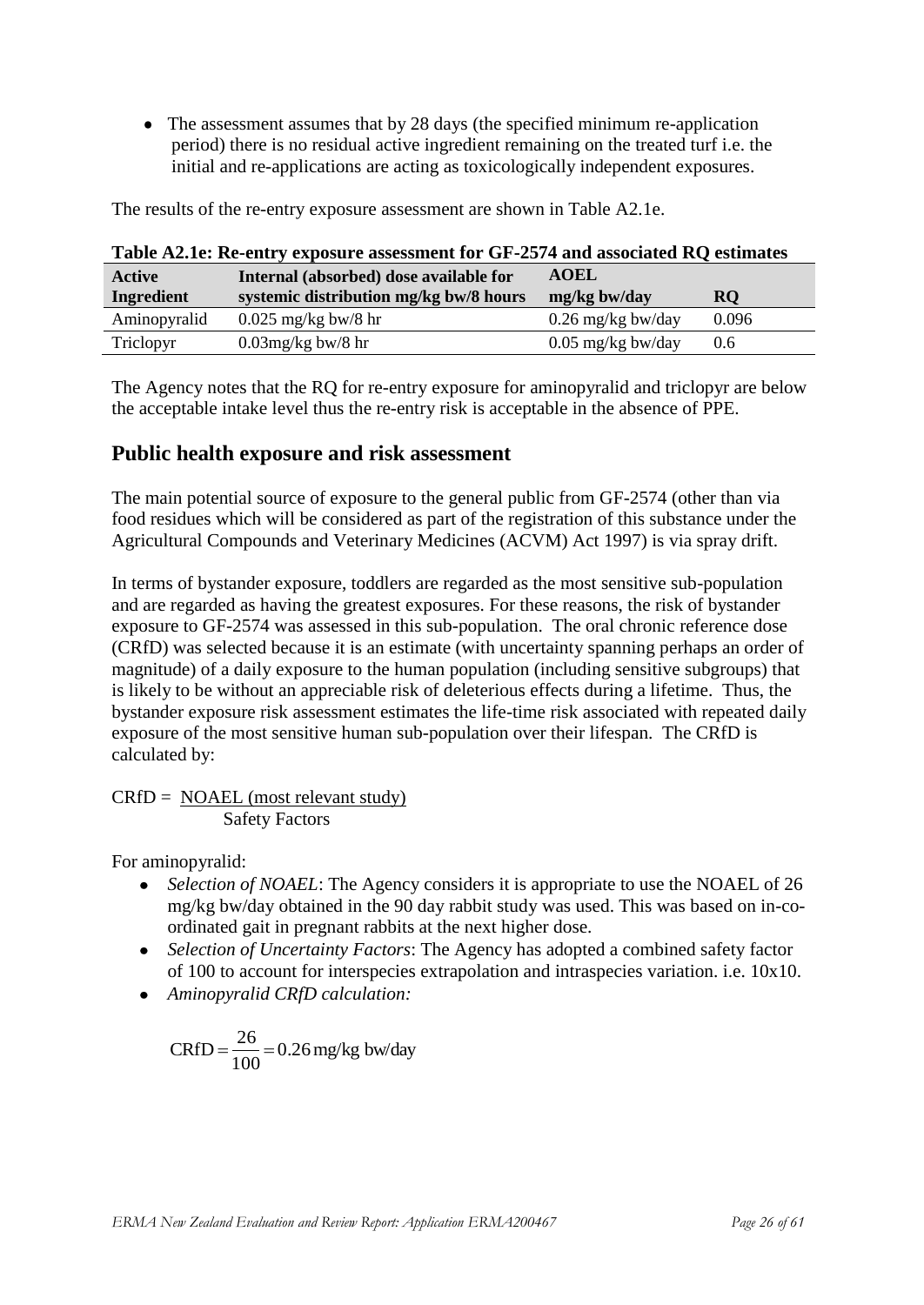For triclopyr:

- *Selection of NOAEL*: The NOAEL of 3 mg/kg/day is used. This is based on the occurrence of kidney effects on a two-year oral study in rats.
- *Selection of Uncertainty Factors*: The Agency has adopted a combined safety factor of 100 to account for interspecies extrapolation and intraspecies variation. i.e. 10x10.
- *Triclopyr triethylamine CRfD calculation:*

$$
CRfD = \frac{3}{100} = 0.03 \text{ mg/kg}
$$
bw/day

**Table A3.1f: Estimated exposure to aminopyralid applied by ground boom for a 15 kg toddler under four different exposure scenarios as predicted from modified versions of the UK CRD and US EPA toddler exposure equations and associated RQ estimates from use of GF-2574** 

| <b>Exposure scenario</b>   | <b>Estimated exposure of 15 kg toddler exposed</b><br>through contact to surfaces 8 m from an<br>application area (µg/kg bw/day) | <b>Risk Quotient</b><br>(8 m from an<br>application area) |
|----------------------------|----------------------------------------------------------------------------------------------------------------------------------|-----------------------------------------------------------|
| High boom, fine droplets   | 0.59                                                                                                                             | 0.0023                                                    |
| High boom, coarse droplets | 0.09                                                                                                                             | 0.0004                                                    |
| Low boom, fine droplets    | 0.20                                                                                                                             | 0.0008                                                    |
| Low boom, coarse droplets  | 0.05                                                                                                                             | 0.0002                                                    |

**Note**: Refer to the Confidential Appendix 10 for more information on the results of the exposure assessment

**Table A3.1g: Estimated exposure to triclopyr applied by ground boom for a 15 kg toddler under four different exposure scenarios as predicted from modified versions of the UK CRD and US EPA toddler exposure equations and associated RQ estimates from use of GF-2574** 

|                            | <b>Estimated exposure of 15 kg toddler exposed</b><br>through contact to surfaces 8 m from an | <b>Risk Quotient</b><br>(8 m from an |
|----------------------------|-----------------------------------------------------------------------------------------------|--------------------------------------|
| <b>Exposure scenario</b>   | application area (µg/kg bw/day)                                                               | application area)                    |
| High boom, fine droplets   | 2.99                                                                                          | 0.0998                               |
| High boom, coarse droplets | 0.48                                                                                          | 0.0158                               |
| Low boom, fine droplets    | 1.01                                                                                          | 0.0337                               |
| Low boom, coarse droplets  | 0.24                                                                                          | 0.0080                               |

**Note**: Refer to the Confidential Appendix 10 for more information on the results of the exposure assessment

#### **Table A3.1h: Estimated exposure to aminopyralid applied aerially for a 15 kg toddler under four different exposure scenarios as predicted from modified versions of the UK CRD and US EPA toddler exposure equations and associated RQ estimates from use of GF-2574**

|                                             | <b>Estimated exposure of 15 kg toddler</b><br>exposed through contact to surfaces 8 m |           |
|---------------------------------------------|---------------------------------------------------------------------------------------|-----------|
| <b>Exposure scenario</b>                    | from an application area (ug/kg bw/day)                                               | <b>RQ</b> |
| Swath width 20 m, Med-coarse droplet size   | 0.80                                                                                  | 0.0031    |
| Swath width 20 m, coarse-v. coarse droplets | 0.59                                                                                  | 0.0023    |
| Swath width 20 m, extremely coarse droplets | 0.40                                                                                  | 0.0015    |
| Swath width 24 m, v. fine-fine droplets     | 2.21                                                                                  | 0.0085    |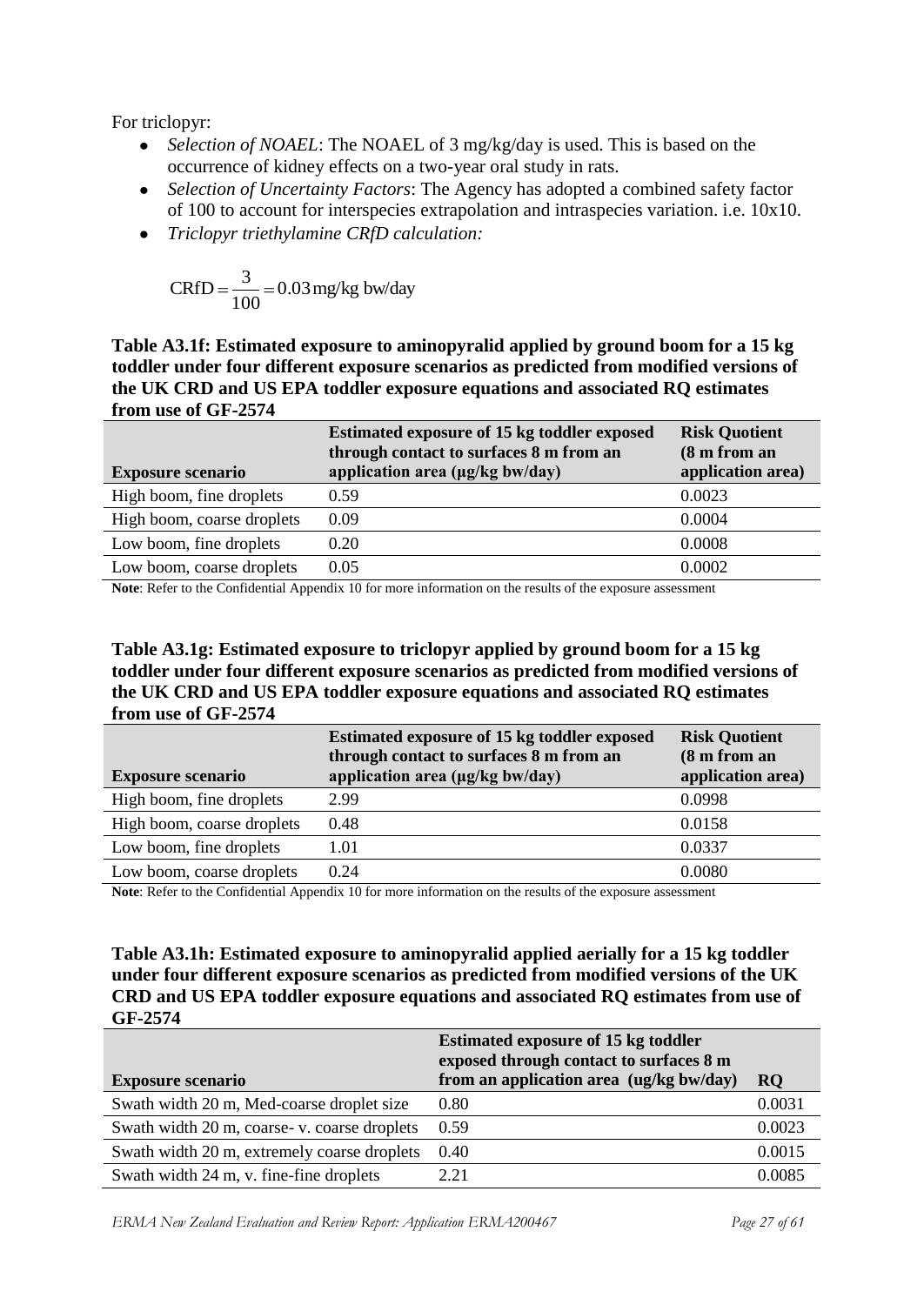| <b>Exposure scenario</b>               | <b>Estimated exposure of 15 kg toddler</b><br>exposed through contact to surfaces 8 m<br>from an application area (ug/kg bw/day) | RO.    |
|----------------------------------------|----------------------------------------------------------------------------------------------------------------------------------|--------|
| Swath width 24 m, fine-med. droplets   | 1.14                                                                                                                             | 0.0044 |
| Swath width 24 m, med.-coarse droplets | 0.78                                                                                                                             | 0.0030 |

**Note**: Refer to the Confidential Appendix 10 for more information on the results of the exposure assessment

The Agency acknowledges that the label recommends that pasture will be treated using coarse droplets. A low boom and swath width 20 m, coarse droplets sprayers for boom application is assumed. Therefore, for boom application the Agency is using the worst exposure scenarios in the bystander exposure assessment which is high boom fine droplets.

For aminopyralid:

The total exposure from high boom, fine droplets at 8 metres from the application  $\bullet$ area is 0.59 μg/kg bw/day (0.00059 mg/kg bw/day). This is below the CRfD, indicating that the risk to young children from dermal, hand to mouth, object to mouth, soil ingestion and aerial exposure to aminopyralid is acceptable.

For triclopyr:

The total exposure from high boom, fine droplets at 8 metres from the application  $\bullet$ area is 3.89 μg/kg bw/day (0.00389 mg/kg bw/day). This is below the CRfD, indicating that the risk to young children from dermal, hand to mouth, object to mouth, soil ingestion and aerial exposure to triclopyr is acceptable.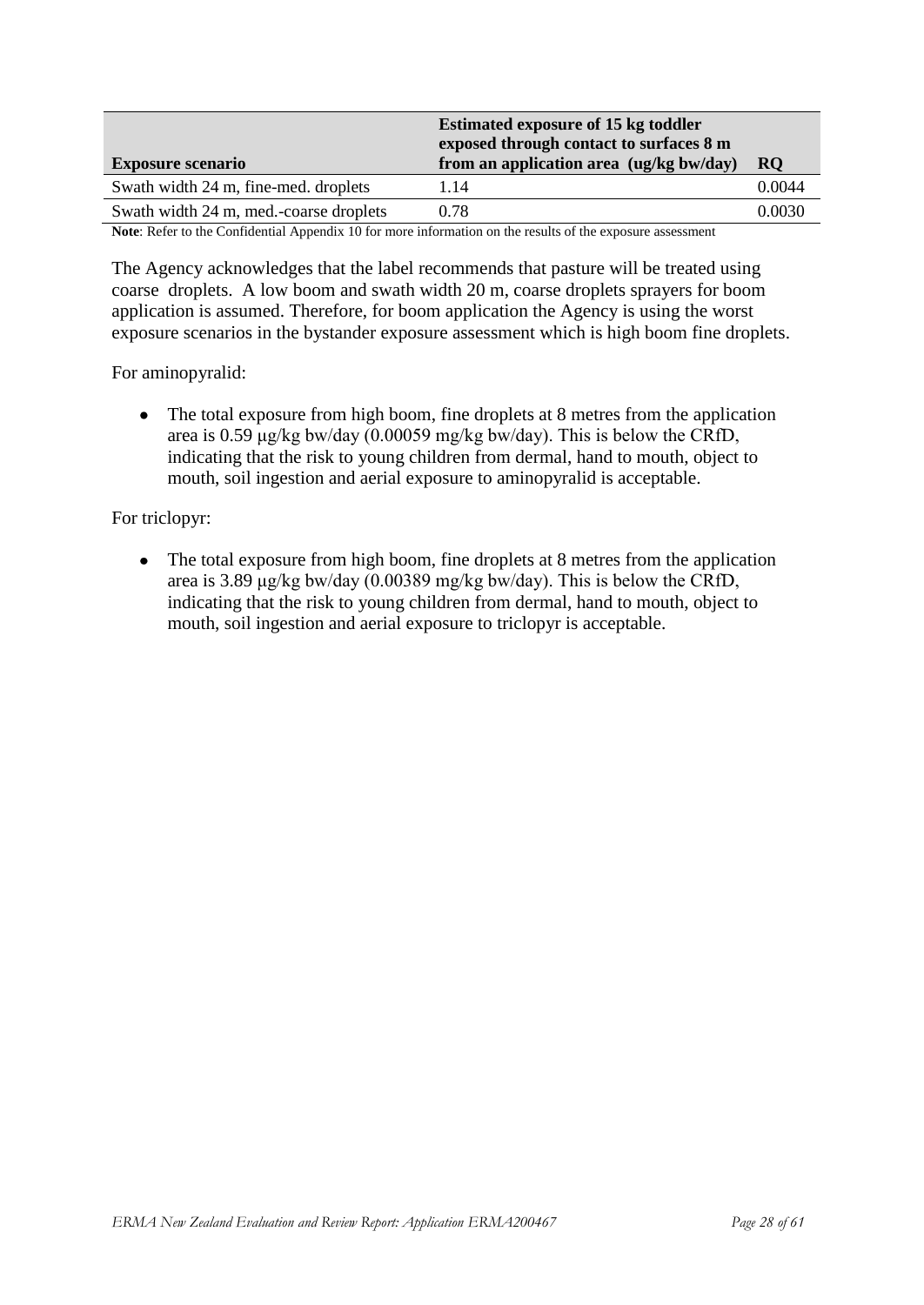### **Summary and conclusions of the human risk assessment**

The outcome of the quantitative assessment of risks from the use of GF-2574 indicates that operators (without full PPE) are considered to be at risk as the some of the RQs calculated from all the different scenarios are greater than 1.

The outcome of the quantitative assessment for re-entry workers and bystanders indicates that risk to re-entry workers and bystanders from the use of GF-2574 are considered acceptable.

### **Environmental exposure and risk assessment**

For Class 9 substances, irrespective of the intrinsic hazard classification, the ecological risk can be assessed for a substance by calculating a risk quotient based on an estimated exposure concentration. Such calculations incorporate toxicity values, exposure scenarios (including spray drift, application rates and frequencies), and the half lives of the component(s) in soil and water. The calculations provide an Estimated Environmental Concentration (EEC) which, when divided by the  $LC_{50}$  or  $EC_{50}$ , gives a risk quotient (RQ).

| Acute $RQ = EECshort term$ |                        | Chronic $RQ = \underline{EEC}_{\text{long term}}$ |             |
|----------------------------|------------------------|---------------------------------------------------|-------------|
|                            | $LC_{50}$ or $EC_{50}$ |                                                   | <b>NOEC</b> |

If the RQ exceeds a predefined level of concern, this suggests that it may be appropriate to refine the assessment or to apply the approved handler (AH) control and/or other controls to ensure that appropriate matters are taken into account to minimize off-site movement of the substance. Conversely, if a worst-case scenario is used, and the level of concern is not exceeded, then in terms of the environment, there is a presumption of low risk which is able to be adequately managed by such things as label statements (warnings, disposal). The AH control can then be removed on a selective basis.

Levels of concern (LOC) developed by the USEPA (Urban and Cook 1986) and adopted by the Agency, to determine whether a substance poses an environmental risk are provided in Table A2.1.

| <b>Lable A2.1.</b> Levels of concern as adopted by the Agency. |             |                               |  |
|----------------------------------------------------------------|-------------|-------------------------------|--|
| Endpoint                                                       | <b>LOC</b>  | <b>Presumption</b>            |  |
| Aquatic (fish, invertebrates)                                  |             |                               |  |
| Acute $RQ \geq$                                                | 0.5         | High acute risk               |  |
| Acute RQ                                                       | $0.1 - 0.5$ | Risk can be mitigated through |  |
|                                                                |             | restricted use                |  |
| Acute $RQ<$                                                    | 0.1         | Low risk                      |  |
| Chronic RQ $\geq$                                              | 1.0         | High chronic risk             |  |
| <b>Plants (aquatic and terrestrial)</b>                        |             |                               |  |
| Acute $RQ \geq$                                                | 1.0         | High acute risk               |  |
| <b>Mammals and birds</b>                                       |             |                               |  |
| Acute dietary $RQ \geq$                                        | 0.5         | High acute risk               |  |
| Acute oral dose [granular products] $RQ \geq$                  | 0.5         | High acute risk               |  |
| Chronic $RQ \geq$                                              | 1.0         | High chronic risk             |  |

**Table A2.1: Levels of concern as adopted by the Agency.**

# **Aquatic risk**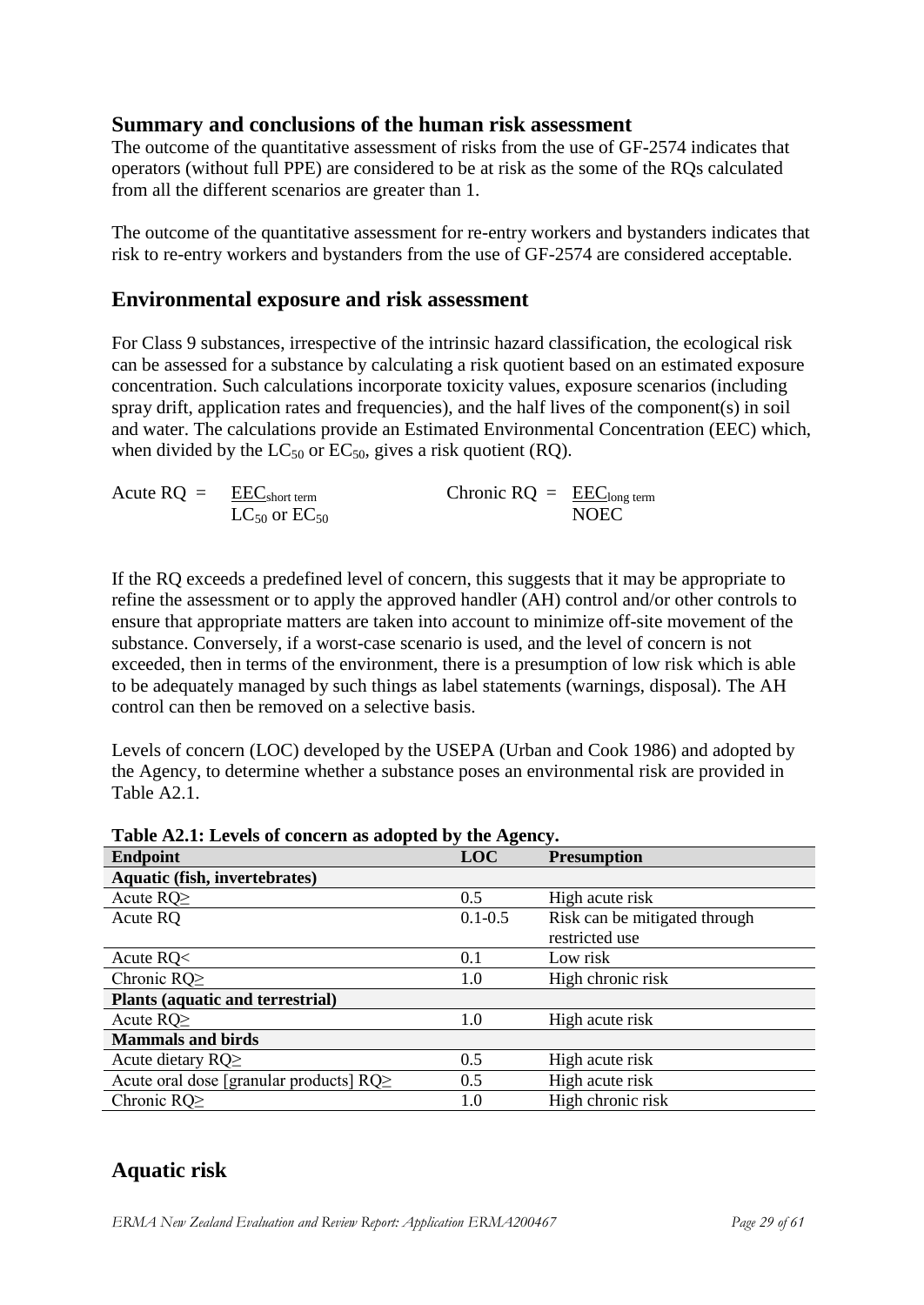#### **Assessment of Expected Environmental Concentration**

The Agency has used the Generic Estimated Environmental Concentration Model v2 (GENEEC2) surface water exposure model (USEPA 2001) to estimate the EEC of in surface water which may potentially arise as a result of spray drift and surface runoff from the applicant"s proposed New Zealand use pattern.

The parameters used in the GENEEC2 modeling are listed in Table A2.2 and represent the recommended use on pasture (highest rate) a conservative estimate.

The active ingredient triclopyr triethylamine salt dissociates very rapidly in the aquatic environment to triclopyr acid; moreover all degradation data and aquatic ecotox data available refer to triclopyr acid. Therefore the aquatic risk was assessed on triclopyr acid basis. This has been done previously in the assessment of the active ingredient concentrate HSR05048 (Garlon 360).

| <b>Active ingredient</b>     | <b>Triclopyr acid</b> | Aminopyralid                  | <b>Reference</b> |
|------------------------------|-----------------------|-------------------------------|------------------|
| Application rate             | 562.3 g triclopyr     | 113.1 g aminopyralid          | Applicant        |
|                              | triethylamine/ha that | triisopropanolamine salt/ha   |                  |
|                              | equals to 388.612     | that equals to 58.8           |                  |
|                              | triclopyr/ha          | aminopyralid/ha               |                  |
| Application frequency        |                       |                               |                  |
| Application interval         | <b>NA</b>             | <b>NA</b>                     |                  |
| Sorption                     | $K_d$ : 40.54 mL/g    | $K_{oc}: 1.72 \text{ mL/g}^*$ |                  |
| Aerobic soil $DT_{50}$       | 56.9 days             | 72 days                       |                  |
| Pesticide wetted in?         | N <sub>0</sub>        | N <sub>0</sub>                |                  |
| Methods of application       | Aerial                | Aerial                        |                  |
| 'No spray' zone              | 0                     | 0                             |                  |
| Water solubility             | $440 \text{ mg/L}$    | $2480$ mg/L                   |                  |
| Aerobic aquatic $DT_{50}$    | 142 days              | ***<br>999 days               |                  |
| Aqueous photolysis $DT_{50}$ | $0.38$ days           | $0.6$ days                    |                  |

#### **Table A2.2: Input parameters for GENEEC2 analysis.**

*\* According to GENEEC2 user guide: The lowest of measured values on non-sand texture soil.* 

*\*\* As there are values available from 4 different studies the upper 90% confidence limit has been calculated according to GENEEC2 user guide.*

*\*\*\* The longest value of three available calculated aerobic aquatic half-lifes (water-sediment system) was selected as recommend by the GENEEC2 user guide.*

#### **Output from the GENEEC2 model-Triclopyr**

|                              | RUN No. 1 FOR triclopyr                 |                      | ON               | pasture                    |                     | * INPUT VALUES          |
|------------------------------|-----------------------------------------|----------------------|------------------|----------------------------|---------------------|-------------------------|
| RATE $(\#/AC)$<br>ONE (MULT) | No.APPS &<br>INTERVAL                   | SOIL<br>Kd           | SOLUBIL<br>(PPM) | APPL TYPE<br>(%DRIFT)      | ZONE (FT)           | NO-SPRAY INCORP<br>(TN) |
| $.346$ (.346)                | 1<br>$\overline{1}$                     | . 5                  | 440.0            |                            | AERL B (13.0) .0    | . 0                     |
|                              | FIELD AND STANDARD POND HALFLIFE VALUES |                      |                  | (DAYS)                     |                     |                         |
| METABOLIC<br>(FIELD)         | DAYS UNTIL<br>RAIN/RUNOFF               | HYDROLYSIS<br>(POND) |                  | PHOTOLYSIS<br>$(POND-EFF)$ | METABOLIC<br>(POND) | COMBINED<br>(POND)      |
| 56.90                        |                                         | N/A                  | $.38-$           | 47.12                      | 142.00              | 35.38                   |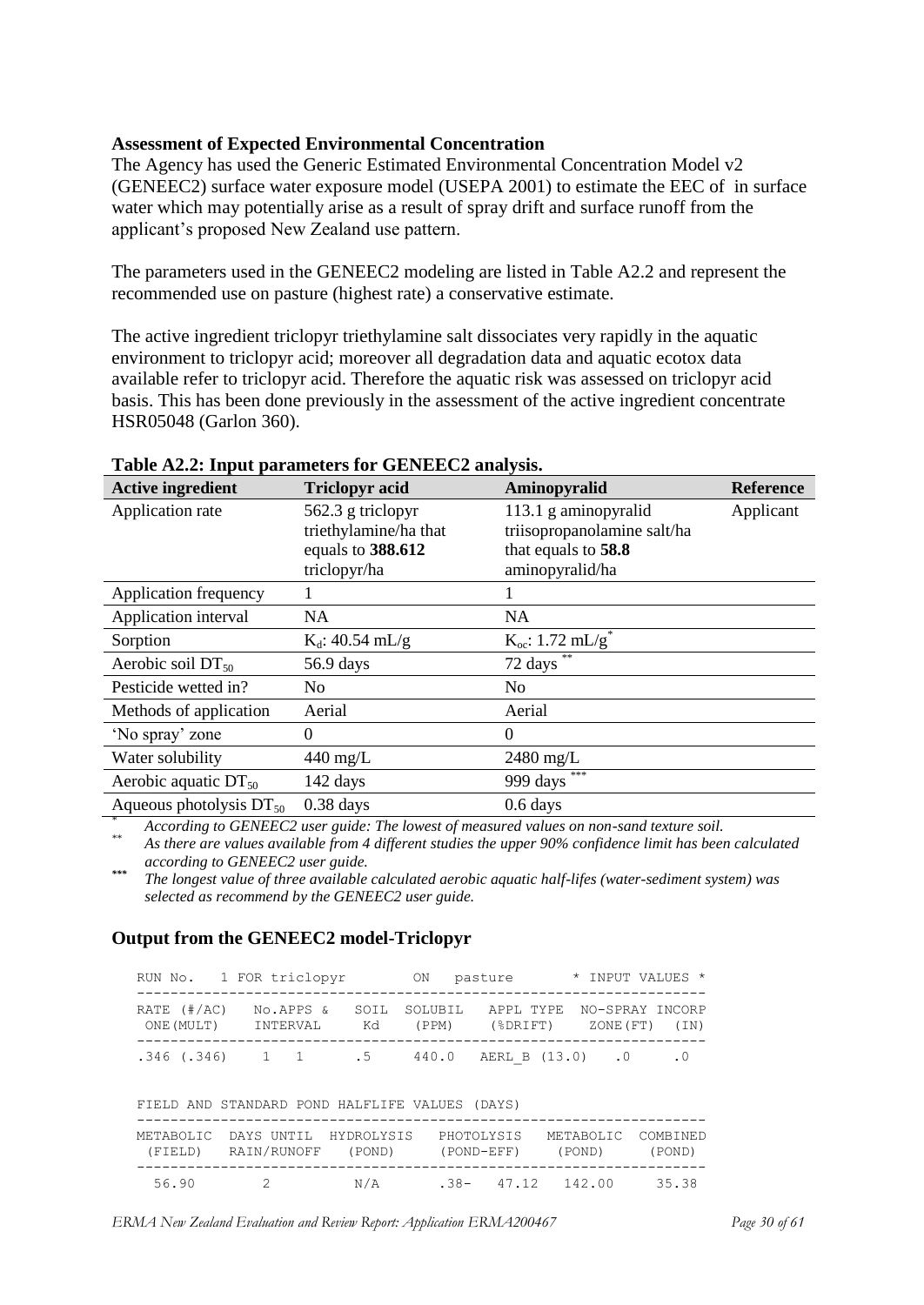|               |                       | GENERIC EECS (IN MICROGRAMS/LITER (PPB)) |                        | Version 2.0 Aug 1, 2001 |
|---------------|-----------------------|------------------------------------------|------------------------|-------------------------|
| PEAK<br>GEEC. | MAX 4 DAY<br>AVG GEEC | MAX 21 DAY<br>AVG GEEC                   | MAX 60 DAY<br>AVG GEEC | MAX 90 DAY<br>AVG GEEC  |
| 19.27         | 18.97                 | 17.33                                    | 14.22                  | 12.34                   |

The Estimated Environmental Concentration (EEC) for triclopyr as estimated by GENEEC2 are:

Peak EEC 0.01927 mg/L

#### **Output from the GENEEC2 model-Aminopyralid**

|                                                |                |                         | RUN No. 1 FOR aminopyralid ON pasture * INPUT VALUES * |
|------------------------------------------------|----------------|-------------------------|--------------------------------------------------------|
| RATE $(\#/AC)$<br>ONE (MULT) INTERVAL          | No.APPS & SOIL | Koc (PPM) (%DRIFT) (FT) | SOLUBIL APPL TYPE NO-SPRAY INCORP<br>(TN)              |
|                                                |                |                         | $.052$ ( $.052$ ) 1 1 1 1.7 2480.0 AERL B (13.0) 0 .0  |
| FIELD AND STANDARD POND HALFLIFE VALUES (DAYS) |                |                         |                                                        |

|  |                            | METABOLIC DAYSUNTIL HYDROLYSIS PHOTOLYSIS | METABOLIC COMBINED |        |
|--|----------------------------|-------------------------------------------|--------------------|--------|
|  | (FIELD) RAIN/RUNOFF (POND) | (POND-EFF)                                | (POND)             | (POND) |
|  |                            |                                           |                    |        |

| 72.00                                    | $\overline{2}$ | N/A | .60 - 74.40 999.00      |  | 69.24 |
|------------------------------------------|----------------|-----|-------------------------|--|-------|
|                                          |                |     |                         |  |       |
| GENERIC EECS (IN MICROGRAMS/LITER (PPB)) |                |     | Version 2.0 Aug 1, 2001 |  |       |

| PEAK  | MAX 4 DAY | MAX 21 DAY | MAX 60 DAY | MAX 90 DAY |
|-------|-----------|------------|------------|------------|
| GEEC. | AVG GEEC  | AVG GEEC   | AVG GEEC   | AVG GEEC   |
| 3.11  | 3.08      | 2.94       | 2.65       | 2.46       |

The Estimated Environmental Concentration (EEC) for triclopyr as estimated by GENEEC2 are:

Peak EEC 0.00311 mg/L

#### **Assessment of acute risk-Triclopyr**

#### **Table A2.3: Aquatic Ecotoxicity endpoints to be used in risk assessment.**

| <b>Acute risk</b> |                     | <b>Chronic risk</b> |               |
|-------------------|---------------------|---------------------|---------------|
| <b>Species</b>    | $LC/EC_{50}$ (mg/L) | <b>Species</b>      | $NOEC$ (mg/L) |
| Fish              | 117                 | Fish                | ND            |
| Crustacea         | 132.9               | Crustacea           | ND            |
| Algae             | 0.56                |                     |               |

| Table A2.4: Acute risk quotients derived from the GENEEC2 model and toxicity data. |  |
|------------------------------------------------------------------------------------|--|
|------------------------------------------------------------------------------------|--|

| <b>Peak EEC from</b> | $LC_{50}$ or $EC_{50}$ | <b>RO</b> (Acute)                        |
|----------------------|------------------------|------------------------------------------|
| $GENEEC2$ (mg/L)     | (mg/L)                 | EEC/LC <sub>50</sub> or EC <sub>50</sub> |
|                      |                        |                                          |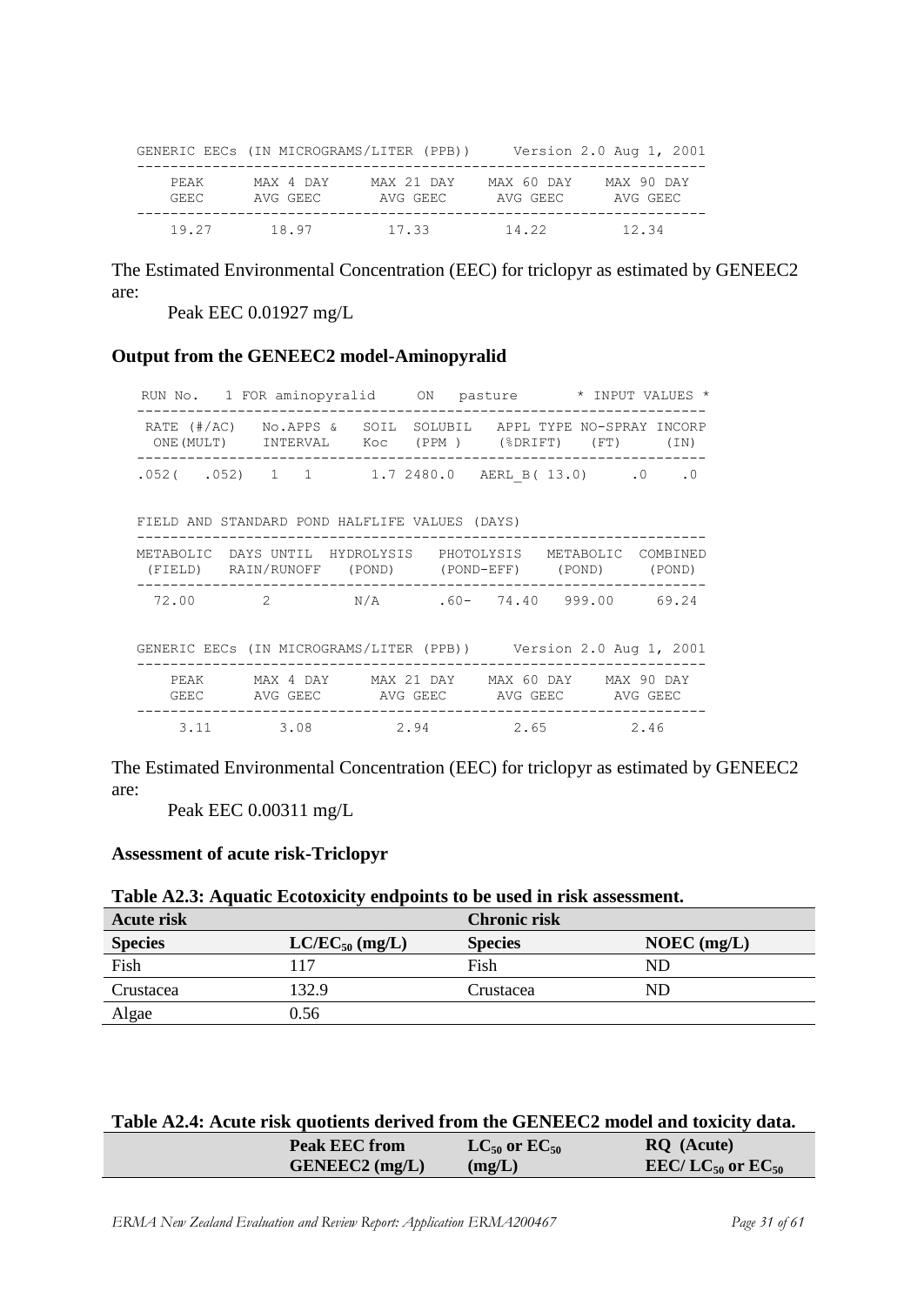| Fish       |        | 1 <sub>7</sub> | 0.000165 |
|------------|--------|----------------|----------|
| .)rustacea | 0.0193 | 132.9          | 0.000145 |
| Algae      |        | 0.56           | 0.0344   |

When compared against the relevant acute levels of concern (Table A2.3), the acute RQs derived from the GENEEC2 modeling for triclopyr indicate the following:

| For fish and crustacean: | the acute risk is low |
|--------------------------|-----------------------|
| For algae:               | the acute risk is low |

As no chronic ecotoxicity data was available for triclopyr, no estimation of chronic risk was able to be made.

#### **Assessment of acute risk-Aminopyralid**

### **Table A2.5: Aquatic Ecotoxicity endpoints to be used in risk assessment. Acute risk Chronic risk Species LC/EC**<sub>50</sub> (mg/L) **Species NOEC** (mg/L) Fish 100 Fish ND Crustacea 98.6 Crustacea ND Algae 15

#### **Table A2.6: Acute risk quotients derived from the GENEEC2 model and toxicity data.**

|           | <b>Peak EEC from</b><br>$GENEEC2$ (mg/L) | $LC_{50}$ or $EC_{50}$<br>(mg/L) | RQ (Acute)<br>EEC/LC <sub>50</sub> or EC <sub>50</sub> |
|-----------|------------------------------------------|----------------------------------|--------------------------------------------------------|
| Fish      |                                          | 100                              | 0.00003                                                |
| Crustacea | 0.00311                                  | 98.6                             | 0.00003                                                |
| Algae     |                                          |                                  | 0.0002                                                 |

When compared against the relevant acute levels of concern (Table A2.6), the acute RQs derived from the GENEEC2 modeling for aminopyralid indicate the following:

| For fish and crustacean: | the acute risk is low |
|--------------------------|-----------------------|
| For algae:               | the acute risk is low |

As no chronic ecotoxicity data was available for aminopyralid, no estimation of chronic risk was able to be made.

# **Terrestrial risk**

#### **Spray Drift Modelling – Phytotoxicity**

#### **Triclopyr triethylamine**

Triclopyr triethylamine is sprayed at a maximum application rate of 0.5623 kg a.i./ha or  $0.5623 \times 100 = 56.23$  mg a.i./m<sup>2</sup>.

#### Soil-based exposure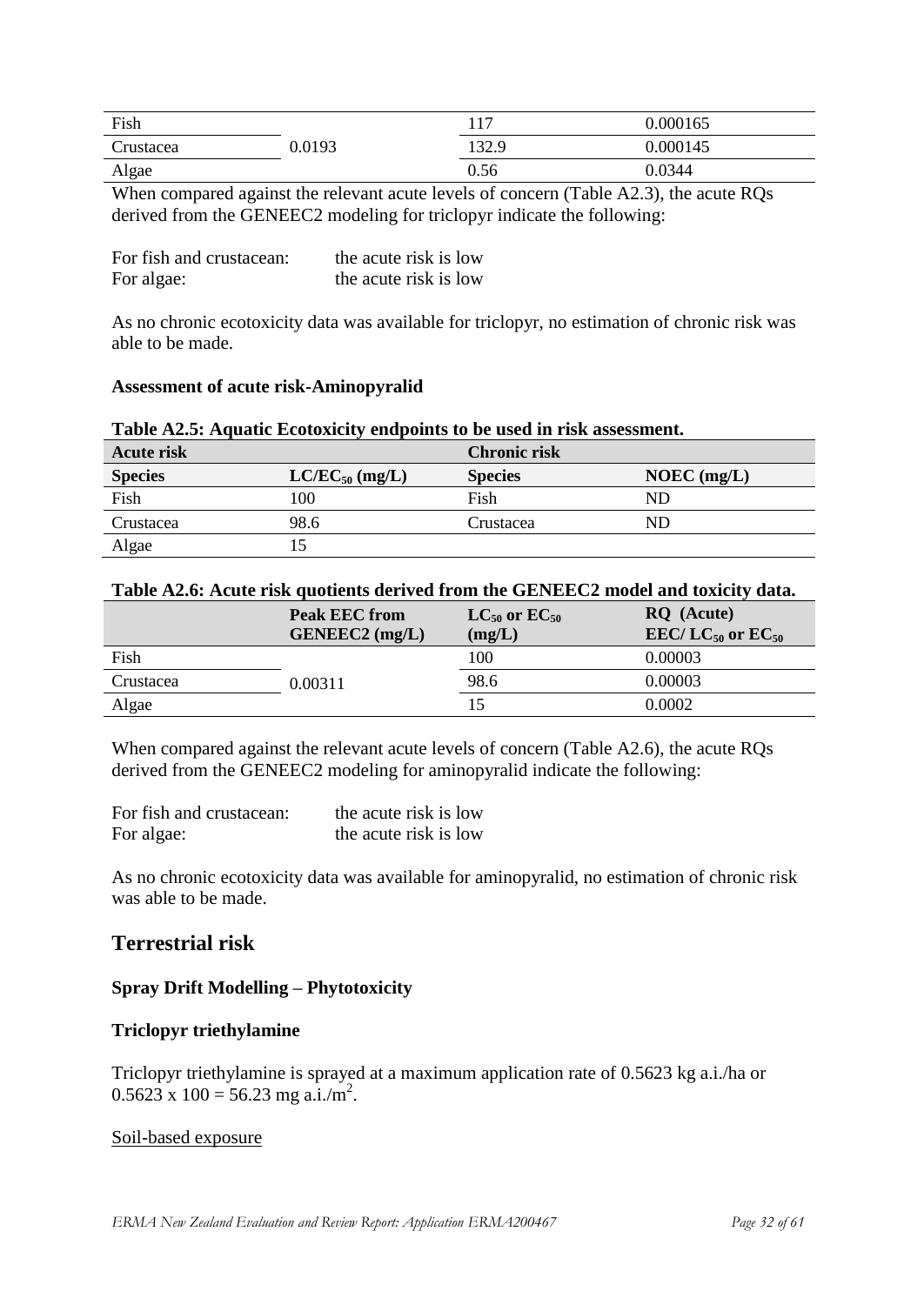If it assumed that the triclopyr triethylamine is dispersed to a depth of 0.05 m and the density of soil is 1500 kg/m<sup>3</sup>, then the 56.23 mg a.i./m<sup>2</sup> triclopyr triethylamine will be dispersed within 75 kg of soil/m<sup>2</sup> giving  $56.23/75 = 0.75$  mg/kg.

If it is assumed that 13% (aerial application) of the triclopyr triethylamine will reach directly outside the target area (an assumption based on GENEEC2 modeling), then the concentration of triclopyr triethylamine adjacent to a sprayed field would be  $0.75 \times 0.13 = 0.0975$  mg/kg soil.

Triclopyr triethylamine generates an  $EC_{25}$  value of 0.002 mg/kg for soybean. Consequently, triclopyr triethylamine (aerial application) results in a risk quotient of 0.0975/0.002 = **48.75**.

#### **Aminopyralid acid, triisopropanolamine salt**

Aminopyralid acid, triisopropanolamine salt is sprayed at a maximum application rate of 0.0588 kg a.i./ha or 0.0588 x 100 = 5.88 mg a.i./m<sup>2</sup>.

### Soil-based exposure

If it assumed that the aminopyralid acid, triisopropanolamine salt is dispersed to a depth of 0.05 m and the density of soil is 1500 kg/m<sup>3</sup>, then the 5.88 mg a.i./m<sup>2</sup> aminopyralid acid, triisopropanolamine salt will be dispersed within 75 kg of soil/m<sup>2</sup> giving  $5.88/75 = 0.0784$ mg/kg.

If it is assumed that 13% (aerial application) of the aminopyralid acid, triisopropanolamine salt will reach directly outside the target area (an assumption based on GENEEC2 modeling), then the concentration of aminopyralid acid, triisopropanolamine salt adjacent to a sprayed field would be  $0.0784 \times 0.13 = 0.010192$  mg/kg soil.

Aminopyralid acid, triisopropanolamine salt generates an  $EC_{50}$  value of 0.00154 mg/kg for soybean. Consequently, aminopyralid acid, triisopropanolamine salt (aerial application) results in a risk quotient of 0.010192/0.00154 = **6.6**.

# **Summary and conclusions of the ecological risk assessment**

Based on the risk assessment for the aquatic and terrestrial environment as set out above, risks to the following species groups have been identified.

For non-target plants: the risk is **high**

Based on the acute RQs for non-target plants, the Agency considers it is appropriate to retain the approved handler controls for GF-2574 when it is used in a wide dispersive manner, or by a commercial contractor. Further, the Agency considers that the application rate proposed by the applicant and used in the modeling should be set as a maximum application rate.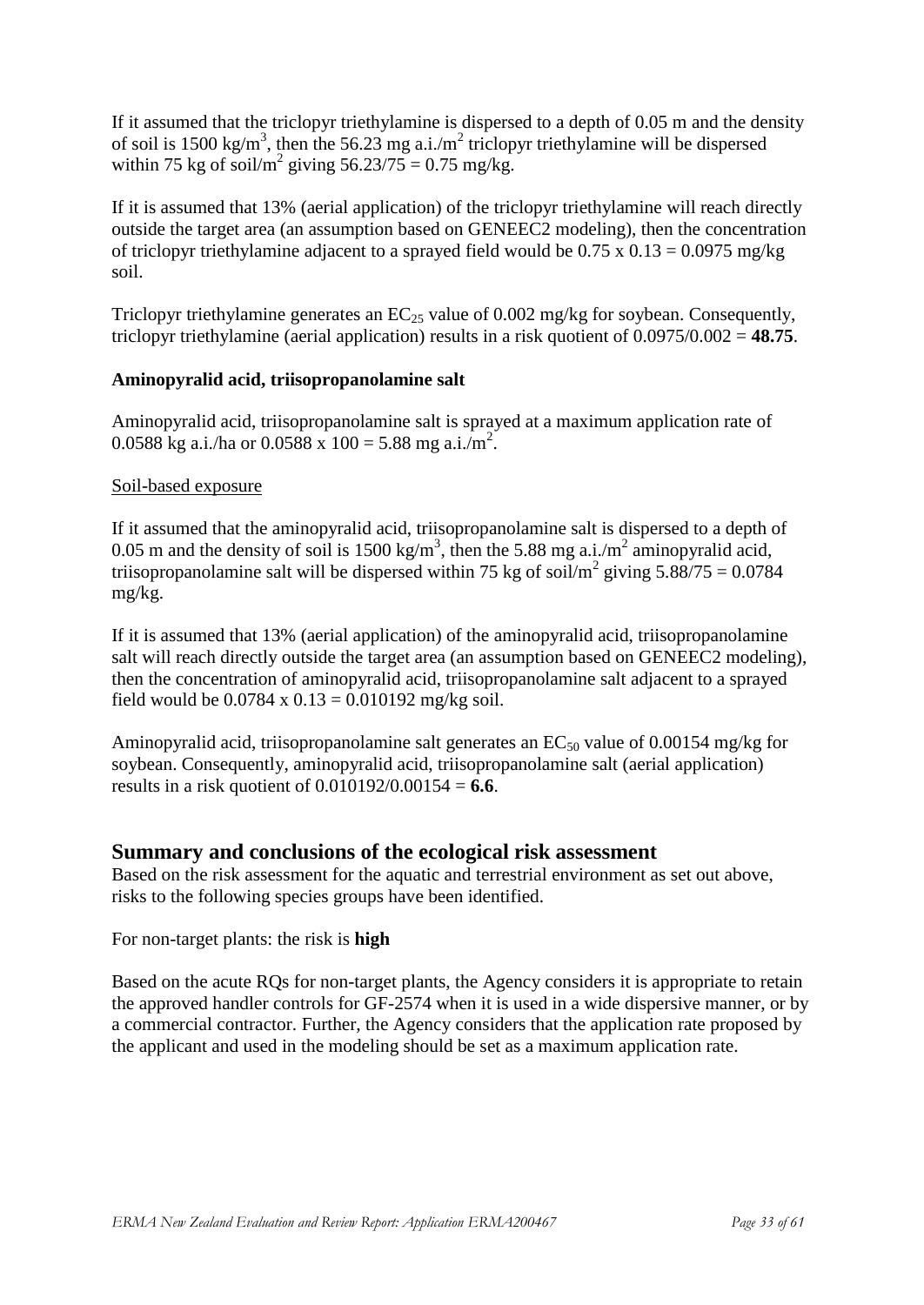# <span id="page-33-0"></span>**Appendix 3: Default controls for GF-2574 and their variation**

Based on the hazard classification as shown in Table A3.1, the set of associated controls has been identified. These default controls, expressed as control codes<sup>3</sup>, are listed in Table A3.1.

| <b>HSNO Classification</b> | <b>HSNO Controls</b>                                                               |
|----------------------------|------------------------------------------------------------------------------------|
| 8.1A                       | <b>Toxic</b>                                                                       |
| 6.1E                       | T1, T2, T4, T5, T7                                                                 |
| 8.3A                       | <b>Ecotoxic</b>                                                                    |
| 6.5B                       | E1, E2, E5, E6, E7                                                                 |
| 6.9B                       | <b>Identification</b>                                                              |
| 9.1A                       | 11, 12, 13, 18, 19, 110, 111, 116, 117, 118, 119, 121, 122, 123, 128, 129, 130     |
| 9.2A                       | Packaging                                                                          |
| 9.3C                       | P1, P3, P13, P14, P15, PG3, PS4                                                    |
|                            | <b>Disposal</b>                                                                    |
|                            | D <sub>4</sub> , D <sub>5</sub> , D <sub>6</sub> , D <sub>7</sub> , D <sub>8</sub> |
|                            | <b>Emergency Management</b>                                                        |
|                            | EM1, EM2, EM6, EM7, EM8, EM11, EM12, EM13                                          |
|                            | <b>Approved Handler</b>                                                            |
|                            | AH1                                                                                |
|                            | <b>Tracking</b>                                                                    |
|                            | TR <sub>1</sub>                                                                    |
|                            | <b>Tank Wagons and Transportable Containers</b>                                    |

**Table A3.1: List of default controls for GF-2574**

The Authority is able to vary the default controls and impose controls under sections 77 and 77A to produce a set of controls relevant to substance under assessment. The following discussion reviews the default controls and rationalises their use for these substances.

# **Toxicity Controls**

1

# **Setting of TELs (Control Code T1)**

Tolerable Exposure Limits (TELs) are designed to limit the extent to which the general public is exposed to hazardous (toxic) substances. A TEL represents the maximum concentration of a substance legally allowable in a particular medium, and can be set as either a guideline value or an action level that should not be exceeded. For the purposes of setting TELs, an environmental medium is defined as air, water, soil or a surface that a hazardous substance may be deposited onto.

TELs are established from PDE (Potential Daily Exposure) values, which are themselves established from ADE (Acceptable Daily Exposure) values or reference doses (RfD) which are similar to ADE but are used to protect against a specific toxic effect of concern.

An ADE is an amount of a hazardous substance (mg/kg bodyweight/day), that, given a lifetime of daily exposure, would be unlikely to result in adverse human health effects. An

<sup>&</sup>lt;sup>3</sup> Control codes are those assigned by ERMA New Zealand to enable easy cross reference with the regulations. A detailed list of these codes is contained in the Supplementary Information (section 2).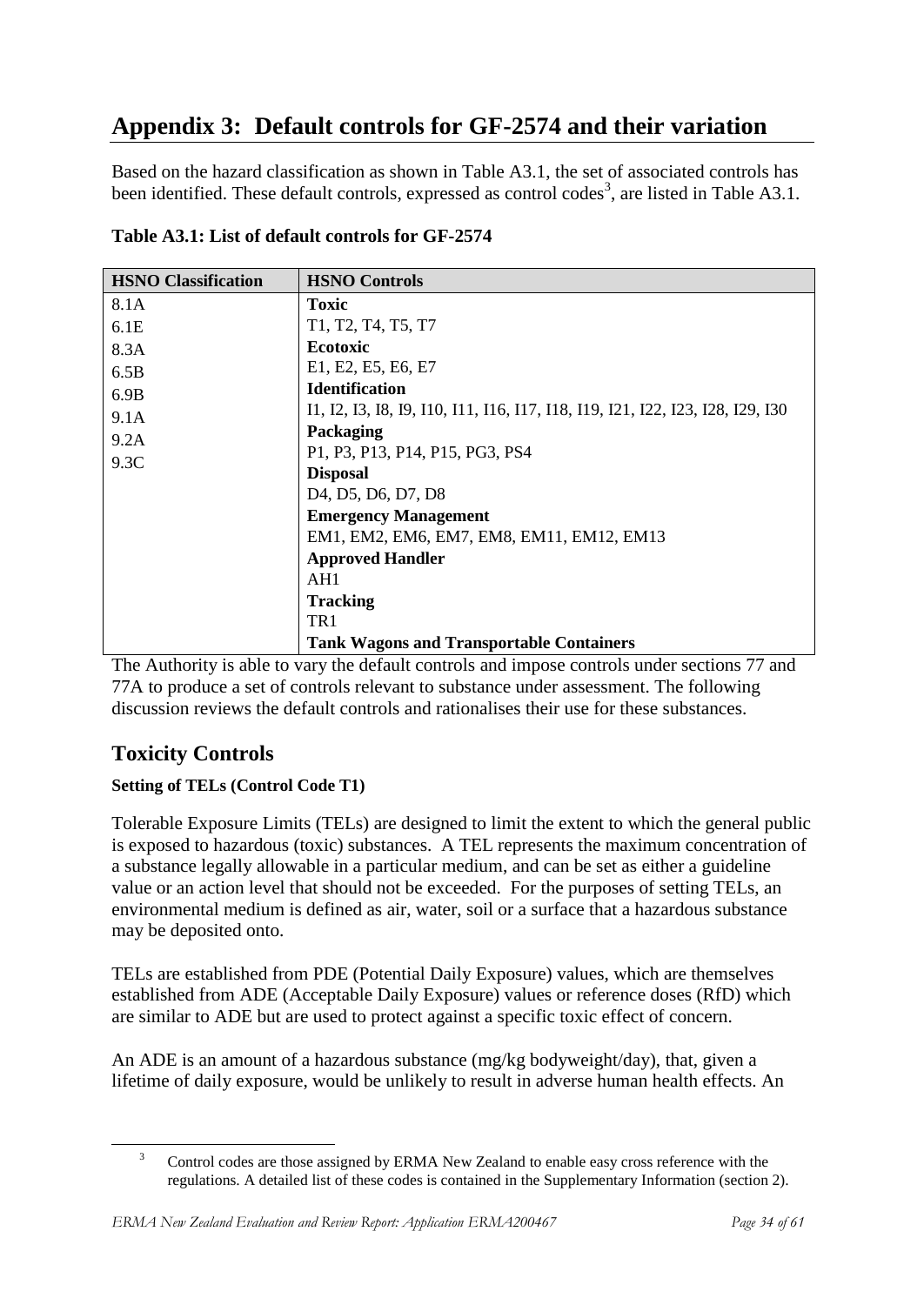RfD (reference dose) is a similar measure that can be used to protect against a specific toxic effect of concern.

Regulation 11(1) of the Hazardous Substances (Classes 6, 8 and 9) Controls Regulations 2001 determines when an ADE/RfD is required to be set:

- *(1) This regulation applies to a class 6 substance if-*
	- *(a) it is likely to be present in-*

*(i) 1 or more environmental media; or*

*(ii) food; or*

*(iii) other matter that might be ingested; AND*

- *(b) it is a substance to which a person is likely to be exposed on 1 or more occasions during the lifetime of the person; AND*
- *(c) exposure to the substance is likely to result in an appreciable toxic effect.*

If all three requirements of regulation  $11(1)$  are met, then an ADE/RfD should be set for the relevant component(s), and PDE and TEL values subsequently established for each relevant exposure route.

The toxicity (Class 6) classifications of GF-2574 that trigger the need to consider setting a TEL are 6.1E, 6.5B and 6.9B classifications.

For GF-2574, the Agency considers that triclopyr triethylamine salt fulfills the requirements of Regulation  $11(1)(a)$ , (b) and (c), and therefore notes that an ADE is required to be set for this component. Given the specific use of GF-2574, the Agency considers that the principal source of exposure of the general public to the substance is via food residues, an exposure route managed by the NZFSA through the setting of MRLs. The Agency notes that MRLs have been set for triclopyr acid and its salt and are applicable to GF-2574.

With respect to setting TELs for other exposure routes, the Agency is intending to review the setting of ADEs, PDEs and TELs under section 77B of the Act. Until this review is complete, the Agency proposes not to set ADEs, PDEs or TELS for any components of GF-2574 at this time.

#### **Setting of WES (Control Code T2)**

Workplace Exposure Standards (WES) are designed to protect persons in the workplace from the adverse effects of toxic substances. A WES is an airborne concentration of a substance (expressed as mg substance/m3 of air, or ppm in air), which must not be exceeded in a workplace and only applies to places of work (Regulation 29(2), Hazardous substances (Classes 6, 8 and 9 Controls) Regulations 2001).

Regulation 29(1) of the Hazardous Substances (Classes 6, 8 and 9 Controls) Regulations 2001 determines when a WES is required to be set. If all three of the requirements of this regulation are met then a WES is required to be set.

#### Regulation 29 states: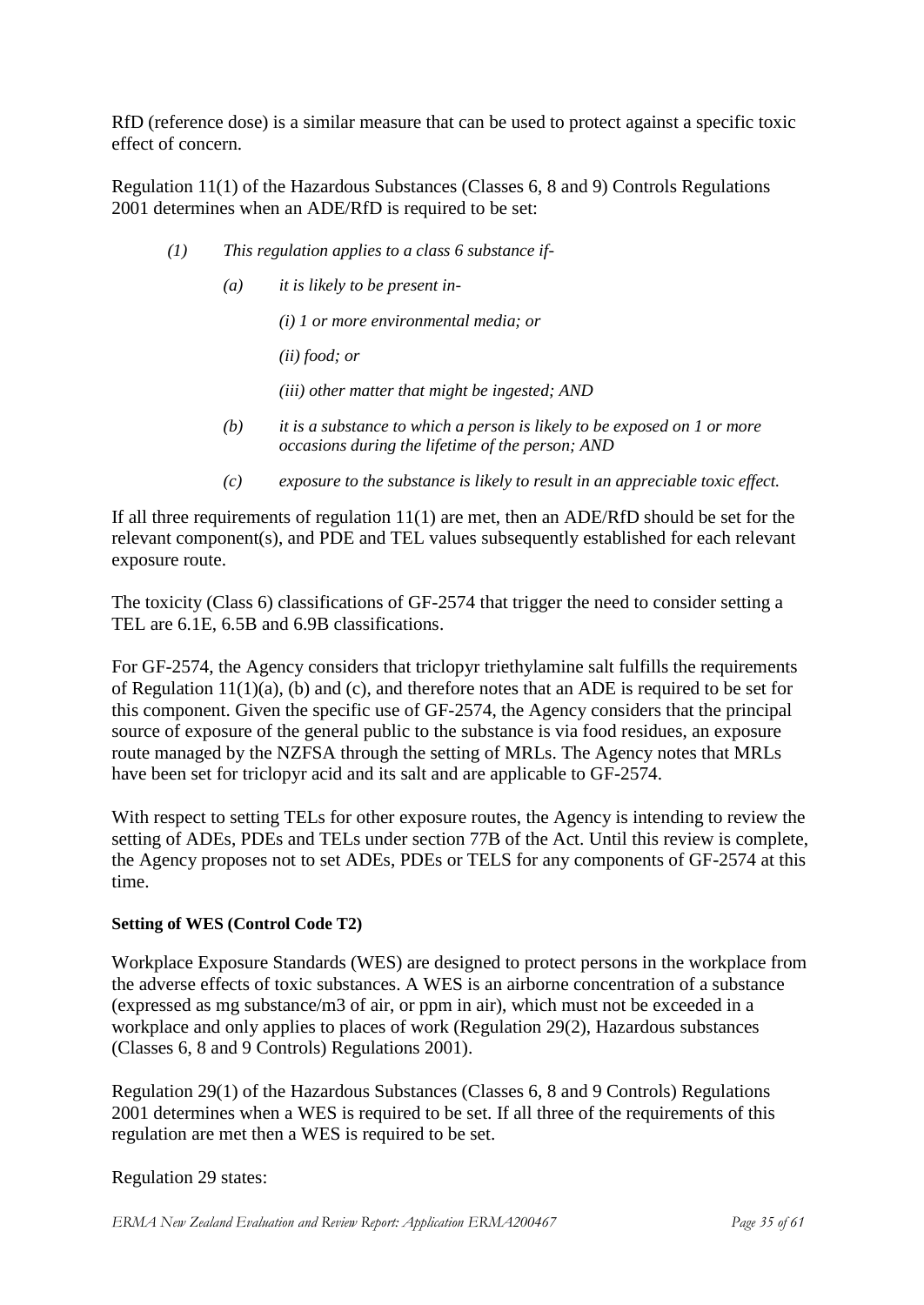- (*1) This regulation and regulation 30 apply to a class 6 substance if,-*
	- *(a) under the temperature and pressure the substance is to be used in, it can become airborne and disperse in air in the form of inspirable or respirable dust, mists, fumes, gases or vapours; AND*
	- *(b) human exposure to the substance is primarily through the inhalation or dermal exposure routes; AND*
	- *(c) the toxicological and industrial hygiene data available for the substance is sufficient to enable a standard to be set.*

When setting WES, the Authority must either adopt a value already proposed by the Department of Labour or already set under HSNO or derive a value by taking into account the matters described in Regulation 30(2) of the Hazardous Substances (Classes 6, 8 and 9 Controls) Regulations.

The Agency typically adopts WES values listed in the Workplace Exposure Standards (Effective from 2002) document (refer to the link below): <http://www.osh.govt.nz/order/catalogue/pdf/wes2002.pdf>

The Agency notes that at this time a Department of Labour WES value has been set for component C in GF-2574; however, no values have been found to have been set for any other component by any relevant overseas body that the Agency monitors. This Department of Labour WES value is considered relevant to GF-2574 and it is proposed that it be adopted as HSNO WES.

#### **Approved Handler Controls - Highly Toxic Substances (AH1, T6)**

Approve Handler controls are not triggered by the toxicity classification.

#### **Tracking Control - Highly Toxic Substances (TR1)**

The tracking control is not triggered by the toxicity classification.

# **Ecotoxicity Controls**

#### **Setting of EELs (Control code E1)**

Regulation 33 of the Hazardous Substances (Classes 6, 8 and 9 Controls) Regulations 2001 specify that an environmental exposure limit (EEL) may be set for a class 9 substance for one or more environmental media if organisms that live in that environment may be exposed to the substance. An EEL is the (maximum) concentration of a substance in an environmental medium that will present a negligible risk of adverse environmental effects to organisms (excluding humans) in non-target areas.

As specified by regulation 32, a default EEL of 0.1  $\mu$ g/L water is set for any class 9.1 substance, and 1 µg/kg soil (dry weight) for any class 9.2 substance.

For the purposes of setting EELs, an environmental medium is defined as water, soil or sediment where these are in the natural environment, or a surface onto which a hazardous substance may be deposited.

An EEL can be established by one of three means: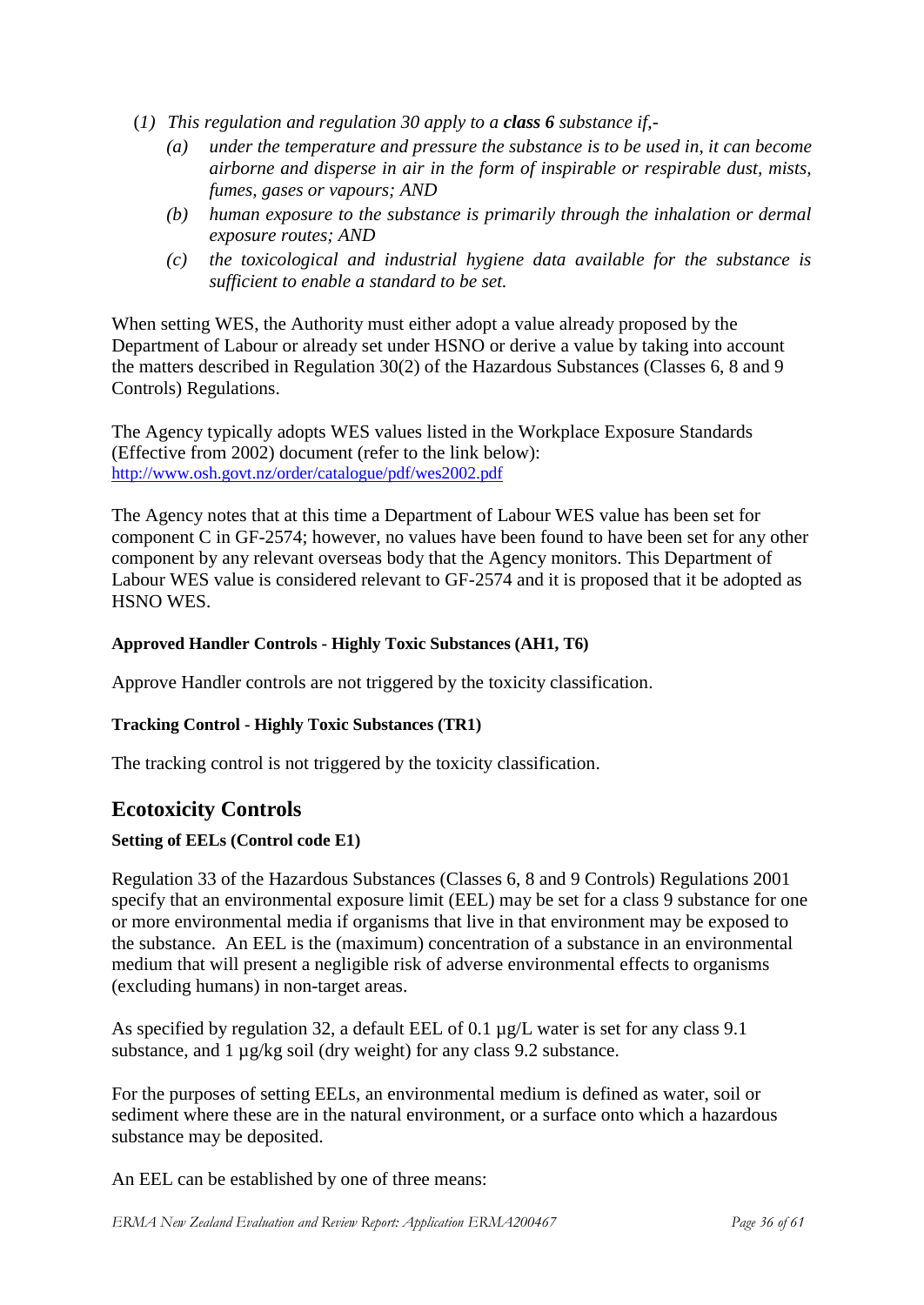- Applying the default EELs specified in regulation 32  $\bullet$
- Adopting an established EEL as provided by regulation 35(a)  $\bullet$
- Calculating an EEL from an assessment of available ecotoxicological data as  $\bullet$ provided by regulation 35(b).

The Hazardous Substances and New Organisms (Approvals and Enforcement) Act 2005 added a new section (s77B) to the HSNO Act, which, amongst other things provided the Authority with the ability to set EELs as guideline values, rather than the previous pass/fail values.

However, until the Agency has developed formal policy on the implementation of s77B, it proposes not to set EELs for any components of GF-2574 at this time. It is also proposed that the default EEL water and soil values be deleted until the policy has been established.

#### **Setting of Application Rate (Control Code E2)**

These regulations relate to the requirement to set an application rate for a class 9 substance that is to be sprayed or applied to an area of land (or air or water) and for which an EEL has been set.

Although no EEL has been set for GF-2574, the Agency proposes setting the application rate of 2 L/ha maximum and once only to the target weed per season as the application rate for GF-2574. This rate was used in the ecological risk assessment.

#### **Approved Handler Controls - Highly Toxic Substances (AH1, T6)**

Approved handler requirements have been triggered for GF-2574 as a result of its 9.1A and 9.2A classification. The outcome of the ecological risk assessment (refer Appendix 3) indicates that there is potential for acute adverse environmental effects on terrestrial plants if the substance moves off-target. The Agency considers it is therefore appropriate to retain the approved handler control.

This approach is consistent with the Authority"s policy on approved handler and tracking controls for class 9 substances (November 2003).

#### **Tracking Control - Highly Toxic Substances (TR1)**

Tracking requirements have been triggered for GF-2574 as a result of its 9.1A and 9.2A classifications. However, for substances where the tracking control has been triggered solely as a result of ecotoxicity, it is considered that any risk that may arise during its life-cycle are adequately managed by other controls such as approved handler, packaging, labeling and emergence management requirements. The Agency therefore considers the tracking control can be deleted as provided by section 77(4)(b).

This approach is consistent with the Authority's policy on approved handler and tracking controls for class 9 substances (November 2003).

#### **Other controls required as a result of the ecological risk assessment.**

This substance is to be applied via ground based methods only. $\bullet$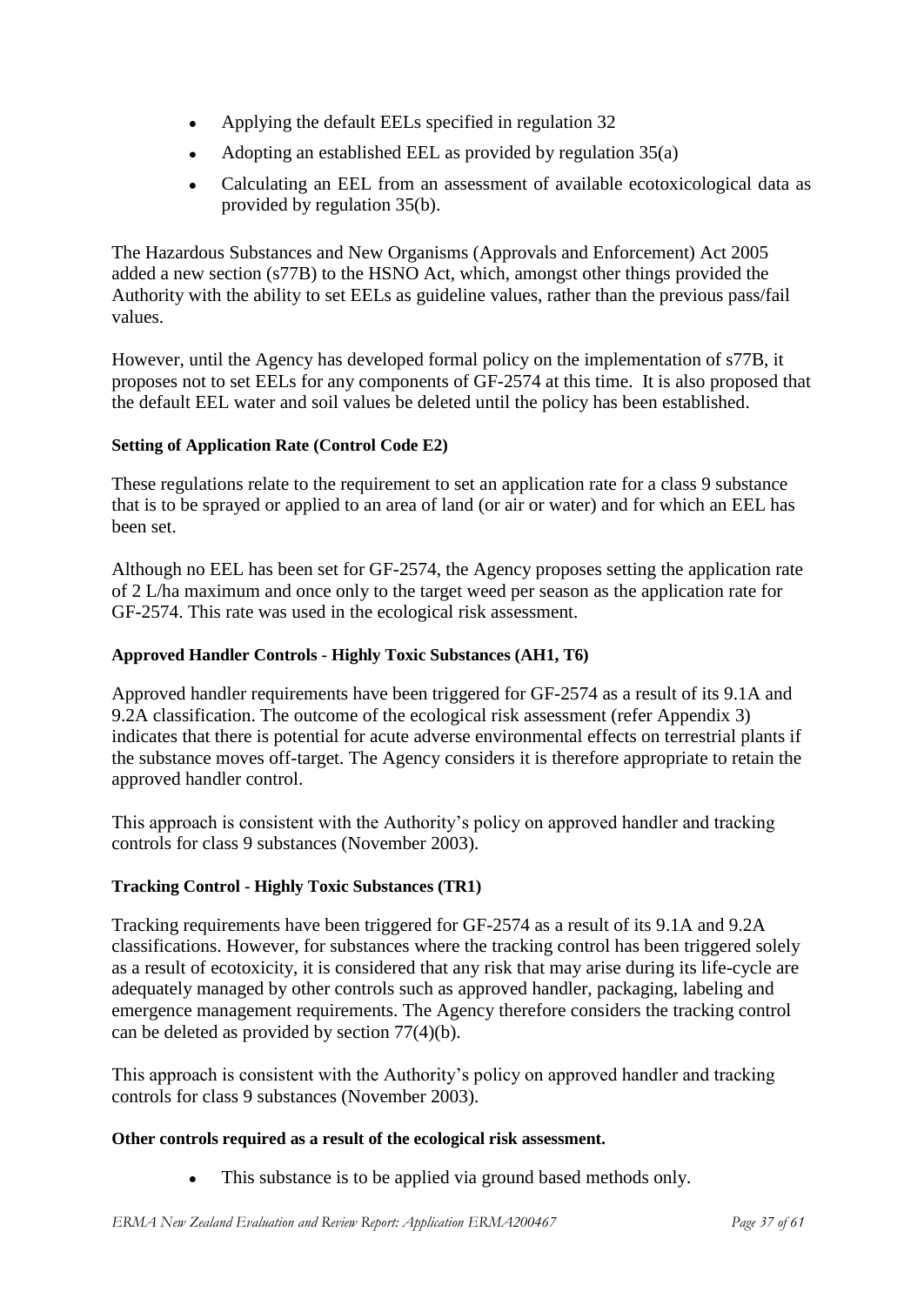This substance is not to be applied onto or into water.  $\bullet$ 

# **Controls to manage physical hazards**

#### **Approved Handler Controls**

GF-2574 is classified as a physical hazard (8.1A); however, the Approved Handler controls are not triggered.

#### **Tracking control (TR1)**

GF-2574 is classified as a physical hazard (8.1A); however the Tracking control is not triggered.

# **Identification controls**

#### **Identification of Toxic and/or Corrosive Components on Labels/Documentation (SDS)**

The Hazardous Substances (Identification) Regulations 2001 specify that certain toxic and/or corrosive components are required to be specified on the product label and on SDS documentation.

#### **Identification of toxic components on labels**

Regulations 25(e) and 25(f) require that certain toxic components are required to be specified on the product label.

Regulation 25(e) states:

...a toxic substance must be identified by...

*'information identifying, by its common or chemical name, every ingredient, that would, independently of any other ingredient, give the substance a hazard classification of 6.1A, 6.1B, 6.1C, 6.5, 6.6, 6.7, 6.8 or 6.9, and the concentration of that ingredient in the substance."*

Regulation 25(f) states:

...a toxic substance must be identified by...

*"information identifying (other than an ingredient referred to in paragraph (E)) that would, independently of any other ingredient, give the substance a hazard classification of 6.1D, and the concentration of the ingredient that would contribute the most to that classification."*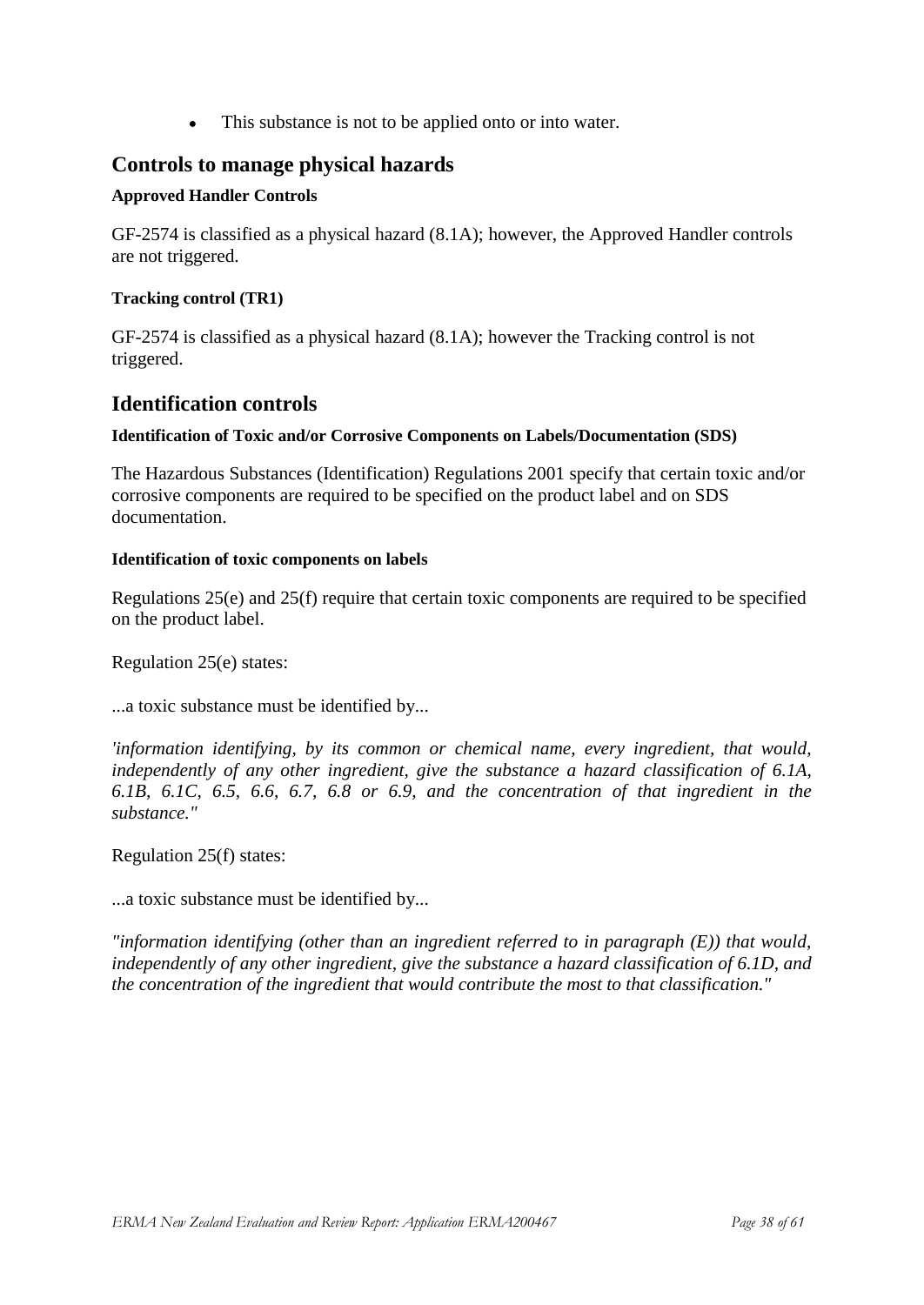#### **Identification of corrosive components on labels**

Regulation 19(f) requires that certain corrosive components are required to be specified on the product label.

Regulation 19(f) states:

...a corrosive substance must be identified by...

*"If the substance contains any ingredient in such a concentration that the ingredient would, independently of any other ingredient, cause the substance to be classified as class 8.2 or class 8.3, in respect of each such ingredient,-*

- *(i) its common or chemical name; and*
- *(ii) a statement of its concentration in the substance."*

#### **Identification of toxic and/or corrosive components on SDS**

Regulation 39(5) of the Hazardous Substances (Identification) Regulations 2001, states that certain corrosive and toxic components are required to be specified on documentation.

Regulations 39(5) states:

*"The requirements of regulation 19(f) or (as the case requires) regulation 25(e) apply to all documentation; but any ingredient required by that provision to be identified (other than an ingredient to which regulation 26 applies) must also be identified by any Chemical Abstract Services number allocated to it."*

#### **Concentration cut-offs for component identification**

Consistent with the guidance provided by GHS, the Hazardous Substances Standing Committee (HSSC) agreed that the concentration cut-offs triggering the requirement for identification of components on labels and documentation are:

| <b>HSNO Classification</b> | <b>Cut-off for label</b><br>$(\% w/w)$ | <b>Cut-off for SDS</b><br>$(\% w/w)$ |
|----------------------------|----------------------------------------|--------------------------------------|
| 6.5A, 6.5B, 6.6A, 6.7A     | 0.1                                    | 0.1                                  |
| 6.6B                       |                                        |                                      |
| 6.7B                       |                                        | 0.1                                  |
| 6.8A, 6.8C                 | 0.3                                    | 0.1                                  |
| 6.8B                       |                                        | 0.1                                  |
| 6.9A, 6.9B                 |                                        |                                      |

#### **GF-2574 - Components requiring identification**

Under these regulations, as determined by the HSSC (March 2006), the name and concentration of the following components need to be specified on the label and documentation: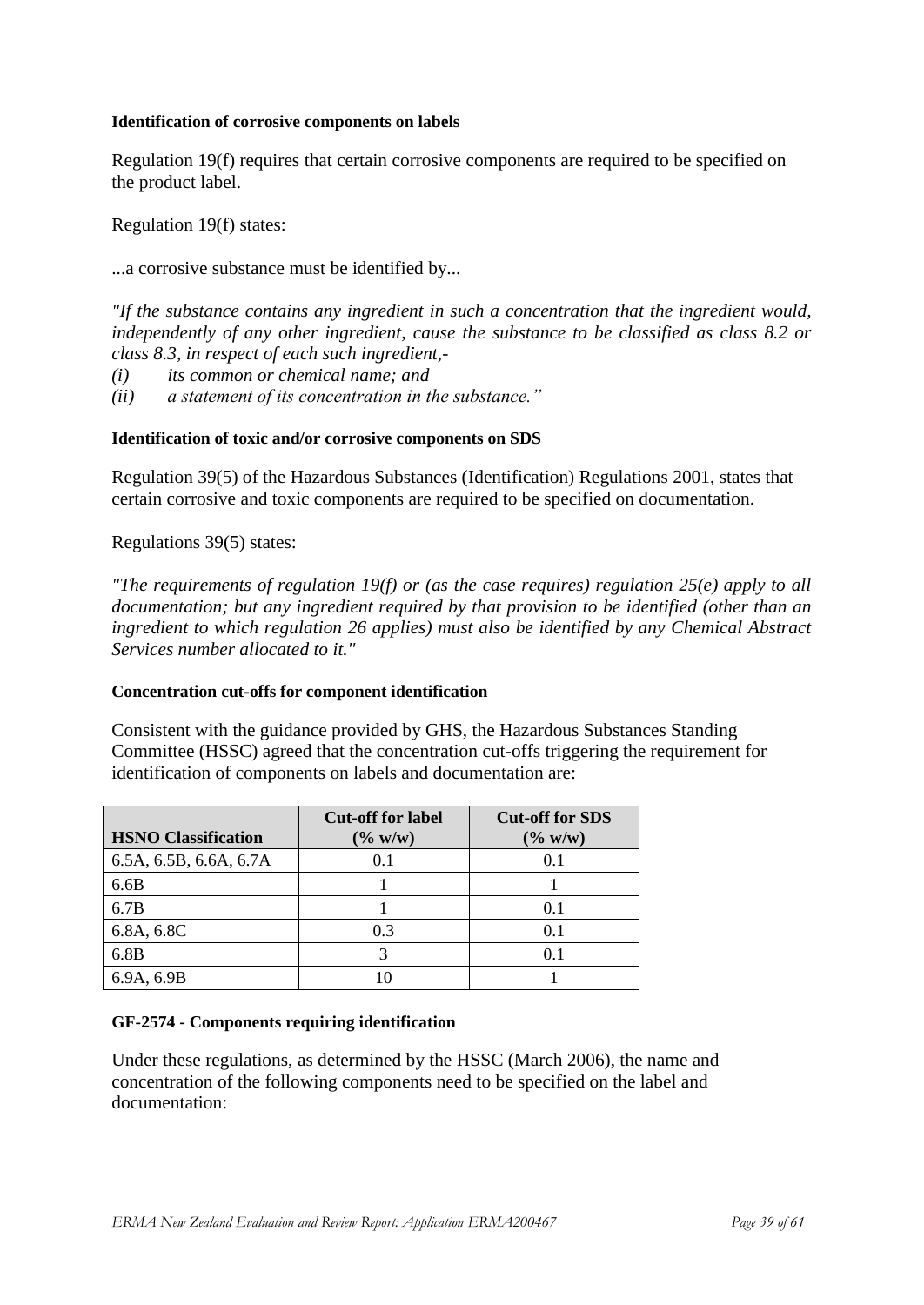| Label                   | <b>Documentation</b>    |
|-------------------------|-------------------------|
| Triclopyr triethylamine | Triclopyr triethylamine |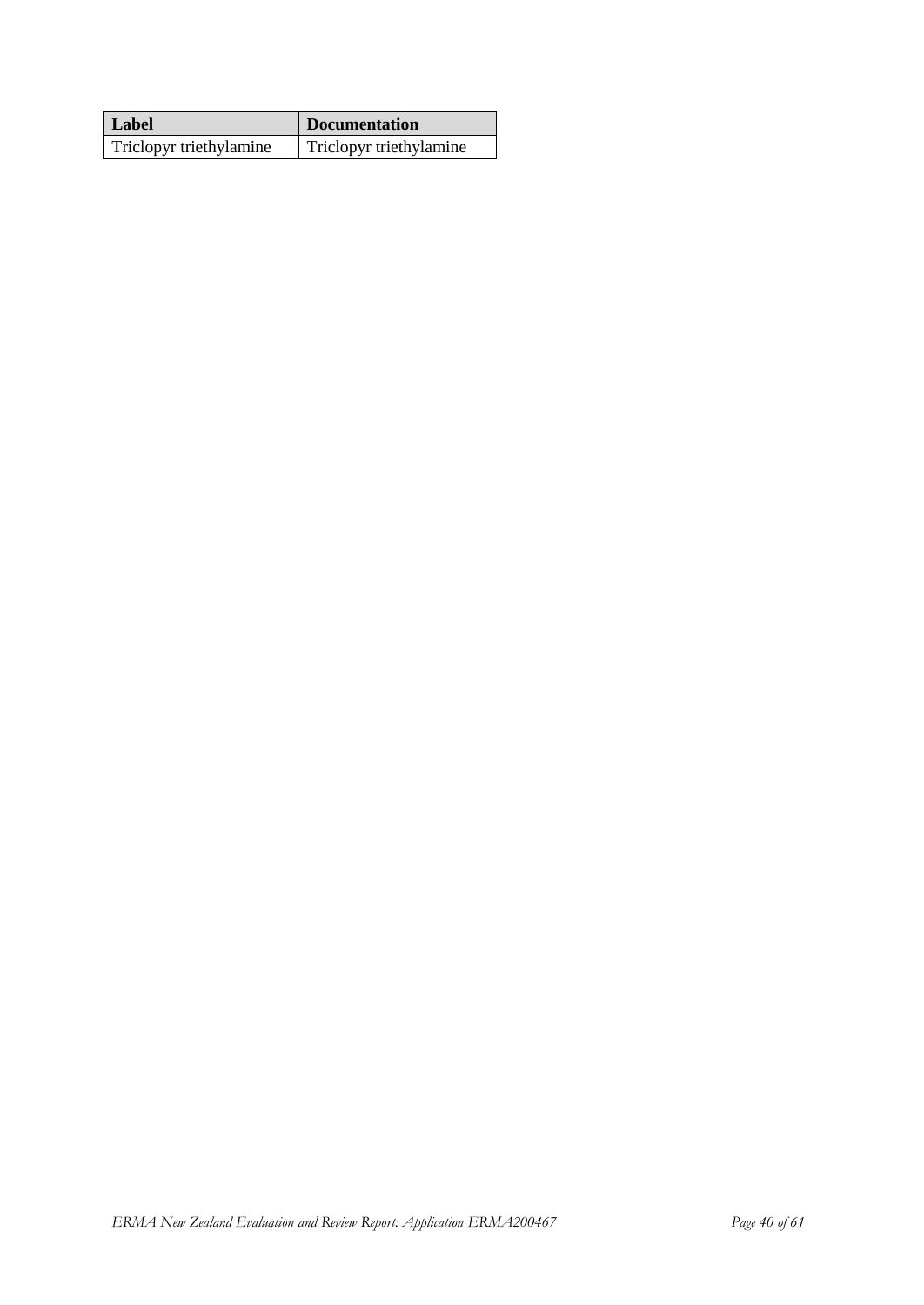# <span id="page-40-0"></span>**Appendix 4: Proposed controls for GF-2574**

| <b>Control</b><br>Code <sup>4</sup>                           | <b>Regulation</b>             | <b>Topic</b>                                                                                                                                                                                                                                                                                                                   | <b>Variations</b>                                                                                                                                                                             |
|---------------------------------------------------------------|-------------------------------|--------------------------------------------------------------------------------------------------------------------------------------------------------------------------------------------------------------------------------------------------------------------------------------------------------------------------------|-----------------------------------------------------------------------------------------------------------------------------------------------------------------------------------------------|
|                                                               |                               | Hazardous Substances (Classes 6, 8, and 9 Controls) Regulations 2001 - Toxicity                                                                                                                                                                                                                                                |                                                                                                                                                                                               |
| T <sub>1</sub>                                                | $11 - 27$                     | Limiting exposure to toxic<br>substances through the setting of<br><b>TELs</b>                                                                                                                                                                                                                                                 | No TELs are set for GF-2574 at this<br>time.                                                                                                                                                  |
| T <sub>2</sub>                                                | 29, 30                        | Controlling exposure in places of<br>work through the setting of WESs.                                                                                                                                                                                                                                                         | A WES is set for Component C.                                                                                                                                                                 |
| T4, E6                                                        | $\overline{7}$                | Requirements for equipment used to<br>handle substances                                                                                                                                                                                                                                                                        | Controls T4 and E6 are combined.                                                                                                                                                              |
| T <sub>5</sub>                                                | 8                             | Requirements for protective clothing<br>and equipment                                                                                                                                                                                                                                                                          |                                                                                                                                                                                               |
| T7                                                            | 10                            | Restrictions on the carriage of toxic<br>or corrosive substances on passenger<br>service vehicles                                                                                                                                                                                                                              | Regulation 10 applies as if the<br>maximum quantity per package of a<br>6.5 substance is 1.0 L.                                                                                               |
|                                                               |                               | Hazardous Substances (Classes 6, 8, and 9 Controls) Regulations 2001 - Ecotoxicity                                                                                                                                                                                                                                             |                                                                                                                                                                                               |
| E1                                                            | $32 - 45$                     | Limiting exposure to ecotoxic<br>substances through the setting of<br><b>EELs</b>                                                                                                                                                                                                                                              | No EELs are set for GF-2574 at this<br>time.                                                                                                                                                  |
| E2                                                            | $46 - 48$                     | Restrictions on use of substances in<br>application areas                                                                                                                                                                                                                                                                      | An application rate is set for GF-<br>2574 under section 77A:<br>$2$ L/ha once a season                                                                                                       |
| E <sub>5</sub>                                                | 5(2), 6                       | Requirements for keeping records of<br>use                                                                                                                                                                                                                                                                                     |                                                                                                                                                                                               |
| E7                                                            | 9                             | Approved handler/security<br>requirements for certain ecotoxic<br>substances                                                                                                                                                                                                                                                   | This substance must be under the<br>personal control of an approved<br>handler when the substance is:<br>a) applied in a wide dispersive<br>manner; or<br>b) used by a commercial contractor. |
| <b>Hazardous Substances (Identification) Regulations 2001</b> |                               |                                                                                                                                                                                                                                                                                                                                |                                                                                                                                                                                               |
| I <sub>1</sub>                                                | $6, 7, 32-35,$<br>$36(1)-(7)$ | General identification requirements<br>Regulation $6$ – Identification duties<br>of suppliers<br>Regulation 7 - Identification duties<br>of persons in charge<br>Regulations $32$ and $33$ -<br>Accessibility of information<br>Regulations 34, 35, 36(1)-(7) –<br>Comprehensibility, Clarity and<br>Durability of information |                                                                                                                                                                                               |
| I2                                                            | $\,8\,$                       | Priority identifiers for corrosive                                                                                                                                                                                                                                                                                             |                                                                                                                                                                                               |

#### **Table A4.1: Proposed controls for GF-2574 – codes, regulations and variations.**

1

 $4$  Note: The numbering system used in this column relates to the coding system used in the ERMA New Zealand Controls Matrix. This links the hazard classification categories to the regulatory controls triggered by each category. It is available from the ERMA New Zealand website [www.ermanz.govt.nz/resources](http://www.ermanz.govt.nz/resources) and is also contained in the ERMA New Zealand User Guide to the HSNO Control Regulations.

<sup>5</sup> These Regulations form the controls applicable to this substance. Refer to the cited Regulations for the formal specification, and for definitions and exemptions. The accompanying explanation is intended for guidance only.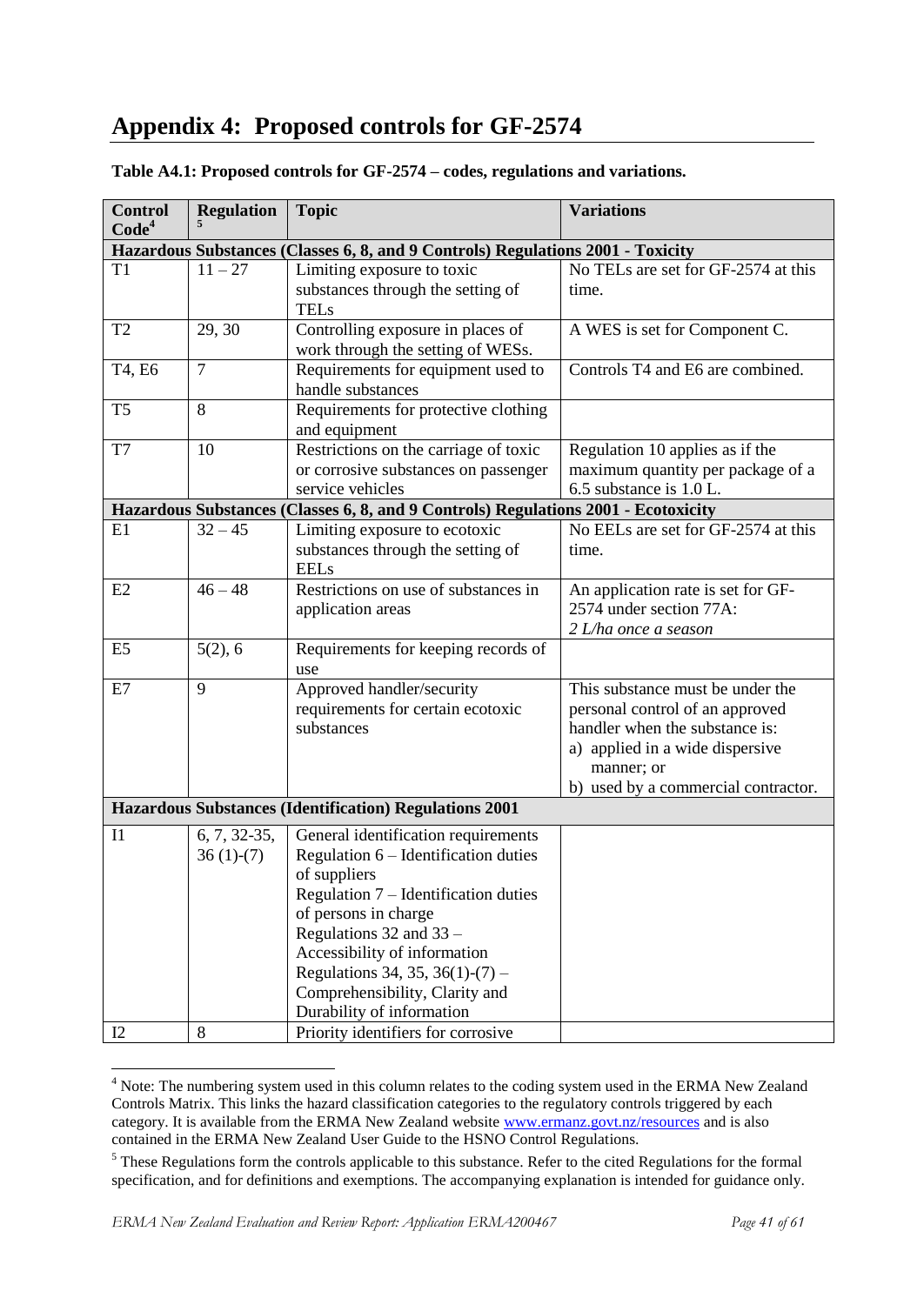| <b>Control</b><br>Code <sup>4</sup> | <b>Regulation</b> | <b>Topic</b>                                      | <b>Variations</b> |
|-------------------------------------|-------------------|---------------------------------------------------|-------------------|
|                                     |                   |                                                   |                   |
|                                     |                   | substances                                        |                   |
| I3                                  | 9                 | Priority identifiers for ecotoxic<br>substances   |                   |
| <b>I8</b>                           | 14                | Priority identifiers for toxic                    |                   |
|                                     |                   | substances                                        |                   |
| <b>I9</b>                           | 18                | Secondary identifiers for all                     |                   |
|                                     |                   | hazardous substances                              |                   |
| <b>I10</b>                          | 19                | Secondary identifiers for corrosive<br>substances |                   |
| I11                                 | 20                | Secondary identifiers for ecotoxic<br>substances  |                   |
| I16                                 | 25                | Secondary identifiers for toxic                   |                   |
|                                     |                   | substances                                        |                   |
| I17                                 | 26                | Use of Generic Names                              |                   |
| <b>I18</b>                          | 27                | Use of Concentration Ranges                       |                   |
| I19                                 | 29-31             | Alternative information in certain                |                   |
|                                     |                   | cases                                             |                   |
|                                     |                   | Regulation 29 – Substances in fixed               |                   |
|                                     |                   | bulk containers or bulk transport                 |                   |
|                                     |                   | containers                                        |                   |
|                                     |                   | Regulation $30 -$ Substances in                   |                   |
|                                     |                   | multiple packaging                                |                   |
|                                     |                   | Regulation 31 - Alternative                       |                   |
|                                     |                   | information when substances are                   |                   |
|                                     |                   | imported                                          |                   |
| I21                                 | 37-39, 47-        | Documentation required in places of               |                   |
|                                     | 50                | work                                              |                   |
|                                     |                   | Regulation 37 – Documentation                     |                   |
|                                     |                   | duties of suppliers                               |                   |
|                                     |                   | Regulation 38 – Documentation                     |                   |
|                                     |                   | duties of persons in charge of places<br>of work  |                   |
|                                     |                   | Regulation 39 – General content                   |                   |
|                                     |                   | requirements for documentation                    |                   |
|                                     |                   | Regulation 47 - Information not                   |                   |
|                                     |                   | included in approval                              |                   |
|                                     |                   | Regulation 48 – Location and                      |                   |
|                                     |                   | presentation requirements for                     |                   |
|                                     |                   | documentation                                     |                   |
|                                     |                   | Regulation 49 – Documentation                     |                   |
|                                     |                   | requirements for vehicles                         |                   |
|                                     |                   | Regulation $50 -$ Documentation to be             |                   |
|                                     |                   | supplied on request                               |                   |
| I22                                 | 40                | Specific documentation requirements               |                   |
|                                     |                   | for corrosive substances                          |                   |
| I23                                 | 41                | Specific documentation requirements               |                   |
|                                     |                   | for ecotoxic substances                           |                   |
| <b>I28</b>                          | 46                | Specific documentation requirements               |                   |
|                                     |                   | for toxic substances                              |                   |
| I29                                 | 51, 52            | Signage requirements                              |                   |
| <b>I30</b>                          | 53                | Advertising corrosive and toxic                   |                   |
|                                     |                   | substances                                        |                   |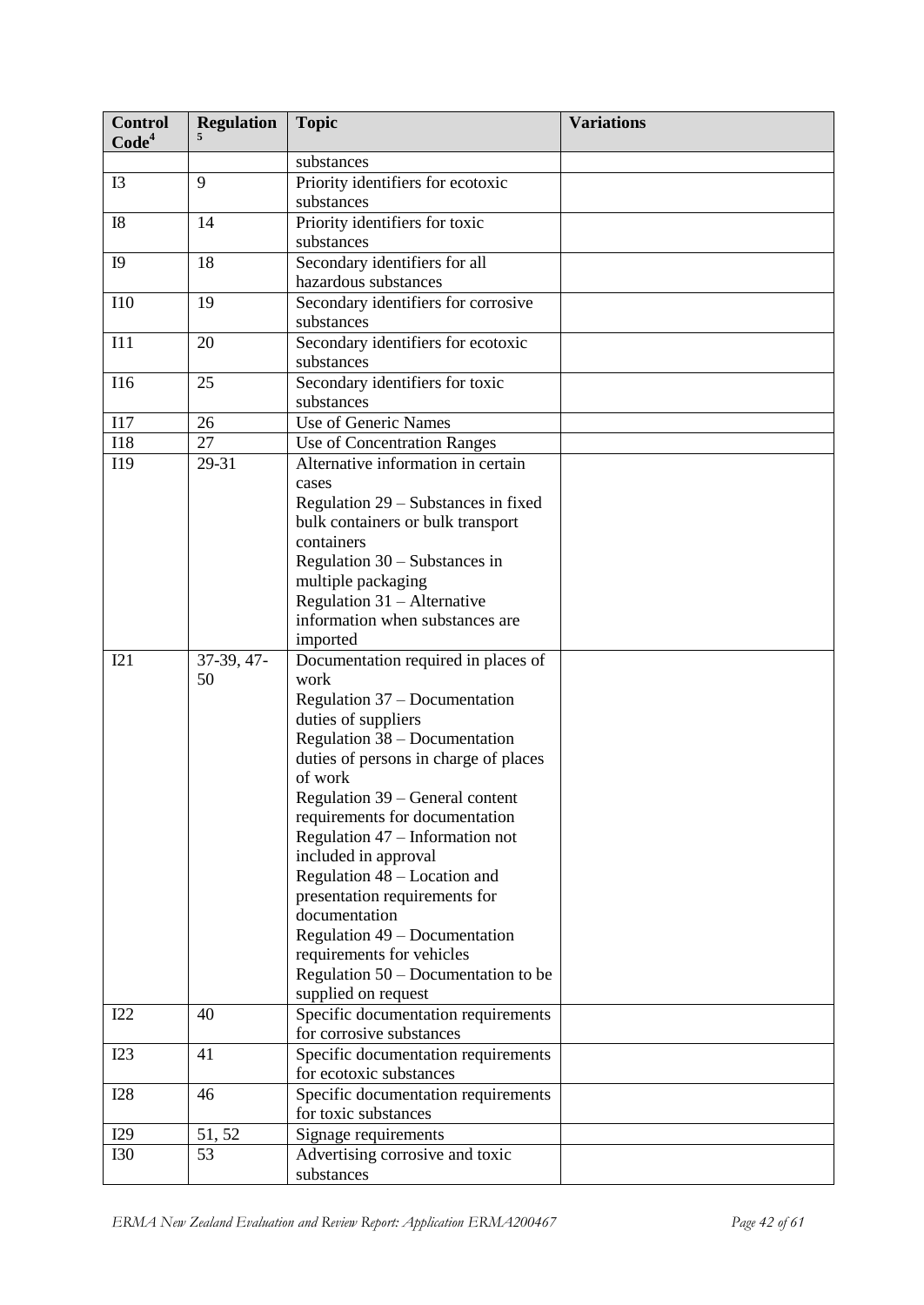| <b>Control</b><br>Code <sup>4</sup>                                                                                                                       | <b>Regulation</b> | <b>Topic</b>                                                                               | <b>Variations</b>                          |
|-----------------------------------------------------------------------------------------------------------------------------------------------------------|-------------------|--------------------------------------------------------------------------------------------|--------------------------------------------|
|                                                                                                                                                           |                   | <b>Hazardous Substances (Packaging) Regulations 2001</b>                                   |                                            |
| P <sub>1</sub>                                                                                                                                            | 5, 6, 7(1),       | General packaging requirements                                                             |                                            |
|                                                                                                                                                           | 8                 | Regulation $5 -$ Ability to retain                                                         |                                            |
|                                                                                                                                                           |                   | contents                                                                                   |                                            |
|                                                                                                                                                           |                   | Regulation 6 - Packaging markings                                                          |                                            |
|                                                                                                                                                           |                   | Regulation $7(1)$ – Requirements                                                           |                                            |
|                                                                                                                                                           |                   | when packing hazardous substance                                                           |                                            |
|                                                                                                                                                           |                   | Regulation $8$ – Compatibility                                                             |                                            |
|                                                                                                                                                           |                   | Regulation 9A and 9B - Large                                                               |                                            |
|                                                                                                                                                           |                   | Packaging                                                                                  |                                            |
| P <sub>3</sub>                                                                                                                                            | 9                 | Packaging requirements for                                                                 |                                            |
|                                                                                                                                                           |                   | substances packed in limited                                                               |                                            |
|                                                                                                                                                           |                   | quantities                                                                                 |                                            |
| P13, P14,<br>P15                                                                                                                                          | 17, 18, 19        | Packaging requirements for toxic<br>substances                                             | Controls P13, P14 and P15 are<br>combined. |
| PG3                                                                                                                                                       | Schedule 3        | The tests in Schedule 3 correlate to                                                       |                                            |
|                                                                                                                                                           |                   | the packaging requirements of UN                                                           |                                            |
|                                                                                                                                                           |                   | Packing Group III (UN PGIII).                                                              |                                            |
| PS4                                                                                                                                                       | Schedule 4        | This schedule describes the                                                                |                                            |
|                                                                                                                                                           |                   | minimum packaging requirements                                                             |                                            |
|                                                                                                                                                           |                   | that must be complied with when a                                                          |                                            |
|                                                                                                                                                           |                   | substance is packaged in limited                                                           |                                            |
|                                                                                                                                                           |                   | quantities                                                                                 |                                            |
|                                                                                                                                                           |                   | Hazardous Substances (Disposal) Regulations 2001                                           |                                            |
| D <sub>4</sub> , D <sub>5</sub>                                                                                                                           | 8, 9              | Disposal requirements for GF-2574                                                          | Controls D4 and D5 are combined.           |
| D <sub>6</sub>                                                                                                                                            | 10                | Disposal requirements for packages                                                         |                                            |
| D7                                                                                                                                                        | 11, 12            | Disposal information requirements                                                          |                                            |
| D <sub>8</sub>                                                                                                                                            | 13, 14            | Disposal documentation                                                                     |                                            |
|                                                                                                                                                           |                   | requirements                                                                               |                                            |
|                                                                                                                                                           |                   | Hazardous Substances (Emergency Management) Regulations 2001                               |                                            |
| EM1                                                                                                                                                       | $6, 7, 9-11$      | Level 1 emergency management                                                               |                                            |
|                                                                                                                                                           |                   | information: General requirements                                                          |                                            |
| EM <sub>2</sub>                                                                                                                                           | 8(a)              | Information requirements for                                                               |                                            |
|                                                                                                                                                           |                   | corrosive substances                                                                       |                                            |
| EM <sub>6</sub>                                                                                                                                           | 8(e)              | Information requirements for toxic<br>substances                                           |                                            |
| EM7                                                                                                                                                       | 8(f)              | Information requirements for                                                               |                                            |
|                                                                                                                                                           |                   | ecotoxic substances                                                                        |                                            |
| EM <sub>8</sub>                                                                                                                                           | $12-16, 18-$      | Level 2 emergency management                                                               |                                            |
|                                                                                                                                                           | 20                | documentation requirements                                                                 |                                            |
| <b>EM11</b>                                                                                                                                               | 25-34             | Level 3 emergency management                                                               |                                            |
|                                                                                                                                                           |                   | requirements – emergency response                                                          |                                            |
|                                                                                                                                                           |                   | plans                                                                                      |                                            |
| <b>EM12</b>                                                                                                                                               | 35-41             | Level 3 emergency management                                                               | The following subclauses are added:        |
|                                                                                                                                                           |                   | requirements: secondary                                                                    |                                            |
|                                                                                                                                                           |                   | containment                                                                                |                                            |
| After subclause (3) of regulation 36:<br>(4) For the purposes of this regulation, and regulations 37 to 40, where this substance is contained in pipework |                   |                                                                                            |                                            |
|                                                                                                                                                           |                   | that is installed and operated so as to manage any loss of containment in the pipework it— |                                            |

*(a) is not to be taken into account in determining whether a place is required to have a secondary containment system; and*

*(b) is not required to be located in a secondary containment system.*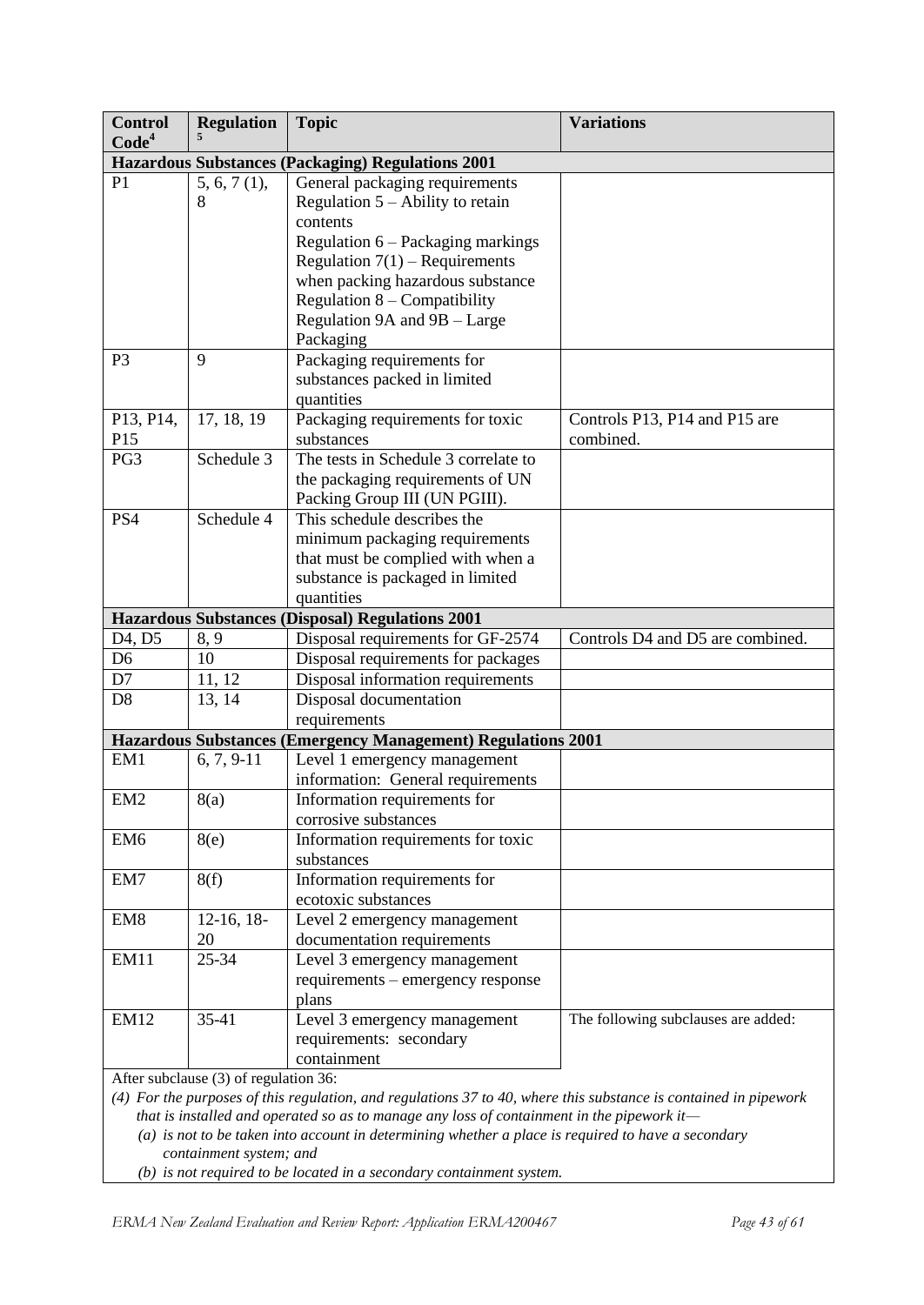| <b>Control</b>                                                                                  | <b>Regulation</b>                         | <b>Topic</b>                                                                                                                                                                 | <b>Variations</b>       |
|-------------------------------------------------------------------------------------------------|-------------------------------------------|------------------------------------------------------------------------------------------------------------------------------------------------------------------------------|-------------------------|
| Code <sup>4</sup>                                                                               |                                           |                                                                                                                                                                              |                         |
|                                                                                                 | (5) In this clause, pipework-             |                                                                                                                                                                              |                         |
|                                                                                                 | (a) means piping that-                    |                                                                                                                                                                              |                         |
|                                                                                                 |                                           | $(i)$ is connected to a stationary container; and                                                                                                                            |                         |
|                                                                                                 |                                           | (ii) is used to transfer a hazardous substance into or out of the stationary container; and                                                                                  |                         |
|                                                                                                 |                                           | (b) includes a process pipeline or a transfer line.                                                                                                                          |                         |
|                                                                                                 | At the end of regulation 37:              |                                                                                                                                                                              |                         |
|                                                                                                 |                                           | (2) If pooling substances which do not have class 1 to 5 hazard classifications are held in a place above ground in                                                          |                         |
|                                                                                                 |                                           | containers each of which has a capacity of 60 litres or less-                                                                                                                |                         |
| $\overline{a}$                                                                                  |                                           | if the place's total pooling potential is less than 20,000 litres, the secondary containment system must<br>have a capacity of at least 25% of that total pooling potential: |                         |
|                                                                                                 | a capacity of the greater of-             | (b) if the place's total pooling potential is 20,000 litres or more, the secondary containment system must have                                                              |                         |
|                                                                                                 |                                           | (i) $5\%$ of the total pooling potential; or                                                                                                                                 |                         |
|                                                                                                 | $(ii)$ 5,000 litres.                      |                                                                                                                                                                              |                         |
|                                                                                                 |                                           | (3) Pooling substances to which subclause (2) applies must be segregated where appropriate to ensure that                                                                    |                         |
|                                                                                                 |                                           | leakage of one substance may not adversely affect the container of another substance.                                                                                        |                         |
|                                                                                                 |                                           |                                                                                                                                                                              |                         |
|                                                                                                 | At the end of regulation 38:              |                                                                                                                                                                              |                         |
|                                                                                                 |                                           | (2) If pooling substances which do not have class 1 to 5 hazard classifications are held in a place above ground in                                                          |                         |
|                                                                                                 | more than 450 litres-                     | containers 1 or more of which have a capacity of more than 60 litres but none of which have a capacity of                                                                    |                         |
|                                                                                                 |                                           | (a) if the place's total pooling potential is less than $20,000$ litres, the secondary containment system must                                                               |                         |
|                                                                                                 |                                           | have a capacity of either 25% of that total pooling potential or 110% of the capacity of the largest                                                                         |                         |
|                                                                                                 | container, whichever is the greater:      |                                                                                                                                                                              |                         |
|                                                                                                 |                                           | (b) if the place's total pooling potential is $20,000$ litres or more, the secondary containment system must have                                                            |                         |
| a capacity of the greater of-                                                                   |                                           |                                                                                                                                                                              |                         |
|                                                                                                 | (i) 5% of the total pooling potential; or |                                                                                                                                                                              |                         |
|                                                                                                 | $(ii)$ 5,000 litres                       |                                                                                                                                                                              |                         |
|                                                                                                 |                                           | (3) Pooling substances to which subclause (2) applies must be segregated where appropriate to ensure that the                                                                |                         |
|                                                                                                 |                                           | leakage of one substance may not adversely affect the container of another substance.                                                                                        |                         |
| <b>EM13</b>                                                                                     | 42                                        | Level 3 emergency management                                                                                                                                                 |                         |
|                                                                                                 |                                           | requirements: signage                                                                                                                                                        |                         |
|                                                                                                 |                                           | Hazardous Substances (Personnel Qualifications) Regulations 2001                                                                                                             |                         |
| AH1                                                                                             | $4 - 6$                                   | Approved Handler requirements                                                                                                                                                | varied (see Control E7) |
|                                                                                                 |                                           | (including test certificate and                                                                                                                                              |                         |
|                                                                                                 |                                           | qualification requirements)                                                                                                                                                  |                         |
|                                                                                                 |                                           | Hazardous Substances (Tank Wagons and Transportable Containers) Regulations 2004                                                                                             |                         |
| Regulations 4 to 43                                                                             |                                           | The Hazardous Substances (Tank Wagons and Transportable Containers)                                                                                                          |                         |
| where applicable<br>Regulations 2004 prescribe a number of controls relating to tank wagons and |                                           |                                                                                                                                                                              |                         |
|                                                                                                 |                                           | transportable containers and must be complied with as relevant                                                                                                               |                         |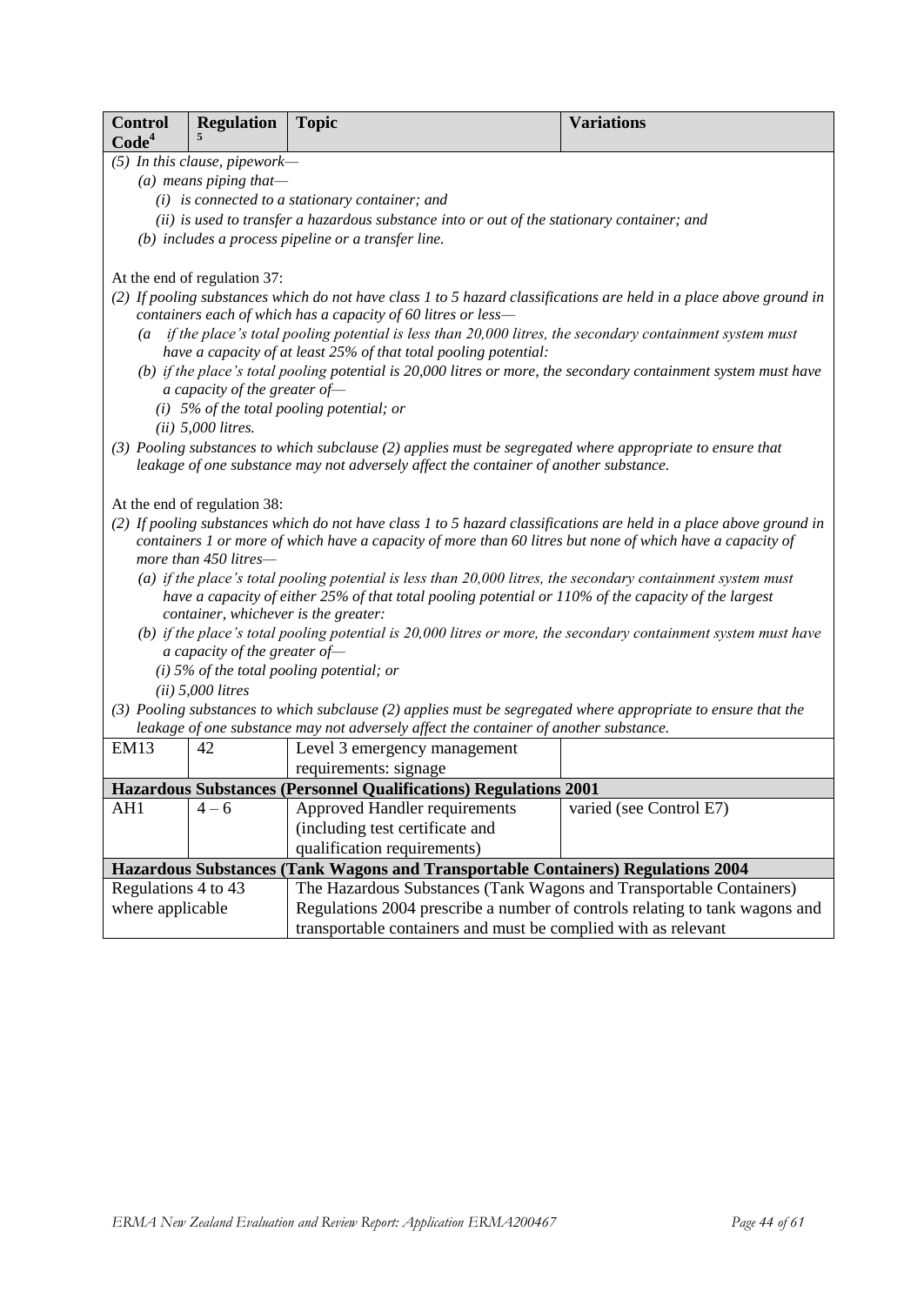**Additional controls set under s77A**

GF-2574 not to be applied onto or into water.

The maximum application rate for GF-2574 is set at 2 L/ha, applied once per season to the same plant. GF-2574 is to be applied via ground based methods only.

**The following statements must appear on the label:**

THE PRODUCT MUST NOT BE USED ON TURF

- DO NOT use hay or other plant material harvested within 10 weeks of treatment with (tradename of substance) for making compost or mulching susceptible crops.
- DO NOT use plant material that has been treated with (tradename of substance) within the previous 10 weeks to make mushroom substrate.
- DO NOT use manure, paunch grass or dairy effluent from animals grazing areas treated with (tradename of substance) within the previous 10 weeks for making compost unless the clean feed withholding period has been observed.

The controls relating to stationary container systems, as set out in Schedule 8 of the Hazardous Substances (Dangerous Goods and Scheduled Toxic Substances) Transfer Notice 2004 (Supplement to the *New Zealand Gazette*, 26 March 2004, No. 35, page 767), as amended, shall apply to this substance, notwithstanding clause 1(1) of that schedule.

Addition of subclauses after subclause (3) of Regulation 36 of the Hazardous Substances (Emergency Management Controls) Regulations 2001 (control EM12)

Addition of clauses after Regulation 37 of the Hazardous Substances (Emergency Management Controls) Regulations 2001 (control EM12).

Addition of clauses after Regulation 38 of the Hazardous Substances (Emergency Management Controls) Regulations 2001 (control EM12).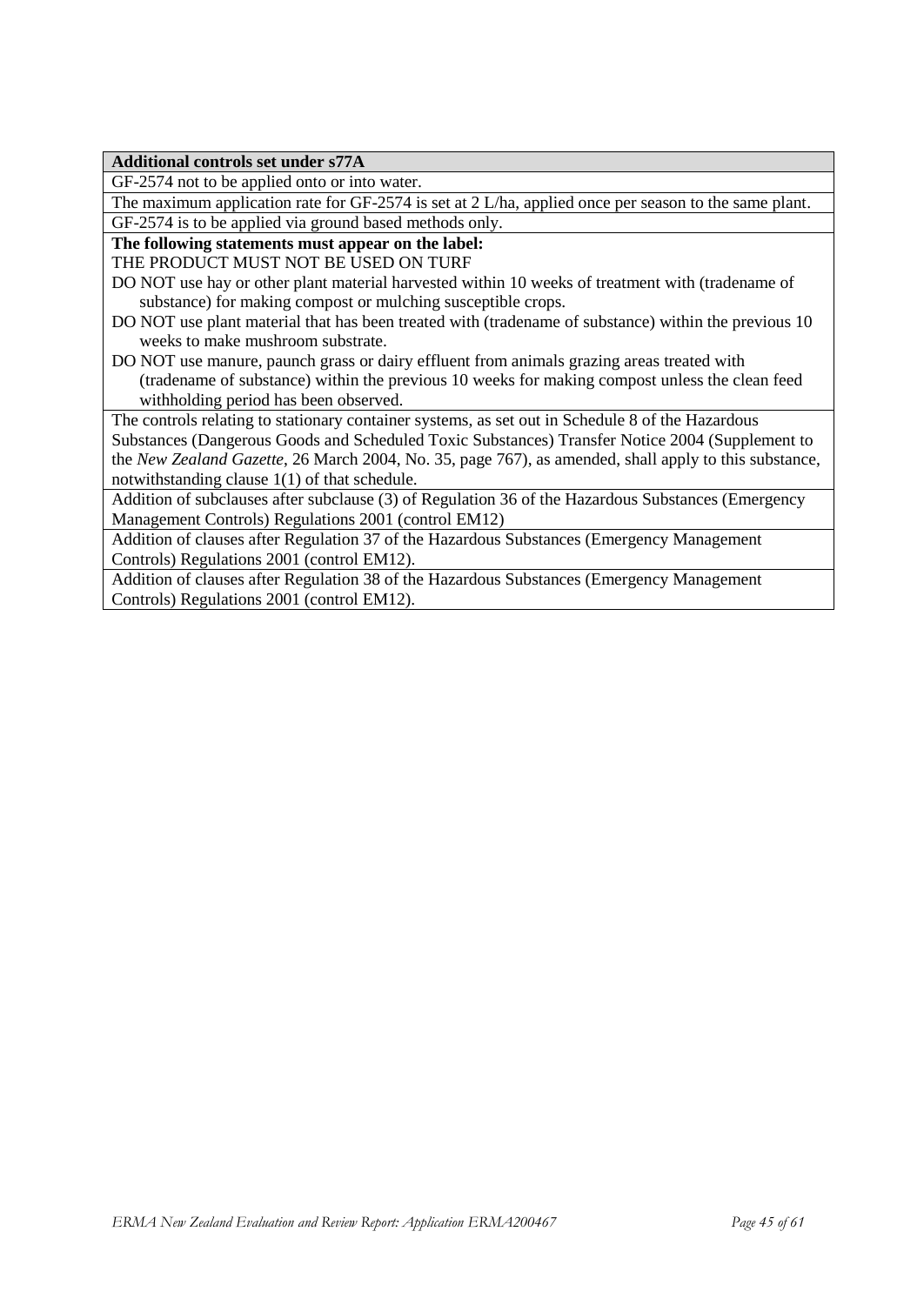# <span id="page-45-0"></span>**Appendix 5: Parties notified**

Aakland Chemicals (1997) Limited AgBio Research Limited Agcarm Incorporated AgResearch Limited Agronica New Zealand Limited AR and JA Drysdale Limited ARPPA Baldwins Intellectual Property BASF New Zealand Limited Bayer New Zealand Limited BOC Limited Chancery Green Chemagro New Zealand Limited Chemsafety Limited Comunity and Public Health Dow AgroSciences Australia Limited DuPont (New Zealand) Limited Environment Bay of Plenty Far North District Council Farmoz Pty Ltd Federated Farmers of New Zealand (Incorporated) Fish and Game Eastern Region Fruitfed Supplies Limited (PGG Wrightson Ltd) Grayson Wagner Company Ltd Greater Wellington - The Regional Council Green Party of Aotearoa New Zealand Hawkes Bay Regional Council IMCD New Zealand Limited Kaipara District Council Kawerau District Council Landcorp Farming Limited Lowndes Associates Ministry of Agriculture and Fisheries (MAF) Biosecurity New Zealand Ministry of Research Science and Technology (MoRST) Napier Health Centre - Public Health Unit National Beekeepers Association New Zealand Bee Industry Group - Federated Farmers New Zealand Chemical Industry Council Inc New Zealand Customs Service New Zealand Meatworkers Union New Zealand Press Association New Zealand Society of Gunsmiths Inc Ngāti Kahungunu Iwi Incorporated Northland District Health Board Northland Regional Council Nufarm New Zealand Limited Pacific Growers Supplies Limited Pesticide Action Network Aotearoa New Zealand PharmVet Solutions Physicians and Scientists for Global Responsibility (PSGR)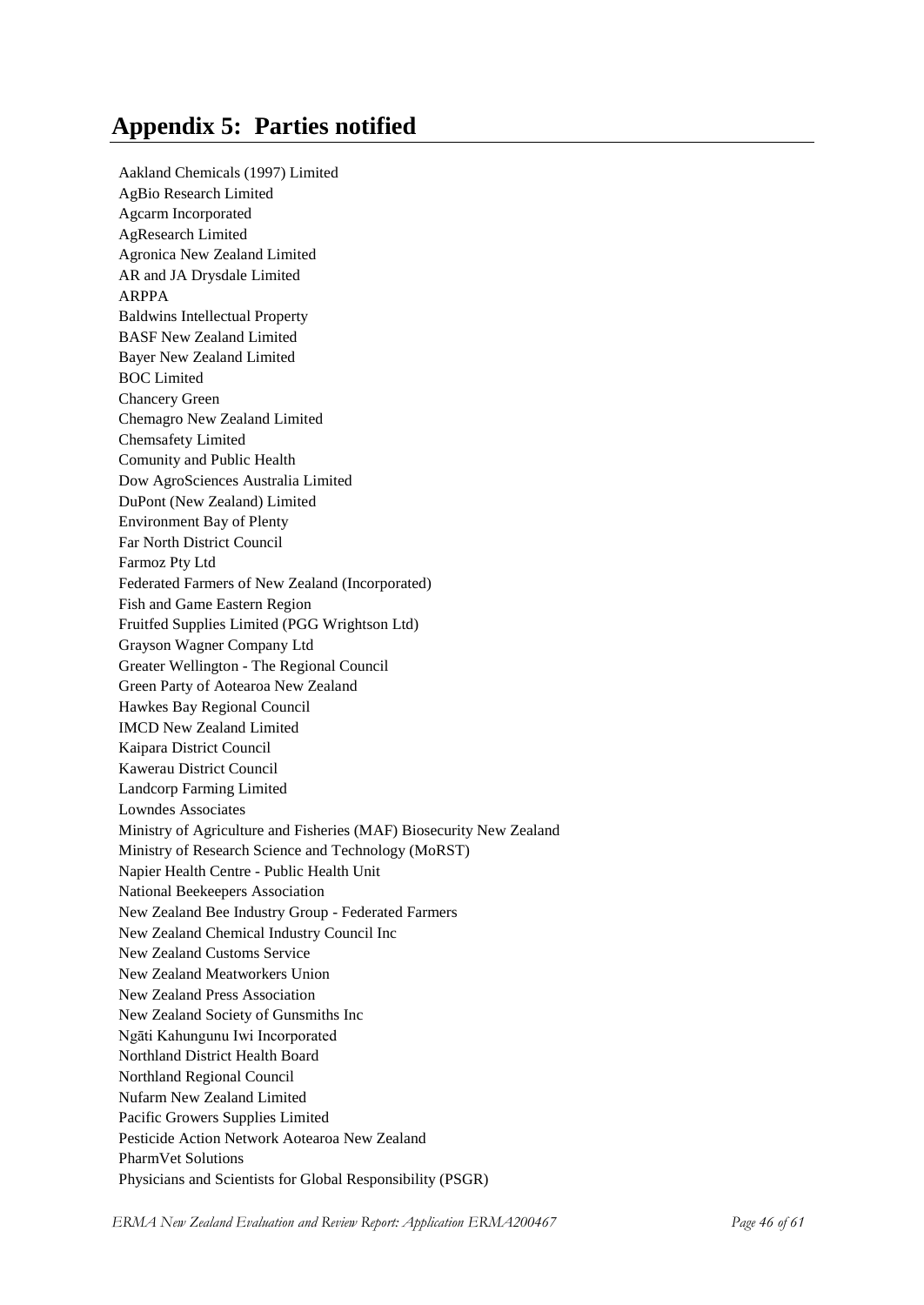Rangitikei District Council Reckitt Benckiser Schering Plough Animal Health Limited Sigma Aldrich South Taranaki District Council Sustainability Council of New Zealand Syngenta Crop Protection Limited Taranaki Regional Council Tasman District Council Taupo District Council Technical Compliance Consultants Ltd Television New Zealand The Eden Park Trust The National Beekeepers Association of New Zealand The New Zealand Institute for Plant and Food Research Limited (Auckland) The New Zealand Society for Risk Management Inc TMP Consultancy Zelam Limited 7 Private Individuals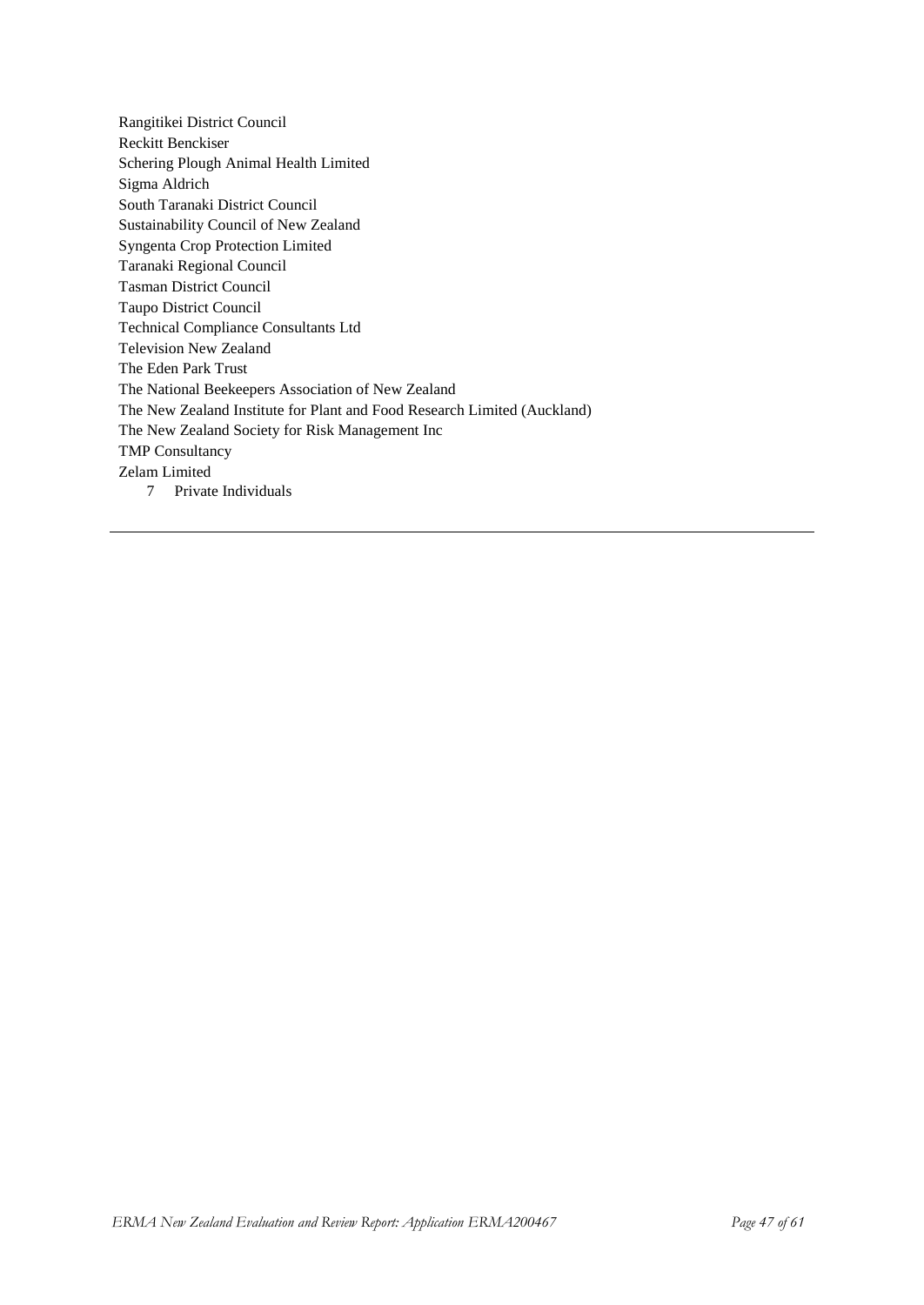# <span id="page-47-0"></span>**Appendix 6: References**

ERMA New Zealand (2008a) *User Guide to HSNO Thresholds and Classifications.* ERMA New Zealand, Wellington.

ERMA New Zealand (2008b) HSNO Chemical Classification Information Database (CCID) <http://www.ermanz.govt.nz/hs/compliance/chemicals.html>

European Union (2006) *Regulation (EC) No 1907/2006 of the European Parliament and of the Council of 18 December 2006 concerning the Registration, Evaluation, Authorisation and Restriction of Chemicals (REACH), establishing a European Chemicals Agency, amending Directive 1999/45/EC and repealing Council Regulation (EEC) No 793/93 and Commission Regulation (EC) No 1488/94 as well as Council Directive 76/769/EEC and Commission Directives 91/155/EEC, 93/67/EEC, 93/105/EC and 2000/21/EC*.<http://reach.jrc.it/>

Klimisch, HJ, Andreae, E, Tillman, U (1997). A systematic approach for evaluating the quality of experimental and ecotoxicological data. *Regulatory Toxicology and Pharmacology*  $25: 1 - 5.$ 

OECD (1990) Manual for Investigation of HPV Chemicals. [http://www.oecd.org/document/21/0,3343,en\\_2649\\_34379\\_1939669\\_1\\_1\\_1\\_1,00.html](http://www.oecd.org/document/21/0,3343,en_2649_34379_1939669_1_1_1_1,00.html) Retrieved 23 January 2008.

Urban DJ, Cook, NJ (1986) *Hazard Evaluation Division Standard Evaluation Procedure: Ecological Risk Assessment*. EPA 540/9-85-001. United States Environmental Protection Agency Office of Pesticide Programs, Washington DC, USA.

USEPA (2001) Generic Estimated Environmental Concentration Model v2 (GENEEC2). United States Environmental Protection Agency Office of Pesticide Programs, Washington DC, USA<http://www.epa.gov/oppefed1/models/water/index.htm#geneec2>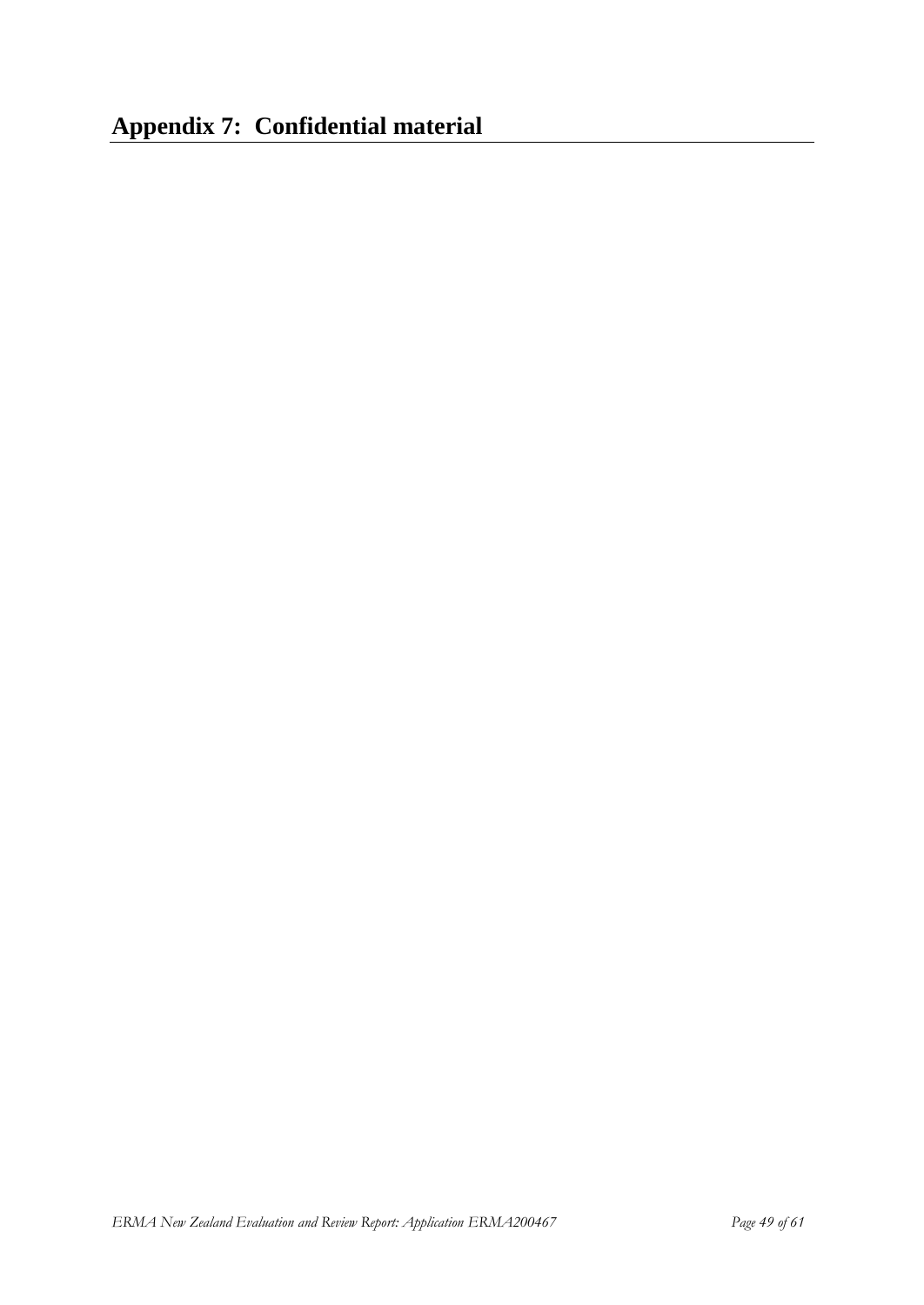# <span id="page-49-0"></span>**Supplementary Information**

This document has been prepared to support the Agency"s Hazardous Substances Evaluation and Review reports. It contains background information on five areas and has been divided into the following sections:

- 1) The regulatory basis for assessing the application.
- 2) Legislation that will affect the use of hazardous substances within New Zealand. -this section covers the range of default controls available for use by the Agency and lists other legislation that will affect the use of hazardous substances.
- 3) Risk Assessment- The steps and methodology involved in assessment of effects.
- 4) Qualitative Descriptors for Risk/Benefit Assessment- the descriptors used to assess the level of each risk or benefit to determine their level of significance.
- 5) Decision pathway- to be use when assessing an application for the release of hazardous substances.

# <span id="page-49-1"></span>**1. Regulatory basis for assessing the application**

- 1.1. The application was lodged pursuant to section 28 of the Hazardous Substances and New Organisms Act 1996 ("the Act").
- 1.2. The Evaluation and Review report ("the E&R report") takes into account matters to be considered in section 29; matters specified under Part II of the Act; and the relevant provisions of the Hazardous Substances and New Organisms (Methodology) Order 1998 ("the Methodology"). Unless otherwise stated, references to section numbers in the report refer to sections of the Act and clauses to clauses of the Methodology.
- 1.3. The Minister for the Environment was advised of the application under section 53(4)(a) and given the opportunity to "call-in" the application under section 68. This action was not initiated
- 1.4. The Authority is able to vary the default controls and impose controls under sections 77 and 77A to produce a set of controls relevant to the substances. Variations and additional controls for the substances are considered in Section 5 of the E&R report.
- 1.5. In undertaking this assessment the Agency has considered the Authority"s approvals given to substances under Part 5 of the Act as well as those transferred to the Act under the *Hazardous Substances (Chemicals) Transfer Notice 2004*.
- 1.6. Section 96 provides that the Authority may identify and report to the Minister where it considers that a reduction in the likely occurrence of adverse effects similar to that achieved by the controls attached to any substance could be achieved by any environmental user charge, or a combination of an environmental user charge and controls.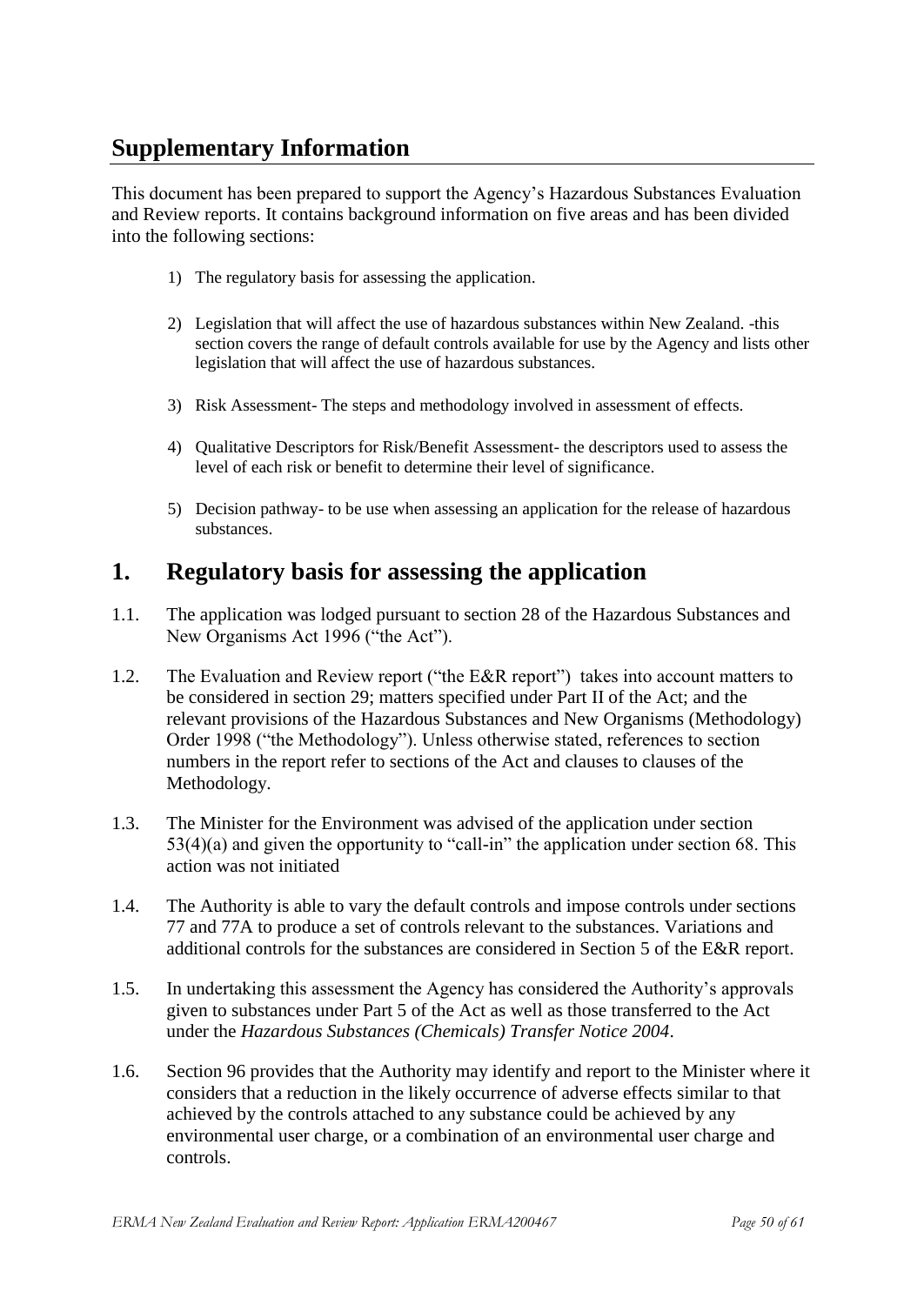1.7. The Agency considers that use of controls is the most effective means of managing the risks throughout the lifecycle of the substance being assessed. The imposition of an environmental user charge instead of, or in combination with controls, is therefore not recommended under this approval.

# <span id="page-50-0"></span>**2. Legislation that will affect the use of hazardous substances within New Zealand**

2.1. The HSNO legislation and other legislation, such as the Resource Management Act 1992 ("the RMA") and the Health and Safety in Employment Act ("the HSE Act") provide for a number of controls that are aimed at preventing exposure to hazardous substances, and/or mitigating any adverse effects caused by such substances in the event of an accident, or a breach of controls. The key controls that relate to the protection of human health and the environment during the various stages of the lifecycle of hazardous substances are outlined in the sections below.

### **HSNO Legislation**

- 2.2. The controls available to control a substances use under the HSNO legislation are determined by the substances hazard classification and are comprehensively described in ERMA New Zealand"s User Guide to the Threshold and Classifications under the Hazardous Substances and New Organisms Act 1996.The following paragraphs describe the sorts of controls available and list those that are available for use.
- 2.3. The *Hazardous Substances (Identification) Regulations 2001* require that the hazardous properties of substances be clearly identified on the label, as well as described in any documentation (Safety Data Sheet) supplied with the substance. While the substance is being transported (including importation), the regulations provide for bulk transport containers and/or any outer packaging to be labelled or marked in compliance with either the Land Transport Rule 45001, Civil Aviation Act 1990 or the Maritime Safety Act 1994 as relevant (control code I19).

|                | <b>Identification Controls</b>                                                                                        |  |  |
|----------------|-----------------------------------------------------------------------------------------------------------------------|--|--|
| I1             | Identification requirements, duties of persons in charge, accessibility, comprehensibility,<br>clarity and durability |  |  |
| I2             | Priority identifiers for corrosive substances                                                                         |  |  |
| I3             | Priority identifiers for ecotoxic substances                                                                          |  |  |
| I4             | Priority identifiers for explosive substances                                                                         |  |  |
| I <sub>5</sub> | Priority identifiers for flammable substances                                                                         |  |  |
| I <sub>6</sub> | Priority identifiers for organic peroxides                                                                            |  |  |
| I7             | Priority identifiers for oxidising substances                                                                         |  |  |
| <b>I8</b>      | Priority identifiers for toxic substances                                                                             |  |  |
| I <sub>9</sub> | Secondary identifiers for all hazardous substances                                                                    |  |  |
| <b>I10</b>     | Secondary identifiers for corrosive substances                                                                        |  |  |
| II1            | Secondary identifiers for ecotoxic substances                                                                         |  |  |
| I12            | Secondary identifiers for explosive substances                                                                        |  |  |
| I13            | Secondary identifiers for flammable substances                                                                        |  |  |
| I14            | Secondary identifiers for organic peroxides                                                                           |  |  |
| I15            | Secondary identifiers for oxidising substances                                                                        |  |  |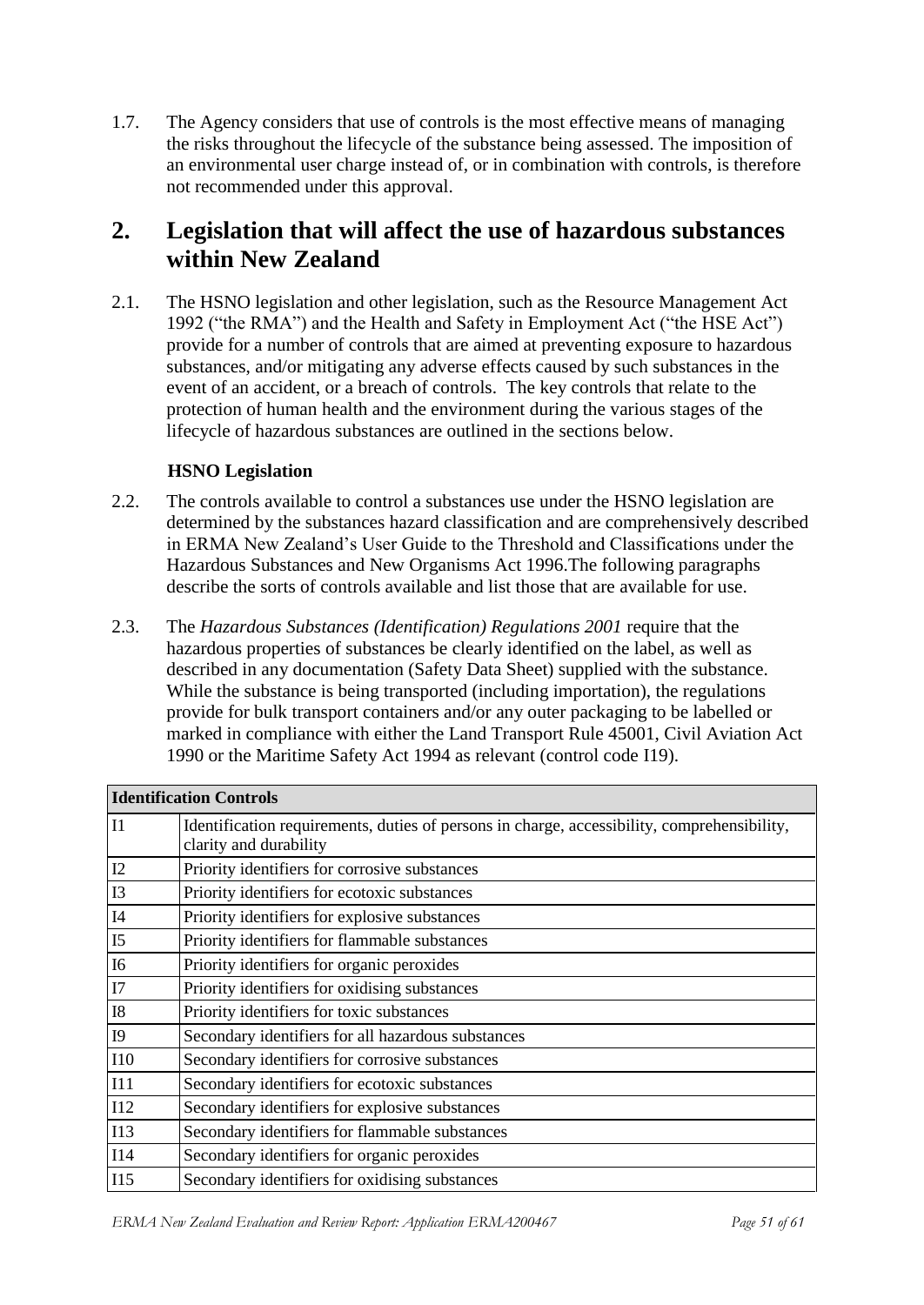| <b>I16</b> | Secondary identifiers for toxic substances                                                              |
|------------|---------------------------------------------------------------------------------------------------------|
| I17        | Use of generic names                                                                                    |
| <b>I18</b> | Requirements for using concentration ranges                                                             |
| I19        | Additional information requirements, including situations where substances are in multiple<br>packaging |
| I20        | Durability of information for class 6.1 substances                                                      |
| I21        | General documentation requirements                                                                      |
| I22        | Specific documentation requirements for corrosive substances                                            |
| I23        | Specific documentation requirements for ecotoxic substances                                             |
| I24        | Specific documentation requirements for explosive substances                                            |
| I25        | Specific documentation requirements for flammable substances                                            |
| I26        | Specific documentation requirements for organic peroxides                                               |
| I27        | Specific documentation requirements for oxidising substances                                            |
| <b>I28</b> | Specific documentation requirements for toxic substances                                                |
| I29        | Signage requirements                                                                                    |
| <b>I30</b> | Advertising corrosive and toxic substances                                                              |

2.4. The *Hazardous Substances (Emergency Management) Regulations 2001* prescribe controls that must be complied with if the levels of substance held are above the trigger quantities specified. These controls are aimed at mitigating adverse effects in the event of a spill and prescribe specific requirements with respect to emergency management information, emergency response plans, secondary containment facilities and signage.

|                 | <b>Emergency Management Controls</b>                                                                |
|-----------------|-----------------------------------------------------------------------------------------------------|
| EM1             | Level 1 information requirements for suppliers and persons in charge                                |
| EM2             | Information requirements for corrosive substances                                                   |
| EM <sub>3</sub> | Information requirements for explosive substances                                                   |
| EM4             | Information requirements for flammable substances                                                   |
| EM <sub>5</sub> | Information requirements for oxidising substances and organic peroxides                             |
| EM6             | Information requirements for toxic substances                                                       |
| EM7             | Information requirements for ecotoxic substances                                                    |
| EM <sub>8</sub> | Level 2 information requirements for suppliers and persons in charge                                |
| EM9             | Additional information requirements for flammable and oxidising substances and organic<br>peroxides |
| <b>EM10</b>     | Fire extinguisher requirements                                                                      |
| <b>EM11</b>     | Level 3 emergency management requirements: duties of person in charge, emergency<br>response plans  |
| EM12            | Level 3 emergency management requirements: secondary containment                                    |
| EM13            | Level 3 emergency management requirements: signage                                                  |

#### 2.5. The *Hazardous Substances (Packaging) Regulations 2001* prescribe a number of controls aimed at ensuring hazardous substances are adequately and appropriately packaged.

| <b>Packaging Controls</b> |
|---------------------------|
|---------------------------|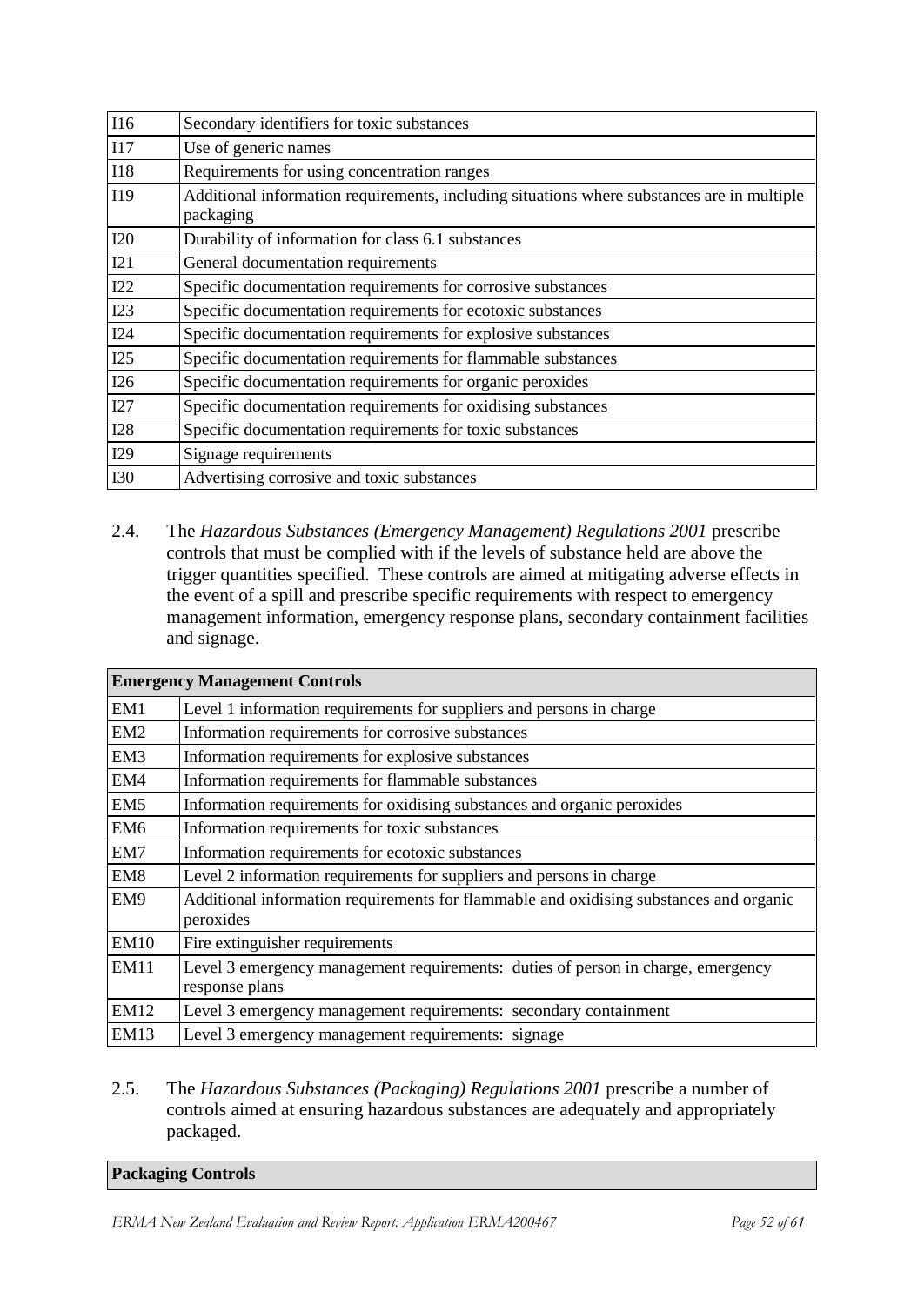| P <sub>1</sub>  | General packaging requirements                                                                                 |
|-----------------|----------------------------------------------------------------------------------------------------------------|
| P2              | Specific criteria for class 4.1.2 and 5.2 substances                                                           |
| P <sub>3</sub>  | Criteria that allow substances to be packaged to a standard not meeting Packing Group I, II<br>or III criteria |
| P4              | Packaging requirements for explosive substances                                                                |
| <b>P5</b>       | Packaging requirements for flammable liquids                                                                   |
| P <sub>6</sub>  | Packaging requirements for liquid desensitised explosives                                                      |
| P7              | Packaging requirements for flammable solids                                                                    |
| P <sub>8</sub>  | Packaging requirements for self-reactive flammable substances                                                  |
| P <sub>9</sub>  | Packaging requirements for substances liable to spontaneous combustion                                         |
| P10             | Packaging requirements for substances that emit flammable gases when in contact with<br>water                  |
| P11             | Packaging requirements for oxidising substances                                                                |
| P12             | Packaging requirements for organic peroxides                                                                   |
| P13             | Packaging requirements for toxic substances                                                                    |
| P14             | Packaging requirements for corrosive substances                                                                |
| P15             | Packaging requirements for ecotoxic substances                                                                 |
| PG1             | Packaging requirements equivalent to UN Packing Group I                                                        |
| PG <sub>2</sub> | Packaging requirements equivalent to UN Packing Group II                                                       |
| PG3             | Packaging requirements equivalent to UN Packing Group III                                                      |
| PS4             | Packaging requirements as specified in Schedule 4                                                              |

2.6. The *Hazardous Substances (Classes 6, 8 and 9 Controls) Regulations 2001* prescribe a number of controls aimed at ensuring hazardous substances handled in a manner appropriate to their toxicity.

| <b>Toxicity Controls</b> |                                                                                             |
|--------------------------|---------------------------------------------------------------------------------------------|
| T <sub>1</sub>           | Limiting exposure to toxic substances through the setting of TELs                           |
| T <sub>2</sub>           | Controlling exposure in places of work through the setting of WESs.                         |
| T <sub>3</sub>           | Requirements for keeping records of use                                                     |
| T <sub>4</sub>           | Requirements for equipment used to handle substances                                        |
| T <sub>5</sub>           | Requirements for protective clothing and equipment                                          |
| T <sub>6</sub>           | Approved handler/security requirements for certain toxic substances                         |
| T <sub>7</sub>           | Restrictions on the carriage of toxic or corrosive substances on passenger service vehicles |
| T <sub>8</sub>           | Controls for vertebrate poisons                                                             |

2.7. The *Hazardous Substances (Classes 6, 8 and 9 Controls) Regulations 2001* specify a number of controls primarily aimed at limiting the extent to which the environment are exposed to hazardous substances with ecotoxic properties.

| <b>Ecotoxicity Controls</b> |                                                                                    |
|-----------------------------|------------------------------------------------------------------------------------|
| E <sub>1</sub>              | Limiting exposure to ecotoxic substances through the setting of EELs               |
| E2                          | Restrictions on use of substances in application areas                             |
| E <sub>3</sub>              | Controls relating to protection of terrestrial invertebrates eg beneficial insects |
| E <sub>4</sub>              | Controls relating to protection of terrestrial vertebrates                         |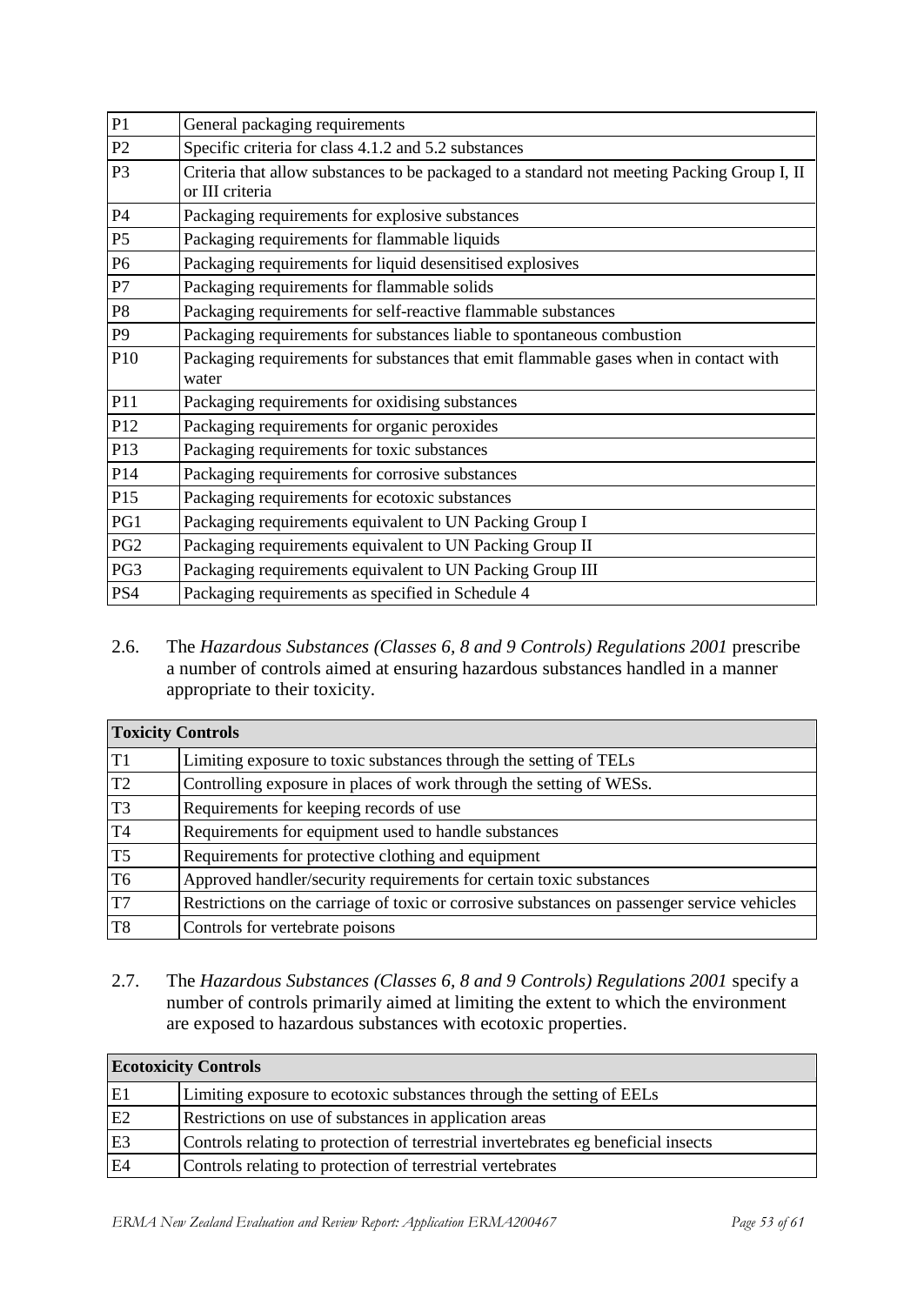| E5 | Requirements for keeping records of use                                |
|----|------------------------------------------------------------------------|
| E6 | Requirements for equipment used to handle substances                   |
| E7 | Approved handler/security requirements for certain ecotoxic substances |

2.8. The *Hazardous Substances (Disposal) Regulations 2001* specify controls on the disposal of substances and their containers.

| <b>Disposal Controls</b> |                                                                                                 |
|--------------------------|-------------------------------------------------------------------------------------------------|
| D <sub>1</sub>           | Disposal requirements for explosive substances                                                  |
| D2                       | Disposal requirements for flammable substances                                                  |
| D <sub>3</sub>           | Disposal requirements for oxidising substances and organic peroxides                            |
| D <sub>4</sub>           | Disposal requirements for toxic and corrosive substances                                        |
| D <sub>5</sub>           | Disposal requirements for ecotoxic substances                                                   |
| D <sub>6</sub>           | Disposal requirements for packages                                                              |
| D7                       | Information requirements for manufacturers, importers and suppliers, and persons in charge      |
| D <sub>8</sub>           | Documentation requirements for manufacturers, importers and suppliers, and persons in<br>charge |

2.9. The *Hazardous Substances (Tracking) Regulations 2001* specify controls for the tracking of substances.

| <b>Tracking Controls</b> |                               |
|--------------------------|-------------------------------|
| TR.                      | General tracking requirements |

2.10. The *Hazardous Substances (Personnel Qualifications) Regulations 2001* specify the qualifications required of an approved handler.

| <b>Approved handler Controls</b> |                                                                                           |
|----------------------------------|-------------------------------------------------------------------------------------------|
| AH1                              | Approved Handler requirements (including test certificate and qualification requirements) |

2.11. The *Hazardous Substances (Tank Wagon and Transportable Container) Regulations 2001* prescribe a number of controls relating to tank wagons and transportable containers.

#### **Tank Wagon and Transportable Containers Controls**

The Hazardous Substance (Tank Wagons and Transportable Containers) Regulations 2004 prescribe a number of controls relating to tank wagons and transportable containers.

#### **Other legislation**

2.12. For internal land transport within New Zealand, the Land Transport Rule: Dangerous Goods 2005 will govern the type of transport, the qualifications of the driver and carrier, and the information requirements for transportation including packaging. Drivers are required to carry emergency management instructions for the substance they are carrying. For internal sea transport within New Zealand (e.g. across the Cook Strait), packages will have to meet the labelling requirements of the IMDG Code for the transport of dangerous goods by sea.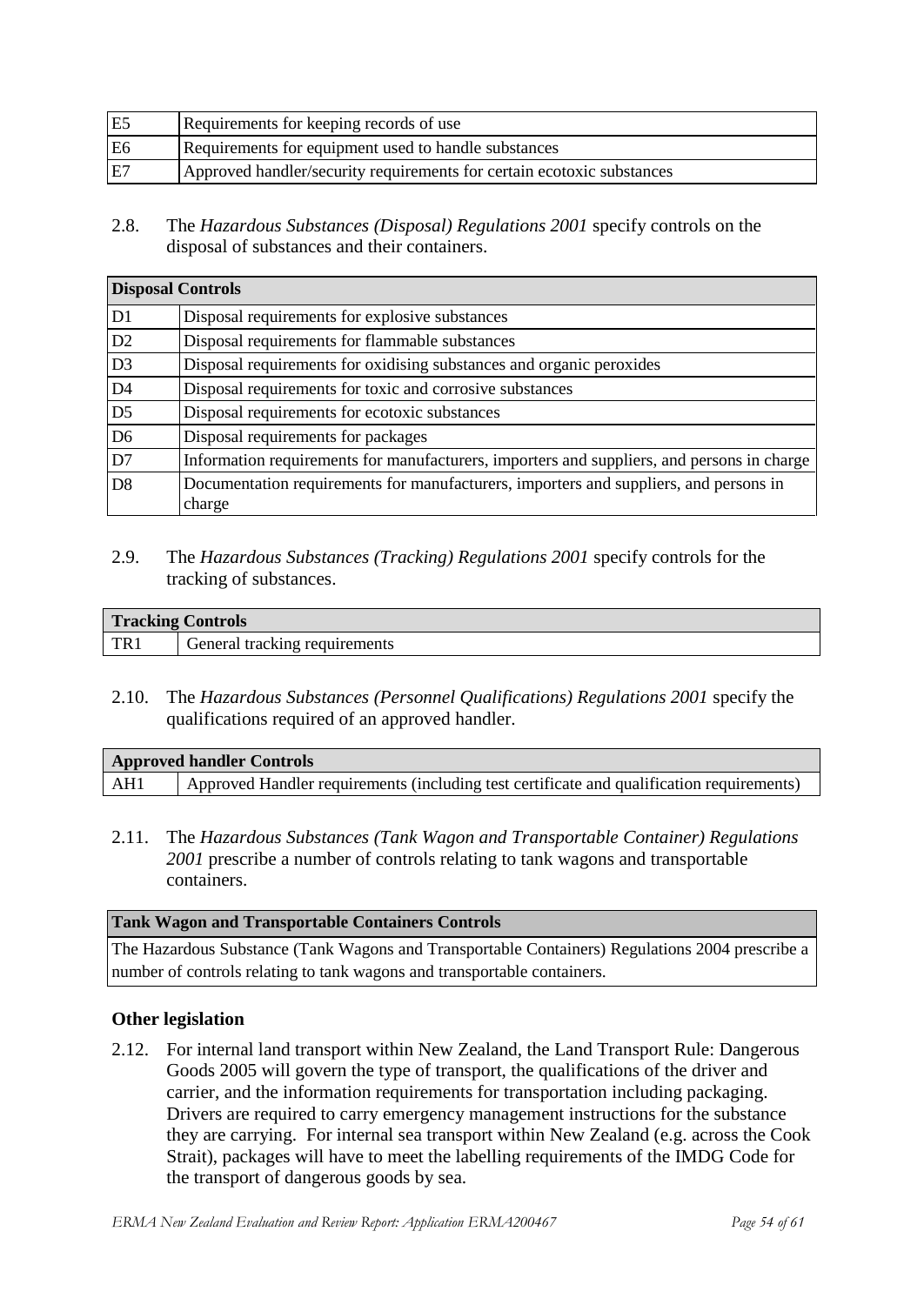- 2.13. Under the HSE Act, employers and workers are required to be aware of all hazards.
- 2.14. The RMA prohibits discharge of contaminants into the environment unless it has been expressly allowed for in a Regional Plan, resource consent or by regulation. This is relevant to all stages of the substance"s lifecycle, with specific relevance to the substance during its manufacturing, storage, use and disposal.

# <span id="page-54-0"></span>**3. Risk assessment**

- 3.1. The process by which the risk assessment of substances should be undertaken is specified in the Methodology. The process requires that the risks and benefits of a substance be identified and then assessed for their level of significance
- 3.2. Potentially non-negligible risks must first be identified for evaluation following clauses 9 and 11, (which incorporate sections 5, 6 and 8) of the Methodology. These risks must then assess in accordance with sections 5 and 6 and clauses 9 and 12. The assessment must be undertaken with regard to the in terms of risks to
	- $\bullet$ the environment,
	- $\bullet$ human health and safety,
	- the relationship of Māori to the environment,  $\bullet$
	- society and the community,  $\bullet$
	- $\bullet$ the market economy, and
	- New Zealand"s international obligations.
- 3.3. For the purposes of the assessment the following definitions are made in Regulation 2 of the Methodology.
	- A "cost" is "the value of a particular adverse effect expressed in monetary or nonmonetary terms". Thus, these should be assessed in an integrated fashion together with the risks of the adverse effects in the following assessment.
	- A "benefit" is "the value of a particular positive effect expressed in monetary or non-monetary terms". Benefits that may arise from any of the matters set out in clauses 9 and 11 were considered in terms of clause 13.
- 3.4. To facilitate the assessment of risks the applicant and the Agency have identified the most common potential sources of risk to the environment and to human health and safety through release, spillage or exposure throughout the lifecycle of the substance. These are tabulated in Table S3.1 and are used as the basis for the risk assessment in the "Identification and assessment of effects" section of the E&R report.

| <b>Lifecycle Activity</b> | <b>Associated Source of Risk</b>                                                   |
|---------------------------|------------------------------------------------------------------------------------|
| Manufacture /             | An incident during the manufacture or importation of the substances resulting in   |
| Import                    | spillage and subsequent exposure of people or the environment to the substance.    |
| Packing                   | An incident during the packing of the substance resulting in spillage and          |
|                           | subsequent exposure of people or the environment to the substance.                 |
| Transport or              | An incident during the transport or storage of the substance resulting in spillage |
| storage                   | and subsequent exposure of people or the environment to the substance.             |
| Use                       | Application of the substance resulting in exposure of users or bystanders or the   |

#### **Table S3.1: Potential sources of risks associated with hazardous substances**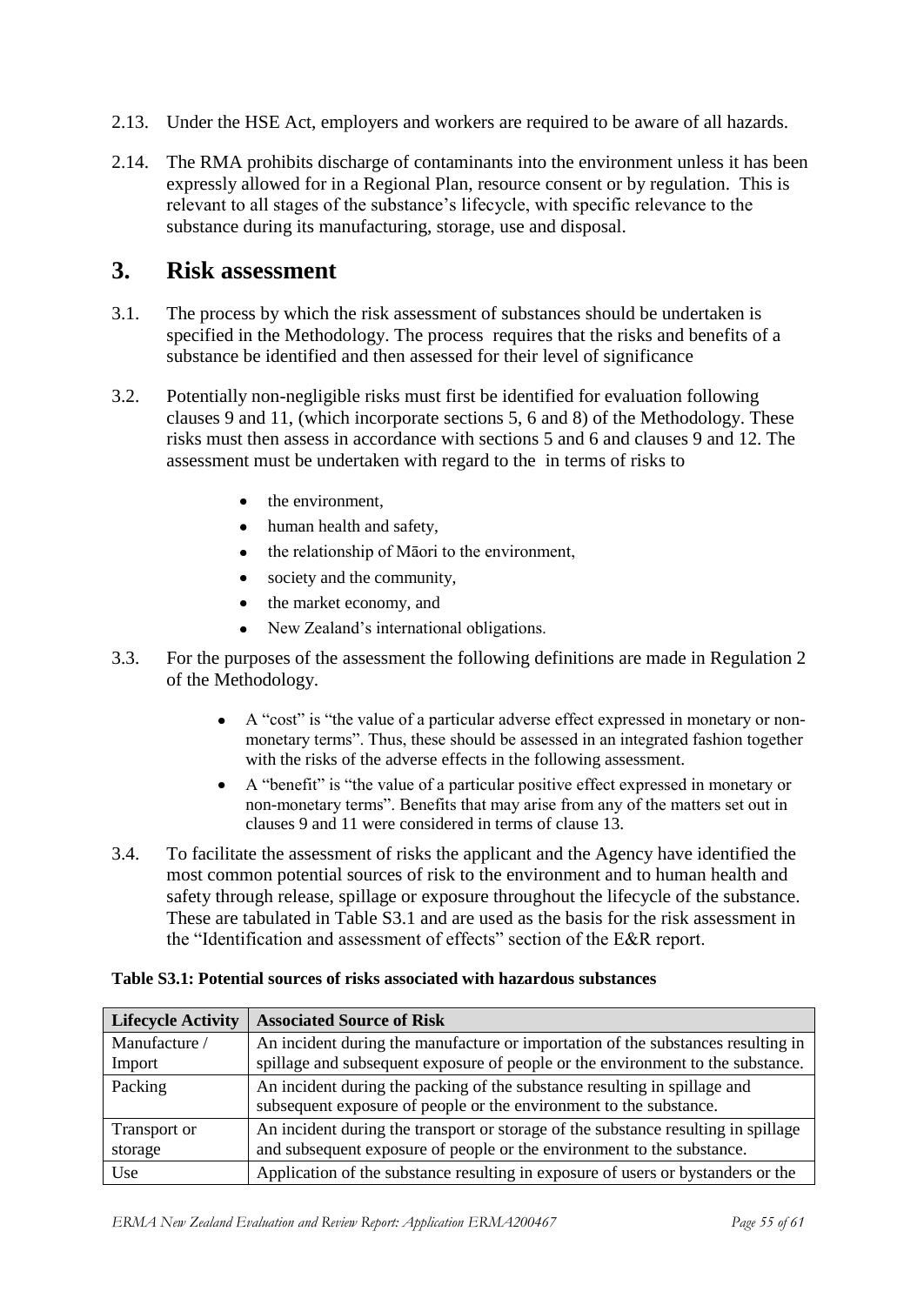|          | environment; or an incident during use resulting in spillage and subsequent<br>exposure of users or the environment to the substance. |
|----------|---------------------------------------------------------------------------------------------------------------------------------------|
| Disposal | Disposal of the substance or packaging resulting in exposure of people or the<br>environment to the substance.                        |

- 3.5. In undertaking the assessment the Agency notes that the evidence provided by the applicant and additional evidence found by the Agency, relating to the hazardous properties of the substances is largely scientific in nature (clause 25(1)). However, as some of the evaluation of risks, costs and benefits has been carried out on a qualitative basis, it is recognised that there is a degree of uncertainty in the risk analysis.
- 3.6. Where qualitative assessment is used at any stages of the lifecycle the level of risk has been evaluated on the basis of the magnitude and likelihood of adverse effects occurring to people or the environment
- 3.7. In accordance with section 29, consideration is given to the likely effects of the substances being unavailable.
- 3.8. Along with the 5 other compartments outlined in paragraph 3.2 above, the Agency assesses each application for any effects associated with the Relationship of Māori to the Environment. In most cases the substance(s) will trigger a number of hazardous properties giving rise to the potential for cultural risk including the deterioration of the mauri of taonga flora and fauna species, the environment and the general health and well-being of individuals and the community.
- 3.9. In addition, the introduction and use of hazardous substances have the potential to inhibit the ability of iwi/Māori to fulfill their role as kaitiaki, particularly in relation to the guardianship of waterways given the highly ecotoxic nature of the substance to aquatic species, and potential risks to the mauri ora of human health under prolonged exposure to this substance.
- 3.10. Where significant effects on the relationship of Māori to the Environment are identified during the Agency"s risk assessment these will be fully discussed in the body of the E&R report. Where effects are identified which will have a negligible impact the following process will be undertaken to ensure that significant effects are not overlooked.
- 3.11. The Agency will consider the information outlined in the report, to determine that there is a minimal impact from the substance on the relationship of Māori and their culture and traditions with their ancestral lands, water, sites, wāhi tapu, valued flora and fauna and other taonga to ensure that any impacts are highly improbable.
- 3.12. If this is determined the overall level of risk will therefore be considered to be negligible assuming that the substance will be handled, stored, transported, used, and disposed of, in accordance with the explicitly stated default and additional controls proposed in the report, and any other controls required by other legislation.
- 3.13. However, the Agency will propose that should inappropriate use, or accident, result in the contamination of waterways or the environment generally, that users will be required to notify the appropriate authorities including the relevant iwi authorities in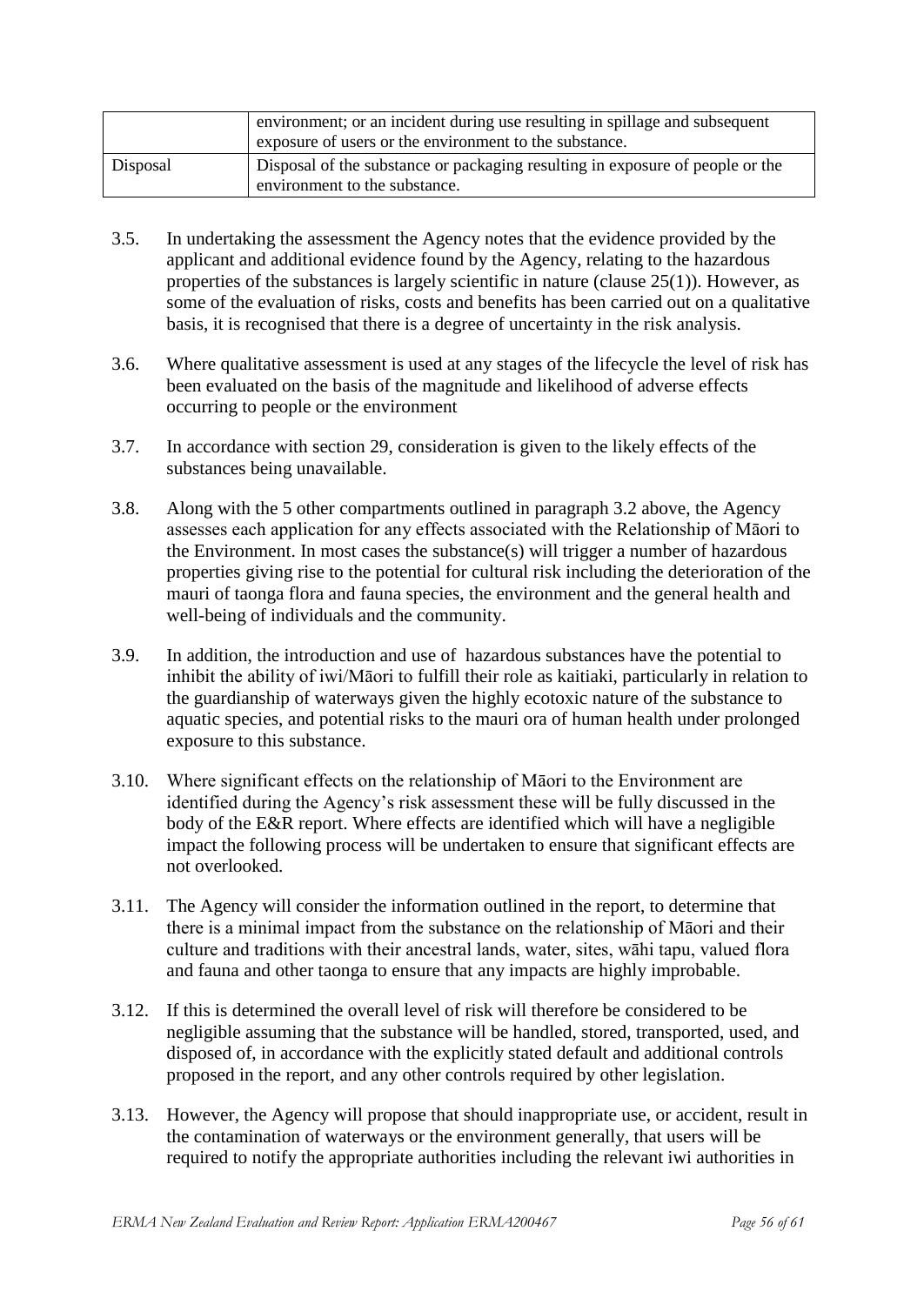that region. This action should include advising them of the contamination and the measures taken to contain and remediate.

# <span id="page-56-0"></span>**4. Qualitative descriptors for risk/benefit assessment**

- 4.1. This section describes how the Agency staff and the Authority address the qualitative assessment of risks, costs and benefits. Risks and benefits are assessed by estimating the magnitude and nature of the possible effects and the likelihood of their occurrence. For each effect, the combination of these two components determines the level of the risk associated with that effect, which is a two dimensional concept. Because of lack of data, risks are often presented as singular results. In reality, they are better represented by "families" of data which link probability with different levels of outcome (magnitude).
- 4.2. The magnitude of effect is described in terms of the element that might be affected. The qualitative descriptors for magnitude of effect are surrogate measures that should be used to gauge the end effect or the 'what if' element. Tables S4.1 and S4.2 contain generic descriptors for magnitude of adverse and beneficial effect. These descriptors are examples only, and their generic nature means that it may be difficult to use them in some particular circumstances. They are included here to illustrate how qualitative tables may be used to represent levels of adverse and beneficial effect.

| <b>Descriptor</b> | <b>Examples of descriptions - Adverse</b>                                                                                                                                                                                                                                                                                                                                                                                                                                                                                                          |  |
|-------------------|----------------------------------------------------------------------------------------------------------------------------------------------------------------------------------------------------------------------------------------------------------------------------------------------------------------------------------------------------------------------------------------------------------------------------------------------------------------------------------------------------------------------------------------------------|--|
| Minimal           | Mild reversible short term adverse health effects to individuals in highly localised area<br>Highly localised and contained environmental impact, affecting a few (less than ten)<br>individuals members of communities of flora or fauna, no discernible ecosystem impact<br>Local/regional short-term adverse economic effects on small organisations (businesses,<br>individuals), temporary job losses<br>No social disruption                                                                                                                 |  |
| Minor             | Mild reversible short term adverse health effects to identified and isolated groups<br>Localised and contained reversible environmental impact, some local plant or animal<br>communities temporarily damaged, no discernible ecosystem impact or species damage<br>Regional adverse economic effects on small organisations (businesses, individuals)<br>lasting less than six months, temporary job losses<br>Potential social disruption (community placed on alert)                                                                            |  |
| Moderate          | Minor irreversible health effects to individuals and/or reversible medium term adverse<br>health effects to larger (but surrounding) community (requiring hospitalisation)<br>Measurable long term damage to local plant and animal communities, but no obvious<br>spread beyond defined boundaries, medium term individual ecosystem damage, no<br>species damage<br>Medium term (one to five years) regional adverse economic effects with some national<br>implications, medium term job losses<br>Some social disruption (e.g. people delayed) |  |
| Major             | Significant irreversible adverse health effects affecting individuals and requiring<br>hospitalisation and/or reversible adverse health effects reaching beyond the immediate<br>community<br>Long term/irreversible damage to localised ecosystem but no species loss<br>Measurable adverse effect on GDP, some long term (more than five years) job losses<br>Social disruption to surrounding community, including some evacuations                                                                                                             |  |

**Table S4.1: Magnitude of adverse effect (risks and costs)**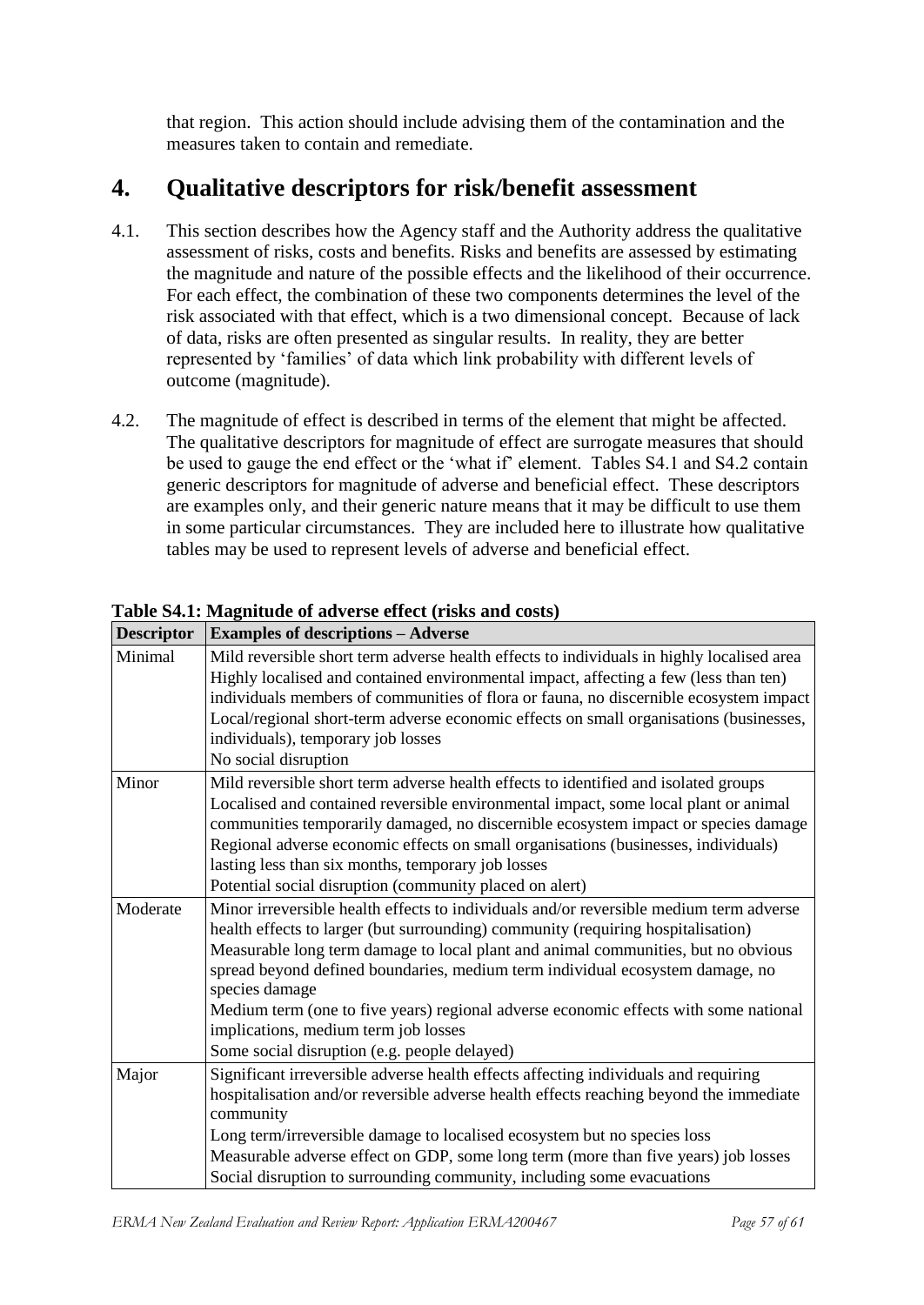| Massive | Significant irreversible adverse health effects reaching beyond the immediate<br>community and/or deaths |
|---------|----------------------------------------------------------------------------------------------------------|
|         | Extensive irreversible ecosystem damage, including species loss                                          |
|         | Significant on-going adverse effect on GDP, long term job losses on a national basis                     |
|         | Major social disruption with entire surrounding area evacuated and impacts on wider                      |
|         | community                                                                                                |

|  | Table S4.2: Magnitude of beneficial effect (benefits) |  |  |
|--|-------------------------------------------------------|--|--|
|  |                                                       |  |  |

| <b>Descriptor</b> | <b>Examples of descriptions - Beneficial</b>                                                                                                  |  |  |  |  |
|-------------------|-----------------------------------------------------------------------------------------------------------------------------------------------|--|--|--|--|
| Minimal           | Mild short term positive health effects to individuals in highly localised area                                                               |  |  |  |  |
|                   | Highly localised and contained environmental impact, affecting a few (less than ten)                                                          |  |  |  |  |
|                   | individuals members of communities of flora or fauna, no discernible ecosystem                                                                |  |  |  |  |
|                   | impact                                                                                                                                        |  |  |  |  |
|                   | Local/regional short-term beneficial economic effects on small organisations                                                                  |  |  |  |  |
|                   | (businesses, individuals), temporary job creation                                                                                             |  |  |  |  |
|                   | No social effect                                                                                                                              |  |  |  |  |
| Minor             | Mild short term beneficial health effects to identified and isolated groups                                                                   |  |  |  |  |
|                   | Localised and contained beneficial environmental impact, no discernible ecosystem<br>impact                                                   |  |  |  |  |
|                   | Regional beneficial economic effects on small organisations (businesses, individuals)<br>lasting less than six months, temporary job creation |  |  |  |  |
|                   | Minor localised community benefit                                                                                                             |  |  |  |  |
| Moderate          | Minor health benefits to individuals and/or medium term health impacts on larger (but                                                         |  |  |  |  |
|                   | surrounding) community and health status groups                                                                                               |  |  |  |  |
|                   | Measurable benefit to localised plant and animal communities expected to pertain to<br>medium term                                            |  |  |  |  |
|                   | Medium term (one to five years) regional beneficial economic effects with some<br>national implications, medium term job creation             |  |  |  |  |
|                   | Local community and some individuals beyond immediate community receive social<br>benefit.                                                    |  |  |  |  |
|                   |                                                                                                                                               |  |  |  |  |
| Major             | Significant beneficial health effects to localised community and specific groups in<br>wider community                                        |  |  |  |  |
|                   | Long term benefit to localised ecosystem(s)                                                                                                   |  |  |  |  |
|                   | Measurable beneficial effect on GDP, some long term (more than five years) job                                                                |  |  |  |  |
|                   | creation                                                                                                                                      |  |  |  |  |
|                   | Substantial social benefit to surrounding community, and individuals in wider                                                                 |  |  |  |  |
|                   | community.                                                                                                                                    |  |  |  |  |
| Massive           | Significant long term beneficial health effects to the wider community                                                                        |  |  |  |  |
|                   | Long term, wide spread benefits to species and/or ecosystems                                                                                  |  |  |  |  |
|                   | Significant on-going effect beneficial on GDP, long term job creation on a national<br>basis                                                  |  |  |  |  |
|                   | Major social benefit affecting wider community                                                                                                |  |  |  |  |

- 4.3. The likelihood applies to the composite likelihood of the end effect, and not either to the initiating event, or any one of the intermediary events. It includes:
	- the concept of an initiating event (triggering the hazard), and
	- the exposure pathway that links the source (hazard) and the area of  $\bullet$ impact (public health, environment, economy, or community).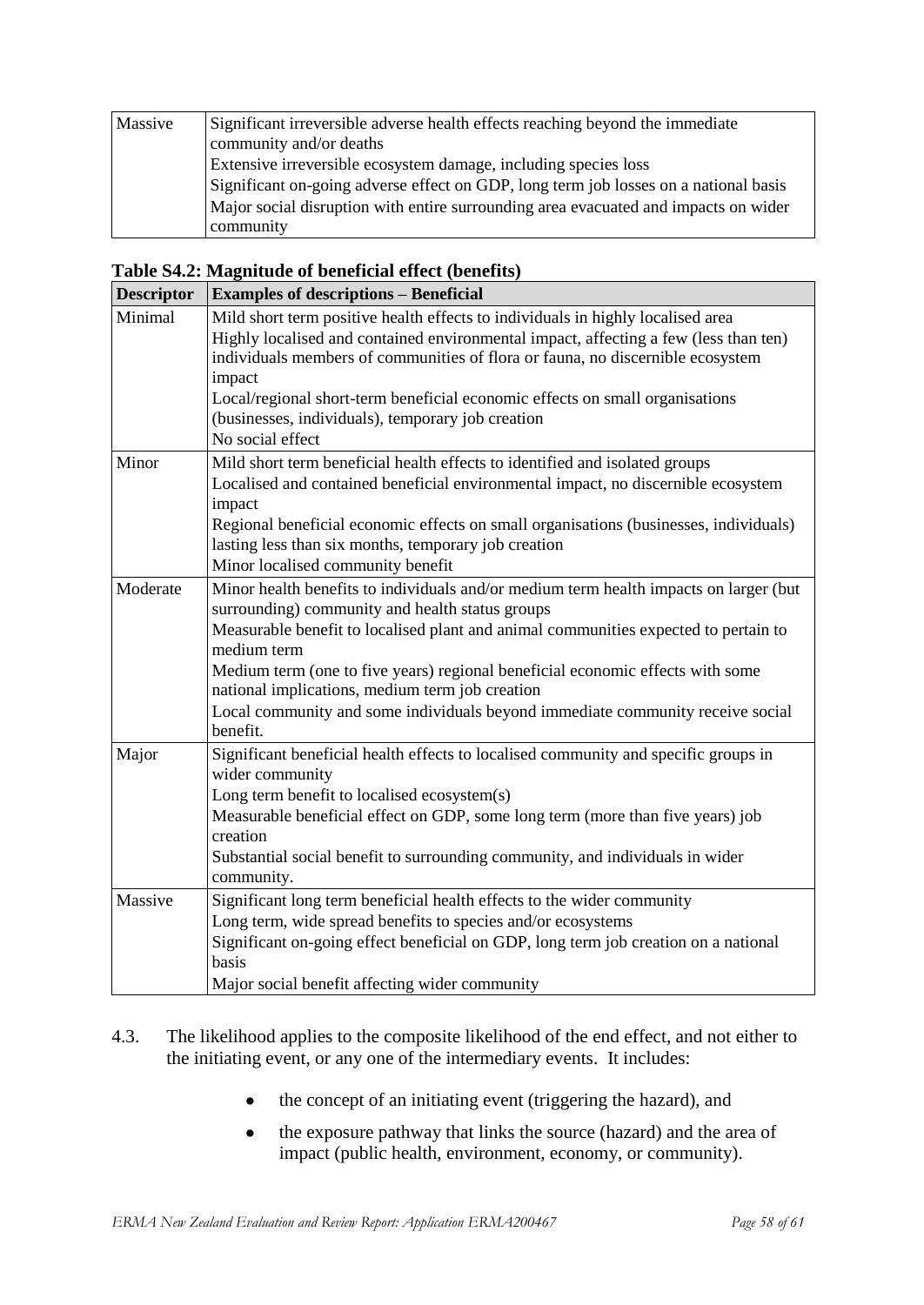- 4.4. Thus, the likelihood is not the likelihood of an organism escaping, or the frequency of accidents for trucks containing hazardous substances, but the likelihood of the specified adverse effect<sup>6</sup> resulting from that initiating event. It will be a combination of the likelihood of the initiating event and several intermediary likelihoods<sup>7</sup>. The best way to determine the likelihood is to specify and analyse the complete pathway from source to impact.
- 4.5. Likelihood may be expressed as a frequency or a probability. While frequency is often expressed as a number of events within a given time period, it may also be expressed as the number of events per head of (exposed) population. As a probability, the likelihood is dimensionless and refers to the number of events of interest divided by the total number of events (range 0-1).

| <b>Descriptor</b>        | <b>Description</b>                                                          |
|--------------------------|-----------------------------------------------------------------------------|
| Highly improbable        | Almost certainly not occurring but cannot be totally ruled out              |
| Very unlikely            | Considered only to occur in very unusual circumstances                      |
| Unlikely<br>(occasional) | Could occur, but is not expected to occur under normal operating conditions |
| Likely                   | A good chance that it may occur under normal operating conditions           |
| Highly likely            | Almost certain, or expected to occur if all conditions met                  |

#### **Table S4.3: Likelihood**

- 4.6. Using the magnitude and likelihood tables a matrix representing a level of risk/benefit can be constructed.
- 4.7. In the example shown in Table S4.4, four levels of risk/benefit are allocated: A (negligible), B (low), C (medium), and D (high). These terms have been used to avoid confusion with the descriptions used for likelihood and magnitude, and to emphasise that the matrix is a tool to help decide which risks/benefits require further analysis to determine their significance in the decision making process.
- 4.8. For negative effects, the levels are used to show how risks can be reduced by the application of additional controls. Where the Table is used for positive effects it may also be possible for controls to be applied to ensure that a particular level of benefit is achieved, but this is not a common approach. The purpose of developing the tables for both risk and benefit is so that the risks and benefits can be compared.

|                   | <b>Magnitude of effect</b> |              |                 |              |                |
|-------------------|----------------------------|--------------|-----------------|--------------|----------------|
| Likelihood        | <b>Minimal</b>             | <b>Minor</b> | <b>Moderate</b> | <b>Major</b> | <b>Massive</b> |
| Highly improbable |                            |              |                 |              |                |
| Very unlikely     |                            |              |                 |              |                |
| Unlikely          |                            |              |                 |              |                |

 $\overline{6}$ The specified effect refers to scenarios established in order to establish the representative risk, and may be as specific as x people suffering adverse health effects, or y% of a bird population being adversely affected. The risks included in the analysis may be those related to a single scenario, or may be defined as a combination of several scenarios.

<sup>&</sup>lt;sup>7</sup> Qualitative event tree analysis may be a useful way of ensuring that all aspects are included.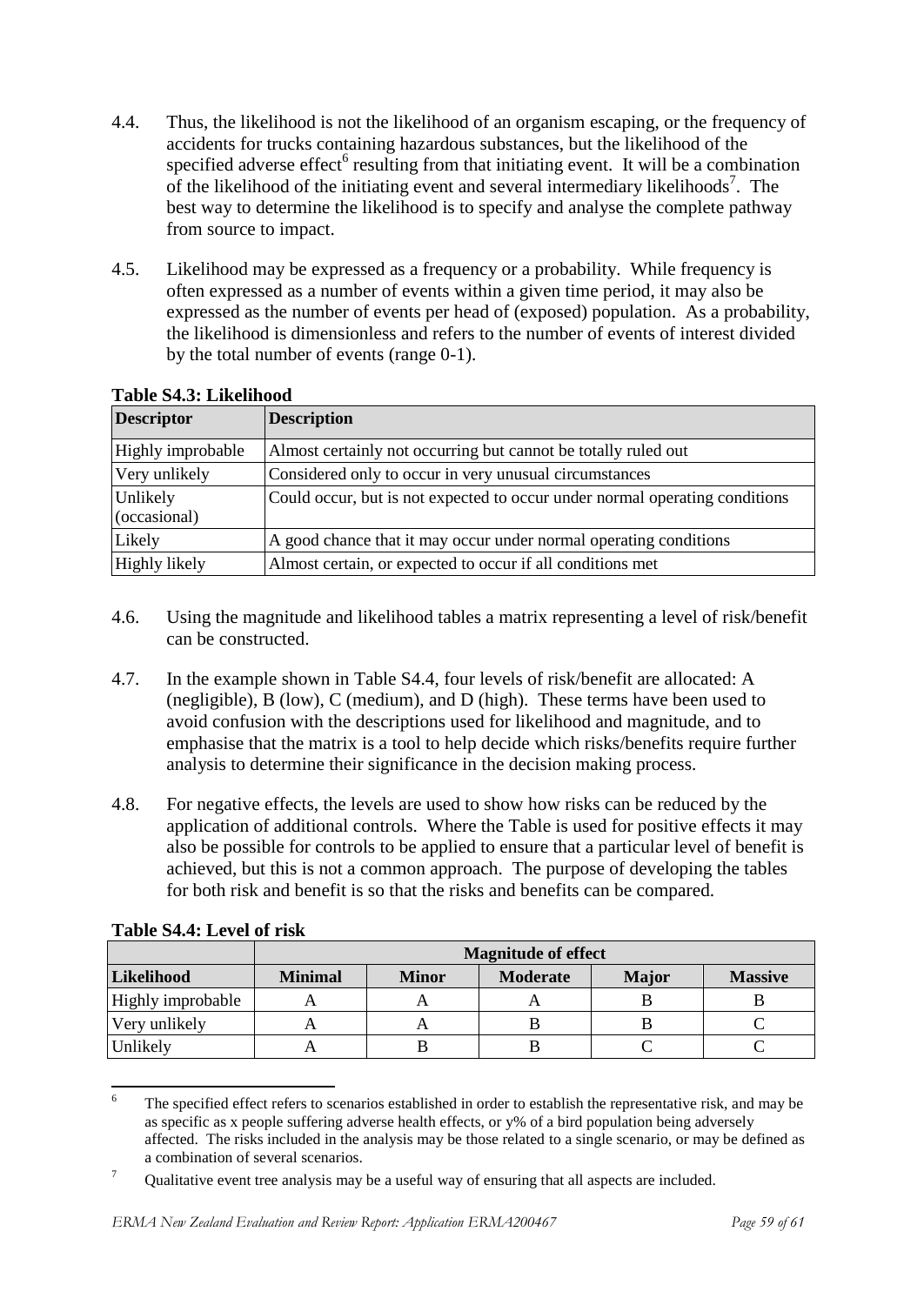| Likely               |  |  |  |
|----------------------|--|--|--|
| <br>Highly<br>likely |  |  |  |